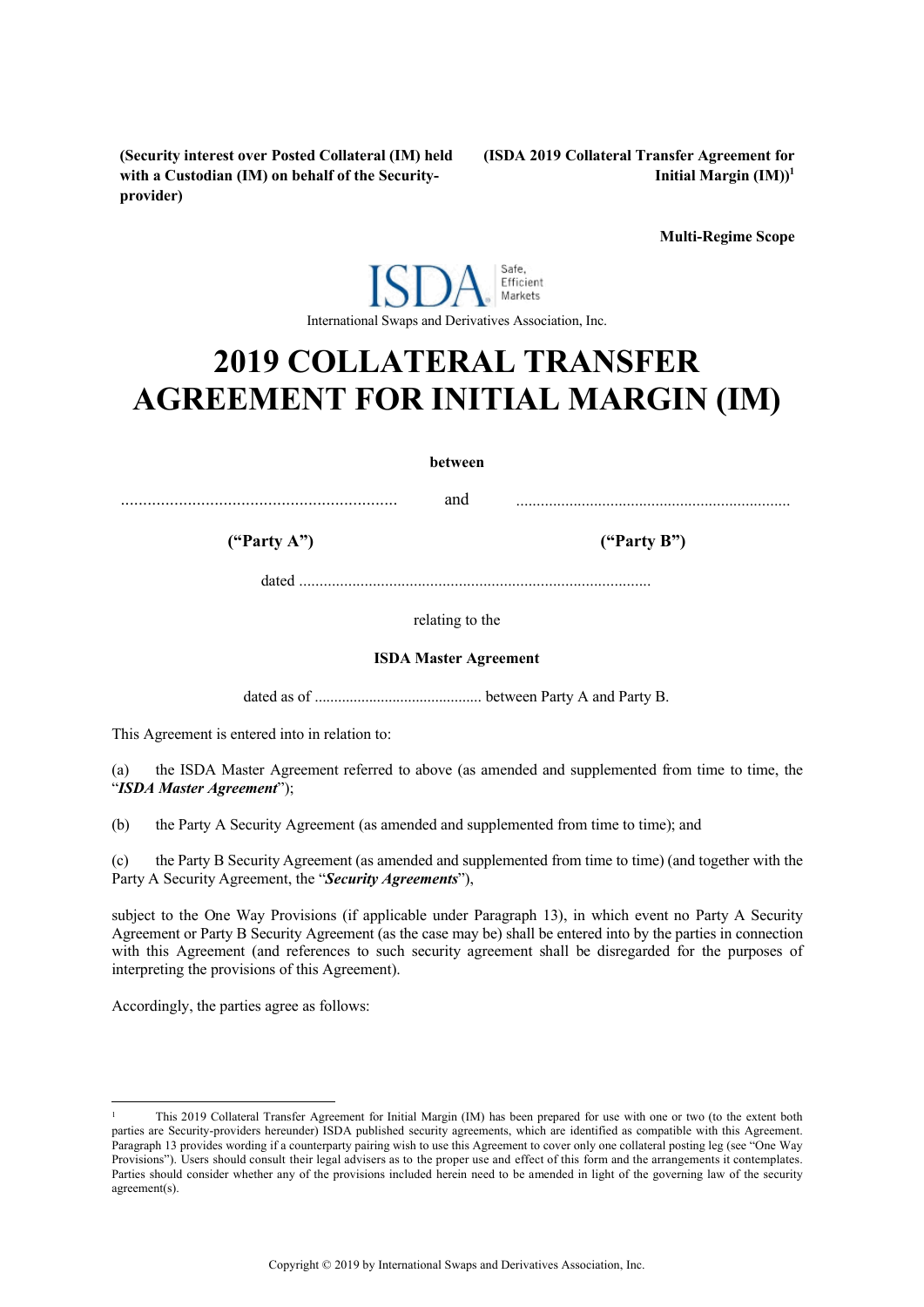# **Paragraph 1. Interpretation**

(a) *Definitions and Inconsistency.* Capitalised terms not otherwise defined herein or elsewhere in this Agreement have the meanings specified pursuant to Paragraph 12, and all references in this Agreement to Paragraphs are to Paragraphs of this Agreement. Capitalised terms used but not defined in this Agreement have the meanings specified in the Security Agreements and/or the ISDA Master Agreement, as applicable. In the event of any inconsistency between this Agreement and the ISDA Master Agreement or any Other CSA, this Agreement will prevail in the case of (i) matters concerning regulatory initial margin requirements relating to Covered Transactions (IM) posted by a Security-provider and (ii) specific amendments made herein to the ISDA Master Agreement, including the Schedule to the ISDA Master Agreement or any Other CSA, and in the event of any inconsistency between Paragraph 13 and the other provisions of this Agreement, Paragraph 13 will prevail. In the event of any inconsistency between the provisions of this Agreement and a Security Agreement, the provisions of this Agreement will prevail.

# (b) *Security-taker and Security-provider.*

(i) Unless otherwise specified in Paragraph 13, all references in this Agreement to the "Security-taker" will be to either party when acting in that capacity and all corresponding references to the "Securityprovider" will be to the other party when acting in that capacity.

(ii) Any Eligible Collateral (IM) transferable by Party A as "Security-provider" under this Agreement shall be transferred into the relevant Party A Segregated Account and be subject to the security interest created pursuant to the Party A Security Agreement.

(iii) Any Eligible Collateral (IM) transferable by Party B as "Security-provider" under this Agreement shall be transferred into the relevant Party B Segregated Account and be subject to the security interest created pursuant to the Party B Security Agreement.

(c) *Headings.* Headings are for ease of reference only and shall be ignored in interpreting this Agreement.

# **Paragraph 2. Scope, Amendment Effective Date (IM) and Acknowledgements**

(a) *Scope of this Agreement.* The only Transactions governed by the ISDA Master Agreement which will be relevant for the purposes of determining a "*Margin Amount (IM)*" under this Agreement with respect to a posting obligation of a Security-provider will be the relevant Covered Transactions (IM) specified in accordance with the provisions of Paragraph 13. Except as expressly provided herein, nothing in this Agreement will affect the rights and obligations, if any, of either party under the ISDA Master Agreement or any Other CSA.<sup>2</sup>

(b) *Amendment Effective Date (IM).* Unless otherwise specified in Paragraph 13, any specific amendments made herein to the ISDA Master Agreement, including the Schedule to the ISDA Master Agreement or any Other CSA, will become effective as of the Amendment Effective Date (IM).

(c) *Acknowledgements.* The parties acknowledge and agree that the following documents are in each case a Credit Support Document in relation to the ISDA Master Agreement:

- (i) this Agreement;
- (ii) the Party A Security Agreement; and
- (iii) the Party B Security Agreement.

## **Paragraph 3. Credit Support Obligations**

(a) *Delivery Amount (IM).* Subject to Paragraph 4 and Paragraph 5, upon a demand made by the Securitytaker on or promptly following a Calculation Date (IM), if the Delivery Amount (IM) applicable to the Security-

<sup>1</sup> <sup>2</sup> As this Agreement may amend another agreement, parties should ensure that any relevant formalities required to amend such agreement are complied with.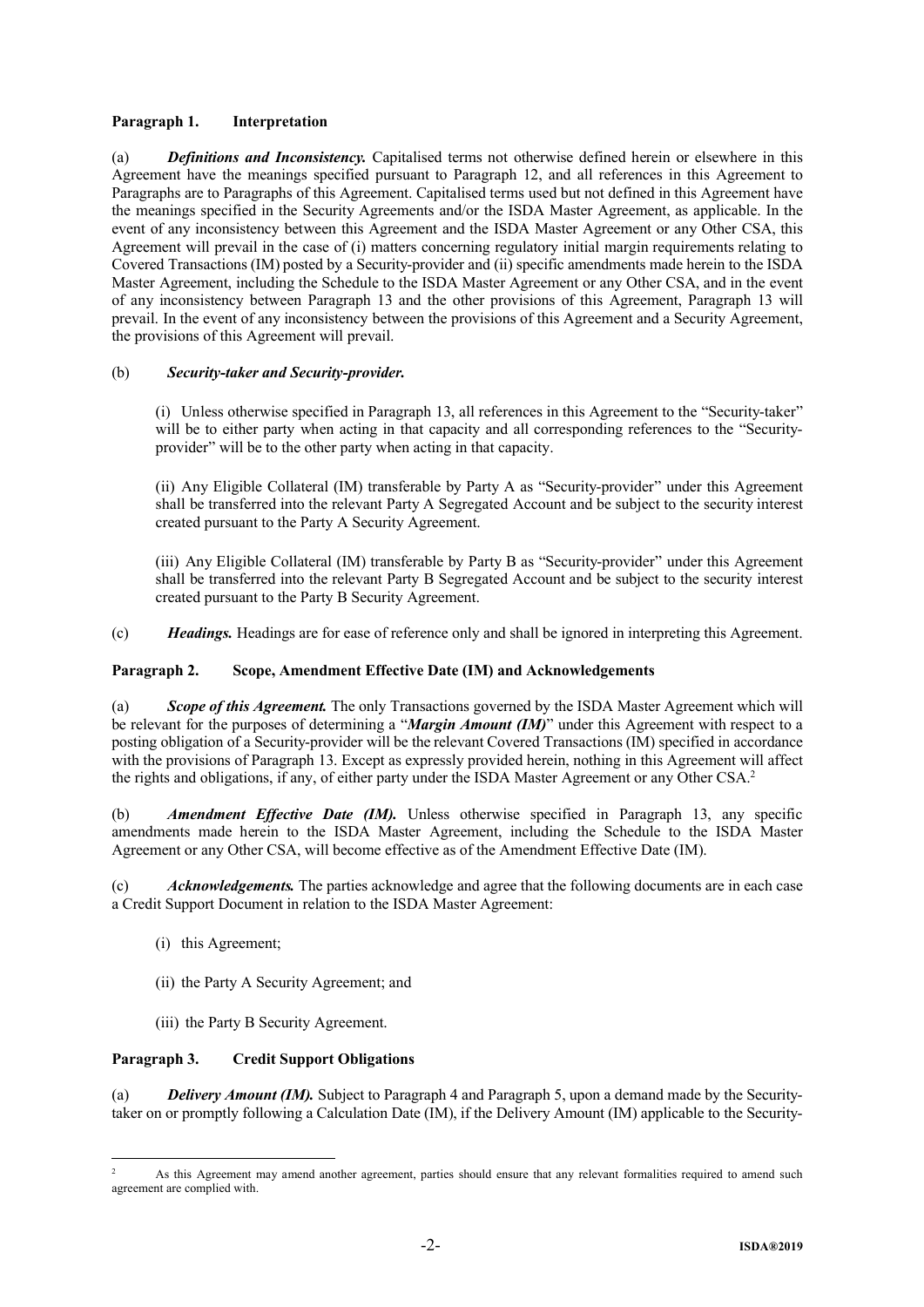provider for that Calculation Date (IM) equals or exceeds the Security-provider's Minimum Transfer Amount (IM), then the Security-provider will transfer to the relevant Segregated Account (secured for the benefit of the Security-taker) Eligible Collateral (IM) having a Value as of the date of transfer at least equal to the applicable Delivery Amount (IM) (rounded pursuant to Paragraph 13). Unless otherwise specified in Paragraph 13, the "*Delivery Amount (IM)*" applicable to the Security-provider for anyCalculation Date (IM) will equal the amount by which:

(i) the Credit Support Amount (IM) applicable to the Security-provider

exceeds

(ii) the Value as of that Calculation Date (IM) of all Posted Collateral (IM) held by the Security-taker (as adjusted to include any prior Delivery Amount (IM) and to exclude any prior Return Amount (IM), the transfer of which, in either case, has not yet been completed and for which the relevant Regular Settlement Day falls on or prior to such Calculation Date (IM)).

(b) *Return Amount (IM).* Subject to Paragraphs 4 and 5, upon a demand made by the Security-provider on or promptly following a Calculation Date (IM), if the Return Amount (IM) applicable to the Security-taker for that Calculation Date (IM) equals or exceeds the Security-taker's Minimum Transfer Amount (IM), then the Security-taker will instruct the Custodian (IM) to transfer (from the relevant Segregated Account secured for its benefit) Posted Collateral (IM) to the Security-provider specified by the Security-provider having a Value as of the date of transfer as close as practicable to (but not more than) the applicable Return Amount (IM) (rounded pursuant to Paragraph 13). Unless otherwise specified in Paragraph 13, the "*Return Amount (IM)*" applicable to the Security-taker for any Calculation Date (IM) will equal the amount by which:

(i) the Value as of that Calculation Date (IM) of all Posted Collateral (IM) held by the Security-taker (as adjusted to include any prior Delivery Amount (IM) and to exclude any prior Return Amount (IM), the transfer of which, in either case, has not yet been completed and for which the relevant Regular Settlement Day falls on or prior to such Calculation Date (IM))

exceeds

(ii) the Credit Support Amount (IM) applicable to the Security-provider.

# (c) *"Margin Amount (IM)"; "Margin Amount (IA)"; Margin Approach.*

(i) "*Margin Amount (IM)*" means, for any Calculation Date (IM) and a posting obligation of a Securityprovider under a Regime, the Base Currency Equivalent of an amount equal to the sum of the initial margin amounts in respect of the Covered Transactions (IM) determined using the Method specified as applicable to such Regime in Paragraph 13.

(ii) "*Margin Amount (IA)*" means, for any Calculation Date (IM) and a posting obligation of a Securityprovider, the Base Currency Equivalent of an amount equal to the sum of the Independent Amounts (as defined in any Other CSA) applicable to the Security-provider and any other amounts applicable to the Security-provider (other than any amounts in respect of Margin Amount (IM) or Exposure), however described, intended by the parties to operate as an Independent Amount, if any, after taking into account any relevant Threshold applicable to the Security-provider and any other relevant amounts applicable to the Security-provider, however described, intended by the parties to operate as a Threshold but prior to giving effect to any other applicable deduction, discharge or netting of such amounts, under or in relation to the ISDA Master Agreement, as determined and reported by the party responsible for calculating such amounts. For the avoidance of doubt, in order to determine the amounts "applicable to the Securityprovider" for the purposes hereof, the parties will take into account the effect of any conditions precedent applicable to such amounts.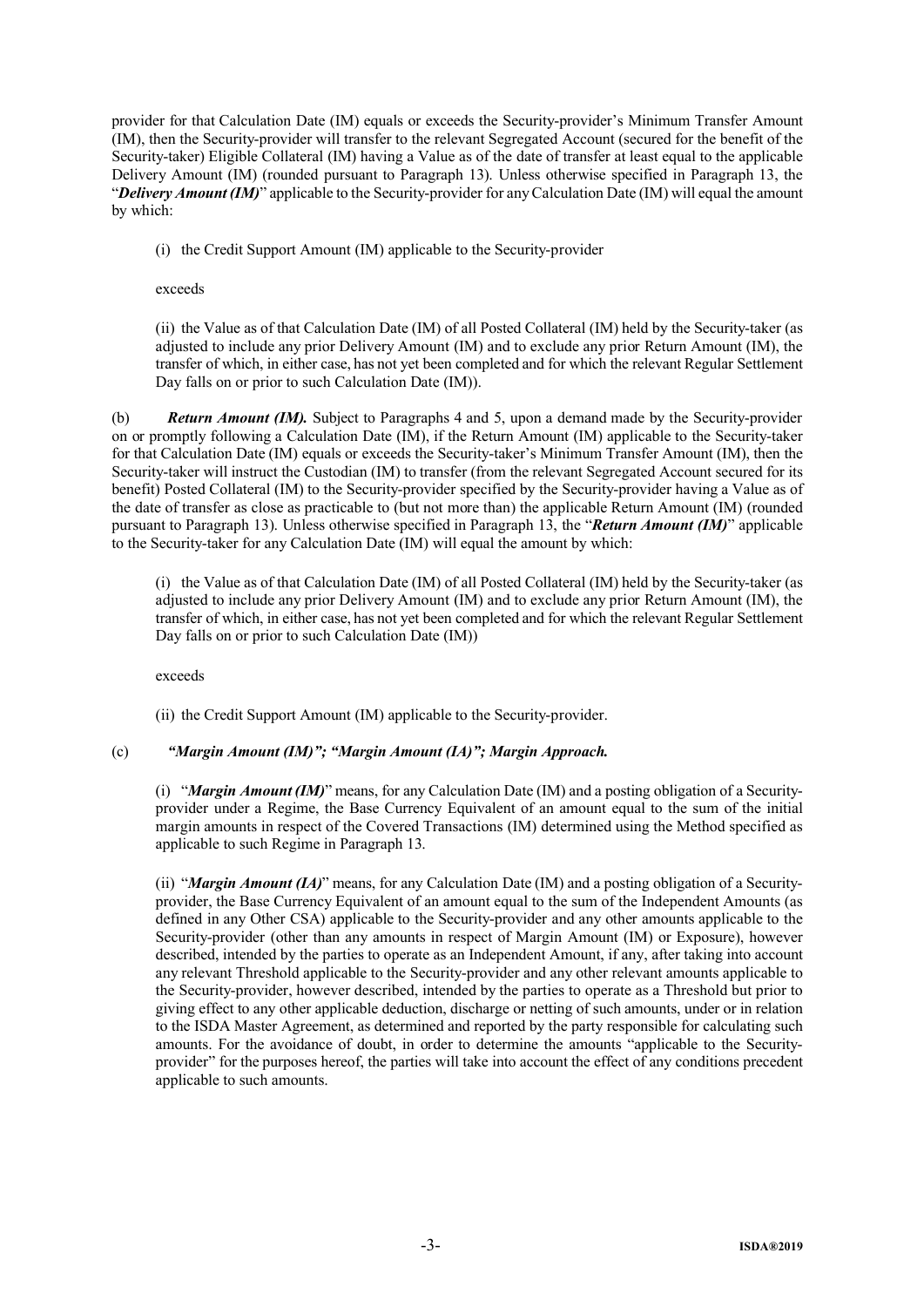(iii) *Margin Approach.*<sup>3</sup> The parties have agreed, in Paragraph 13, to implement one of the following approaches (each a "*Margin Approach*") with respect to the relationship between "*Margin Amount (IM)*" and "*Margin Amount (IA)*".

(A) If the "*Distinct Margin Flow (IM) Approach*" is specified as applicable in Paragraph 13, the following provisions will apply:

(1) "*Credit Support Amount (IM)*" means, with respect to a party as the Security-provider, for any Calculation Date (IM), (i) the Margin Amount (IM) applicable to the Securityprovider, if any, minus (ii) the Security-provider's Threshold (IM); *provided*, *however*, that the Credit Support Amount (IM) will be deemed to be zero whenever the calculation of the Credit Support Amount (IM) yields a number less than zero.

(2) *No Amendment to Obligations in respect of Margin Amount (IA).* The posting obligation of a Security-provider in respect of any amount that constitutes a Margin Amount (IA) under any Other CSA shall not be affected or amended in any way by the provisions of this Agreement.

(B) If the "*Allocated Margin Flow (IM/IA) Approach*" is specified as applicable in Paragraph 13, the following provisions will apply:

(1) "*Credit Support Amount (IM)*" means, with respect to a party as the Security-provider, for any Calculation Date (IM), (i) the Margin Amount (IM) applicable to the Securityprovider, if any, minus (ii) the Security-provider's Threshold (IM); *provided*, *however*, that the Credit Support Amount (IM) will be deemed to be zero whenever the calculation of the Credit Support Amount (IM) yields a number less than zero.

(2) *Amendment to Obligations in respect of Margin Amount (IA).* The posting obligation of a Security-provider in respect of any amount that constitutes a Margin Amount (IA) under any Other CSA shall be reduced on an aggregate basis by the amount of the Securityprovider's Credit Support Amount (IM); *provided*, *however*, that if, after such reduction, any such Margin Amount (IA) would be a negative amount, such Margin Amount (IA) will be deemed to be zero.<sup>4</sup>

(C) If the "*Greater of Margin Flow (IM/IA) Approach*" is specified as applicable in Paragraph 13, the following provisions will apply:

(1) "*Credit Support Amount (IM)*" means, with respect to a party as the Security-provider, for any Calculation Date (IM), the greater of  $(i)(A)$  the Margin Amount (IM) applicable to the Security-provider, if any, minus (B) the Security-provider's Threshold (IM) and (ii) the Margin Amount (IA); *provided*, *however*, that the Credit Support Amount (IM) will be deemed to be zero whenever the calculation of the Credit Support Amount (IM) yields a number less than zero.

(2) *Amendment to Obligations in respect of Margin Amount (IA).* The posting obligation of a Security-provider in respect of any amount that constitutes a Margin Amount (IA) under any Other CSA, other than such obligations of a Security-provider under this Agreement, shall be reduced to zero.<sup>5</sup>

-

<sup>3</sup> If the parties do not currently exchange Margin Amount (IA), each of the three Margin Approaches will yield the same Credit Support Amount (IM). In such a case, the parties should agree on the Margin Approach they would want to apply in the event they exchange Margin Amount (IA) in the future.

Parties should (i) ensure that any relevant formalities required to amend any Other CSA are complied with and (ii) consider the impact of these amendments on any Other CSA, including, but not limited to, in respect of any security interest granted thereunder.

See footnote 4.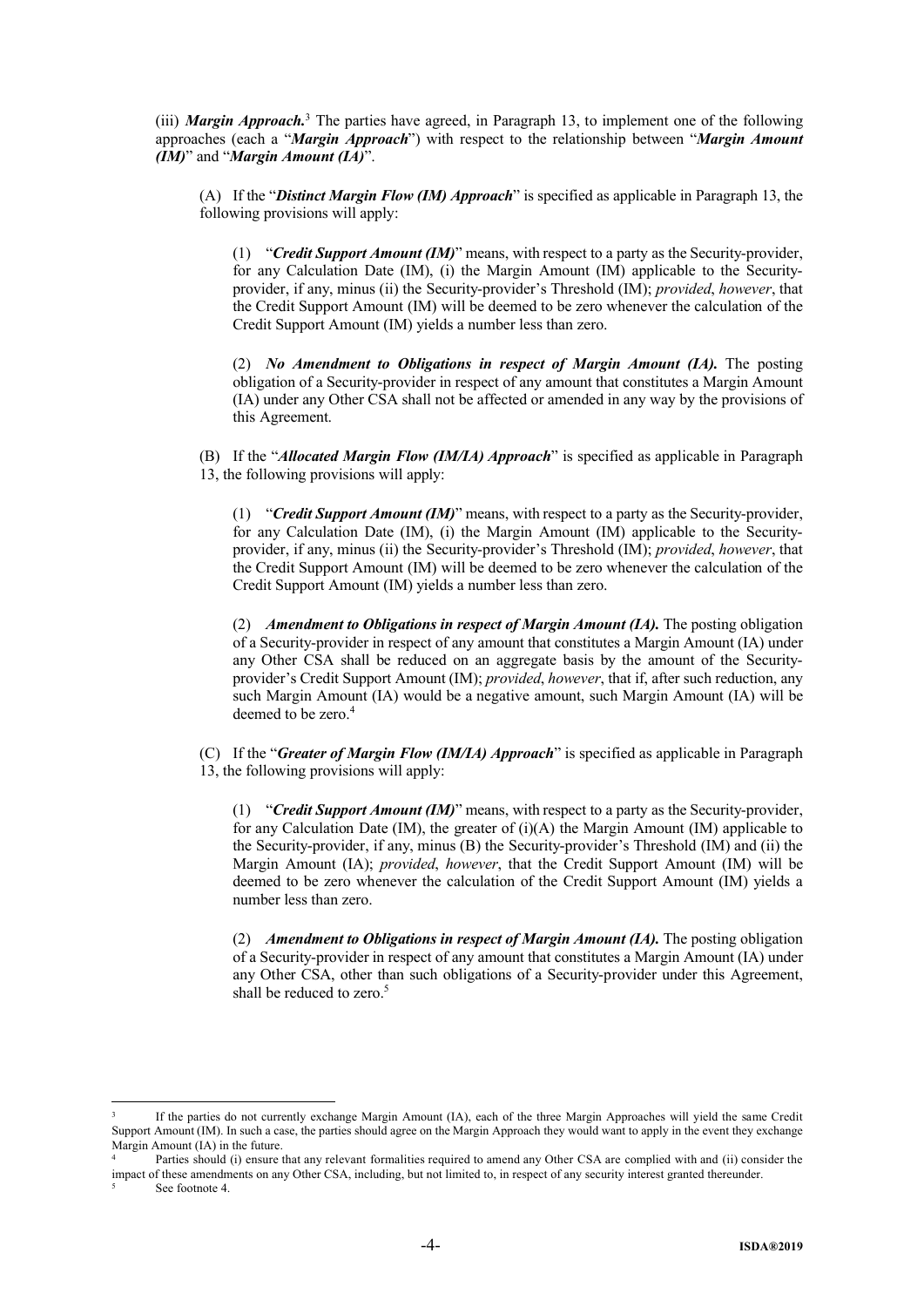## **Paragraph 4. Conditions Precedent, Transfers, Calculations and Substitutions**

(a) *Conditions Precedent.* Unless otherwise specified in Paragraph 13, each obligation of the Securityprovider to make a transfer under Paragraphs 3 and 5 and of the Security-taker to instruct the Custodian (IM) to make a transfer under Paragraphs 3, 4(e)(iii) and 5 and the provisions of Paragraph 13 relating to the return of Posted Collateral (IM) with a Value of zero is subject to the conditions precedent that:

(i) no Event of Default, Potential Event of Default or Specified Condition has occurred and is continuing with respect to the other party; and

(ii) no Early Termination Date has occurred or been designated for which any unsatisfied payment obligations (whether present, actual, future or contingent) exist which is in respect of all Covered Transactions (IM).

(b) *Means of Transfer.* All transfers under this Agreement or any Security Agreement of any Eligible Collateral (IM) or Posted Collateral (IM) shall be made in accordance with the instructions of the Security-taker, Security-provider or Custodian (IM), as applicable, and shall be made:

(i) in the case of Eligible Collateral (IM), (A) by book-entry, wire or other transfer of such Eligible Collateral (IM) to the Custodian (IM) (accompanied in the case of certificated securities that cannot be paid or delivered by book-entry by any duly executed instruments of transfer, assignments in blank, transfer tax stamps or any other documents necessary to permit the Custodian (IM) to make legally valid transfers of such certificated securities upon instruction of the Security-taker) and (B) the Custodian (IM)'s crediting such assets to the relevant Segregated Account; and

(ii) in the case of Posted Collateral (IM), by book-entry, wire or other transfer of such Posted Collateral (IM) by the Custodian (IM) (or in the case of excess proceeds, the Security-taker) to the relevant cash, securities or other account of the Security-provider (with the same Custodian (IM) or elsewhere) identified by the Security-provider for the receipt of such transfer (accompanied in the case of certificated securities that cannot be paid or delivered by book-entry by any duly executed instruments of transfer, assignments in blank, transfer tax stamps or any other documents necessary to permit the Securityprovider to make legally valid transfers of such certificated securities without further action of the Custodian (IM)).

(c) *Transfer Timing.* Subject to Paragraph 4(a) above (if applicable) and Paragraph 5 and unless otherwise specified in Paragraph 13, if a demand for the transfer of Eligible Collateral (IM) is made by the Notification Time, then the relevant transfer by the Security-provider will be made not later than the close of business on the relevant Regular Settlement Day; if a demand is made after the Notification Time, then the relevant transfer by the Security-provider will be made not later than the close of business on the next Local Business Day following the relevant Regular Settlement Day.

Subject to Paragraph 4(a) above (if applicable) and Paragraph 5 and unless otherwise specified in Paragraph 13, if a demand for the transfer of Posted Collateral (IM) is made by the Notification Time, then the relevant instruction by the Security-taker to the Custodian (IM) will be served prior to the latest time by which instructions must be submitted to the Custodian (IM) under the relevant Control Agreement in order for the Custodian (IM) to effect the transfer of Posted Collateral (IM) by close of business on the relevant Regular Settlement Day; if a demand is made after the Notification Time, then the relevant instruction by the Security-taker to the Custodian (IM) will be served not later than the latest time (and day) by which instructions must be submitted to the Custodian (IM) under the relevant Control Agreement in order for the Custodian (IM) to effect the transfer of Posted Collateral (IM) by close of business on the next Local Business Day following the relevant Regular Settlement Day.

(d) *Calculations.* All calculations of Value and Credit Support Amount (IM) for purposes of Paragraph 3 in respect of a Calculation Date (IM) will be made by the Calculation Agent (IM) as of the Calculation Time (IM) on such Calculation Date (IM). In the case of any calculation of Value, the Calculation Agent (IM) may use Values most recently reasonably available for close of business in the relevant market for the relevant Eligible Collateral (IM) as of the relevant Calculation Time (IM). In the case of any calculation of Credit Support Amount (IM), the Calculation Agent (IM) may use relevant information or data (including, but not limited to, inputs for any applicable model specified in Paragraph 13 to determine Margin Amount (IM) for certain Covered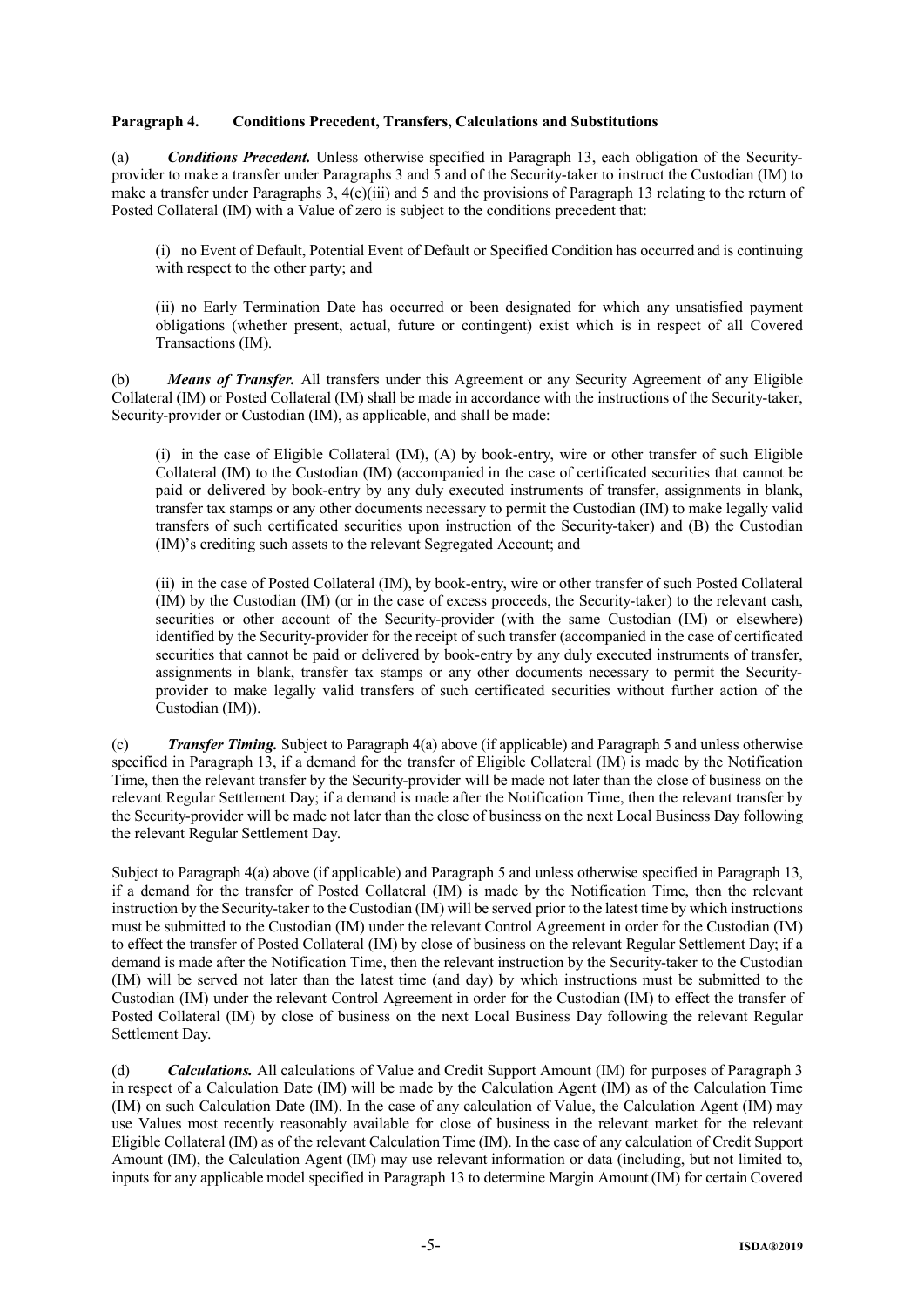Transactions (IM)) most recently reasonably available for close of business in the relevant market(s) as of the Calculation Time (IM). The Calculation Agent (IM) will notify each party (or the other party, if the Calculation Agent (IM) is a party) of its calculations not later than the Notification Time on the Local Business Day following the applicable Calculation Date (IM).

#### (e) *Substitutions.*

(i) The Security-provider may on any Local Business Day by notice (a "*Substitution Notice*") inform the Security-taker that it wishes to transfer to the Segregated Accounts Eligible Collateral (IM) (the "*Substitute Collateral (IM)*") specified in that Substitution Notice in substitution for certain Posted Collateral (IM) (the "*Original Collateral (IM)*") specified in the Substitution Notice.

(ii) Unless Paragraph 13 specifies that no consent is required, the Security-provider must obtain the Security-taker's consent to the proposed substitution. The Security-provider will be obliged to transfer the Substitute Collateral (IM) to the Segregated Accounts on the next Local Business Day following the date:

(A) on which the Security-provider receives notice (which may be oral telephonic notice) from the Security-taker of its consent (if consent is needed); or

(B) of the Substitution Notice (if no consent is needed).

(iii) Subject to Paragraph 4(a) above (if applicable), following the date on which the Substitute Collateral (IM) is transferred to the Segregated Accounts, unless otherwise specified in Paragraph 13 (the "*Substitution Date*"), the Security-taker will be obliged to instruct the Custodian (IM) to transfer to the Security-provider the Original Collateral (IM) as if a demand for such Original Collateral (IM) had been made pursuant to Paragraph 3(b) after the Notification Time on such Substitution Date; *provided* that the Security-taker will only be obliged to instruct the Custodian (IM) to transfer Original Collateral (IM) with a Value as of the date of transfer as close as practicable to, but in any event not more than, the Value of the Substitute Collateral (IM) as of that date, as calculated by the Calculation Agent (IM).

## **Paragraph 5. Dispute Resolution**

(a) *Disputed Calculations or Valuations.* If a party (a "*Disputing Party*") disputes: (I) the Calculation Agent (IM)'s calculation of a Delivery Amount (IM) or a Return Amount (IM) or (II) the Value of any transfer of Eligible Collateral (IM) or Posted Collateral (IM), then:

(i) the Disputing Party will notify the other party and the Calculation Agent (IM) (if the Calculation Agent (IM) is not the other party) not later than the close of business (x) on the date that the transfer is due in respect of such Delivery Amount (IM) or Return Amount (IM) in the case of (I) above, or (y) on the Local Business Day immediately following the date of transfer in the case of (II) above;

(ii) subject to Paragraph 4(a) (if applicable), the appropriate party will transfer the undisputed amount to the other party not later than the close of business on  $(x)$  the date that the transfer is due in respect of such Delivery Amount (IM) or Return Amount (IM) in the case of (I) above, or (y) on the Local Business Day following the date that the transfer is due in the case of (II) above;

(iii) the parties will consult with each other in an attempt to resolve the dispute; and

(iv) if they fail to resolve the dispute by the Resolution Time, then:

(A) in the case of a dispute involving a Delivery Amount (IM) or Return Amount (IM), the Calculation Agent (IM) will recalculate the Credit Support Amount (IM) and Value as of the Recalculation Date by using the procedures specified in Paragraph 13 for calculating the Credit Support Amount (IM), and for calculating the Value, if disputed, of Posted Collateral (IM); and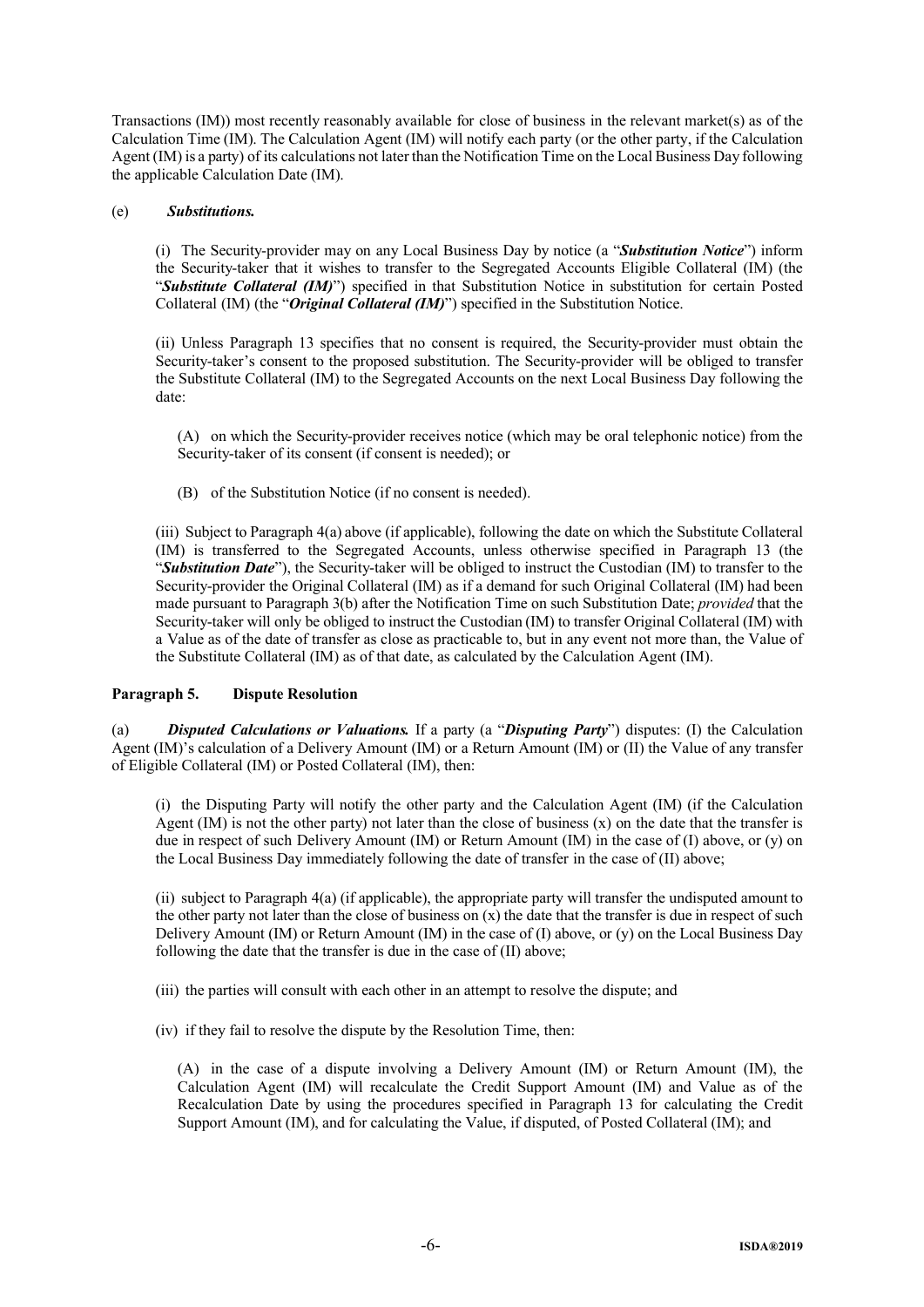(B) in the case of a dispute involving the Value of any transfer of Eligible Collateral (IM) or Posted Collateral (IM), the Calculation Agent (IM) will recalculate the Value as of the date of transfer pursuant to Paragraph 13.

Following a recalculation pursuant to this Paragraph 5, the Calculation Agent (IM) will notify each party (or the other party, if the Calculation Agent (IM) is a party) not later than the Notification Time on the Local Business Day following the Resolution Time. The appropriate party will, upon demand following that notice by the Calculation Agent (IM) or a resolution pursuant to Paragraph  $5(a)(iii)$  above and subject to Paragraphs  $4(a)$  (if applicable) and 4(c), make the appropriate transfer.

(b) *No Event of Default.* The failure by a party to make a transfer of any amount which is the subject of a dispute to which Paragraph 5(a) above applies will not constitute an Event of Default for as long as the procedures set out in this Paragraph 5 (as supplemented by the provisions of Paragraph 13) are being carried out (but without prejudice to a party's obligation to transfer the undisputed amount under Paragraph 5(a)(ii)). For the avoidance of doubt, upon completion of those procedures, Section 5(a)(iii)(1) of the ISDA Master Agreement will apply to any failure by a party to make a transfer required under the final sentence of Paragraph 5(a) on the relevant due date (subject to Paragraph 7).

# **Paragraph 6. Holding Posted Collateral (IM)**

(a) *Eligibility to Hold Posted Collateral (IM).* The Custodian (IM) appointed with respect to each party as Security-provider is set out in Paragraph 13. Each party as the Security-provider and the other party as the Security-taker and the relevant Custodian (IM) have entered, or will, on or before the first day amounts are required to be transferred hereunder, enter into the Control Agreement regulating the rights of each party to serve instructions on the Custodian (IM). Prior to the enforcement of its rights under the relevant Security Agreement, the Security-taker will have no right to hold (other than in accordance with Paragraph  $10(k)(iv)$  or as otherwise agreed between the parties) and have no duty with respect to the Posted Collateral (IM), including, without limitation, any duty to collect any Distributions, or enforce or preserve any rights pertaining to the Posted Collateral (IM).

(b) *Custodian (IM) Risk.* Unless otherwise specified in Paragraph 13, with respect to a party as the Security-provider and the other party as the Security-taker:

(i) the Security-provider will be liable for the acts or omissions of the Custodian (IM) to the same extent that Security-provider would be liable hereunder or under the relevant Security Agreement for its own acts or omissions and any such act or omission of the Custodian (IM) will be deemed to be the act or omission of the Security-provider for the purposes of Paragraph 7, unless "Custodian Event" is specified as applicable in Paragraph 13, in which case, the consequences of any act or omission of the Custodian (IM) that constitutes a Custodian Event will be as set out in the "*Custodian Event*" provisions in Paragraph 13;

(ii) the Security-taker will not be liable for the acts or omissions of the Custodian (IM), and

(iii) any obligation of the Security-taker to instruct the Custodian (IM) to transfer Posted Collateral (IM) to the Security-provider will be deemed satisfied by the Security-taker's sending appropriate instructions to the Custodian (IM) in accordance with the terms of the Control Agreement. For the avoidance of doubt, the Security-taker will bear no liability for the failure of:

(A) the Custodian (IM) to comply with such instructions; or

(B) the Security-provider to provide matched instructions with the Security-taker to the extent required under the Control Agreement in order to give effect to such a transfer of Posted Collateral (IM) by the Custodian (IM),

and a failure to transfer Posted Collateral (IM) to the Security-provider under this Agreement caused by either (A) or (B) above will not constitute an Event of Default with respect to the Security-taker.

(c) *No Use of Posted Collateral (IM).* Without limiting the rights of the Security-taker under the other provisions of this Agreement or the relevant Security Agreement, the Security-taker will have no right to: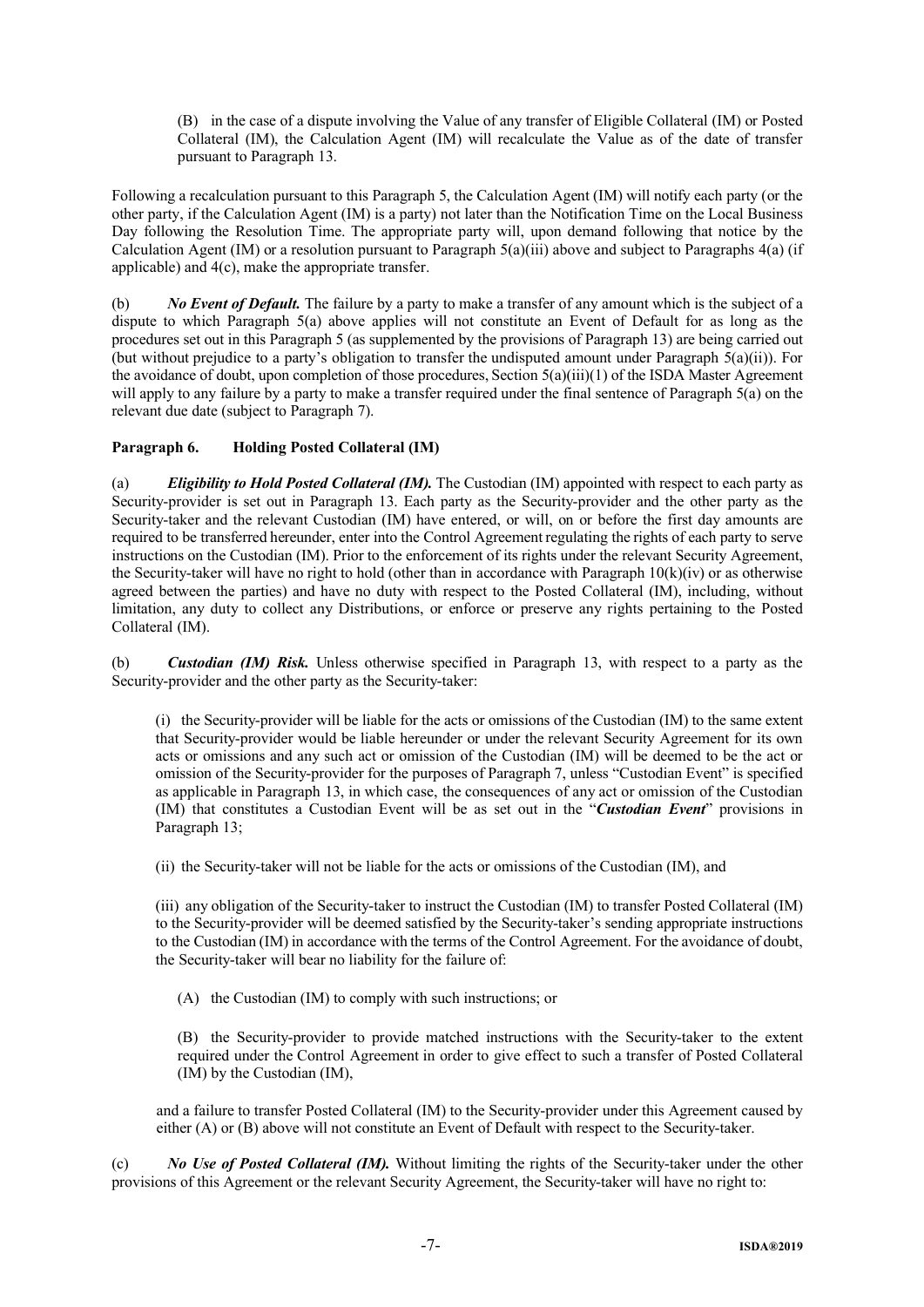(i) sell, pledge, rehypothecate, assign, invest, use, commingle or otherwise dispose of, or otherwise use in its business any Posted Collateral (IM), except as expressly permitted by or pursuant to the relevant Security Agreement and/or this Agreement; or

(ii) register any Posted Collateral (IM) in the name of the Security-taker, its custodian or a nominee for either.

(d) *No Offset.* For the avoidance of doubt, no delivery or return of any margin under any Other CSA will be offset against (or netted with) any Delivery Amount (IM) or Return Amount (IM) under this Agreement.

(e) *Distributions and Interest Amount.* Except as otherwise provided in this Agreement, the Security-taker will have no obligation hereunder to pay or to transfer to the Security-provider any amount of interest in respect of any Posted Collateral (IM) in the form of Cash or any Distributions in respect of Posted Collateral (IM).

## **Paragraph 7. Default**

For the purposes of Section 5(a)(iii)(1) of the ISDA Master Agreement (and subject to the provisions of Paragraph  $6(b)$ ), an Event of Default will exist with respect to a party if:

(i) that party fails to make, or instruct the Custodian (IM) before the relevant time to make, when due, any payment or transfer of Eligible Collateral (IM) or Posted Collateral (IM), as applicable, required to be made by it under this Agreement or the relevant Security Agreement and that failure continues for two Local Business Days after notice of that failure is given to that party;

(ii) that party fails to comply with Paragraph 6(c) of this Agreement (or any substantially equivalent provision of the relevant Security Agreement) and that failure continues for five Local Business Days after notice of that failure is given to that party; or

(iii) that party fails to comply with or perform any agreement or obligation under this Agreement or the relevant Security Agreement, in each case, other than those specified in Paragraphs 7(i) or 7(ii) above and that failure continues for 30 days after notice of that failure is given to that party,

*provided* that, if Custodian Event is specified as applicable in Paragraph 13, any event or circumstance that constitutes or gives rise to a Custodian Event will not constitute or give rise to such Event of Default.

## **Paragraph 8. Representations**

Each party represents to the other party (which representations will be deemed to be repeated as of each date on which it, as the Security-provider, in relation to its posting obligation, transfers Eligible Collateral (IM), including for the purposes of substitutions under Paragraph 4(e)) that:

(i) it has the power to grant a security interest in any Eligible Collateral (IM) it transfers as the Securityprovider to the relevant Segregated Account in relation to such posting obligation under the relevant Security Agreement and has taken all necessary actions to authorise the granting of that security interest;

(ii) it is the beneficial owner of all Eligible Collateral (IM) (and rights thereto) it transfers as the Securityprovider to the relevant Segregated Account pursuant to this Agreement, free and clear of any security interest, lien, encumbrance or other interest or restriction other than the security interest granted under the relevant Security Agreement and other than (A) any lien routinely imposed on all securities in a clearing system in which any such Eligible Collateral (IM) may be held or (B) any security interest referred to in, or in connection with, the Control Agreement and each such item of Eligible Collateral (IM) is fully paid and is not subject to any option to purchase or similar right;

(iii) upon the transfer of any Eligible Collateral (IM) by it as the Security-provider to the relevant Segregated Account under the terms of this Agreement and the relevant Security Agreement, the Securitytaker will have a valid and perfected first priority security interest in such Eligible Collateral (IM) except to the extent subordinate to (A) any lien routinely imposed on all securities in a clearing system in which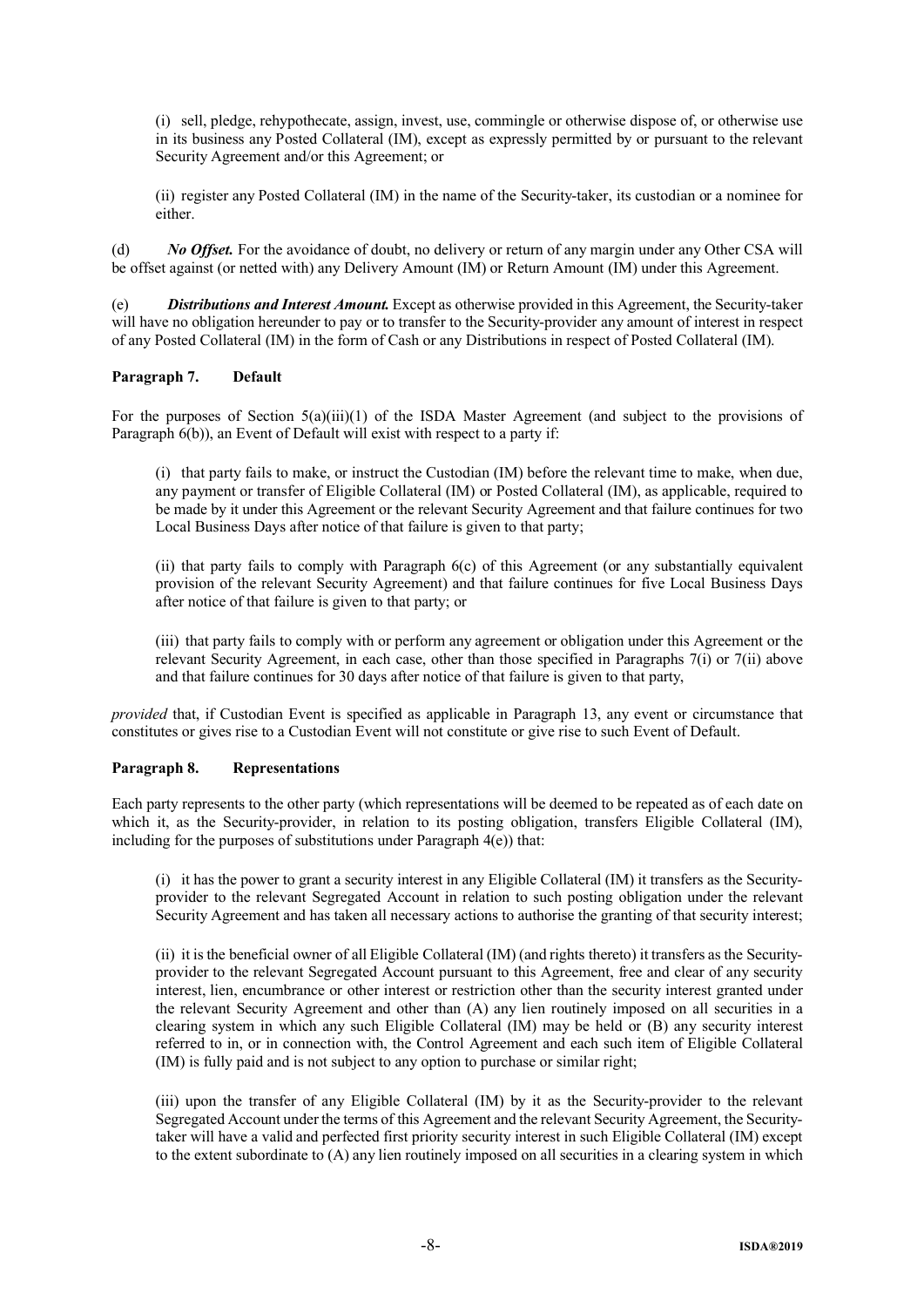any such Eligible Collateral (IM) may be held or (B) any security interest referred to in, or in connection with, the Control Agreement; and

(iv) the performance by it as the Security-provider of its obligations under this Agreement will not result in the creation of any security interest, lien or other interest or encumbrance in or on any Posted Collateral (IM) other than the security interest created under the relevant Security Agreement (other than (A) any lien routinely imposed on all securities in a clearing system in which any such Posted Collateral (IM) may be held or (B) any security interest referred to in, or in connection with, the Control Agreement).

# **Paragraph 9. Expenses**

(a) *General.* Except as otherwise provided in Paragraph 9(b), each party will pay its own costs and expenses (including any stamp, transfer or similar transaction tax or duty payable on any transfer the Securityprovider is required to make under this Agreement and/or the Security Agreements) in connection with performing its obligations under this Agreement and/or the Security Agreements and neither party will be liable for any such costs and expenses incurred by the other party. The Security-provider will be liable for any costs and expenses (including any stamp, transfer or similar transaction tax or duty payable on any transfer from the relevant Segregated Account to the Security-provider in accordance with the terms of this Agreement and/or the Security Agreements) incurred by the Custodian (IM) in connection with performing any of its obligations to the parties in relation to this Agreement and/or the Security Agreements.

(b) *Posted Collateral (IM).* The Security-provider will promptly pay when due all taxes, assessments or charges of any nature that are imposed with respect to Posted Collateral (IM) credited to the relevant Segregated Account upon becoming aware of the same.

# **Paragraph 10. Other Provisions**

(a) *Default Interest.* A Security-taker that fails, when required to do so, to instruct the Custodian (IM) to transfer Posted Collateral (IM) to the Security-provider under this Agreement or the relevant Security Agreement, will be obliged to pay the Security-provider (to the extent permitted under applicable law) an amount equal to interest at the Default Rate (as defined in the ISDA Master Agreement) multiplied by the Value on the relevant Calculation Date (IM) of the items of property that the Security-taker was required to instruct the Custodian (IM) to transfer, from (and including) the date that the Security-taker was required to instruct the Custodian (IM) to transfer the Posted Collateral (IM) to (but excluding) the date that the Security-taker instructs the Custodian (IM) to transfer the Posted Collateral (IM). This default interest will be calculated on the basis of daily compounding and the actual number of days elapsed.

(b) *No Waiver of Rights.* A failure or delay in exercising any right, power or privilege in respect of this Agreement will not be presumed to operate as a waiver, and a single or partial exercise of any right, power or privilege will not be presumed to preclude any subsequent or further exercise, of that right, power or privilege or the exercise of any other right, power or privilege.

(c) *Further Protection.* The Security-provider will promptly give notice to the Security-taker of, and defend against, any suit, action, proceeding or lien that involves Posted Collateral (IM) transferred by the Security-provider or that could adversely affect the security interest granted by it under the relevant Security Agreement.

(d) *Good Faith and Commercially Reasonable Manner.* Performance of all obligations under this Agreement, including, but not limited to, all calculations, valuations and determinations made by either party, will be made in good faith and in a commercially reasonable manner.

(e) *Entire Agreement.* Each of the parties acknowledges that in entering into this Agreement it has not relied on any oral or written representation, warranty or other assurance (except as provided for or referred to in this Agreement) and waives all rights and remedies which might otherwise be available to it in respect thereof, except that nothing in this Agreement will limit or exclude any liability of a party for fraud.

(f) *Demands and Notices.* All demands and notices made by a party under this Agreement will be made as specified in Section 12 of the ISDA Master Agreement, except as otherwise specified in Paragraph 13.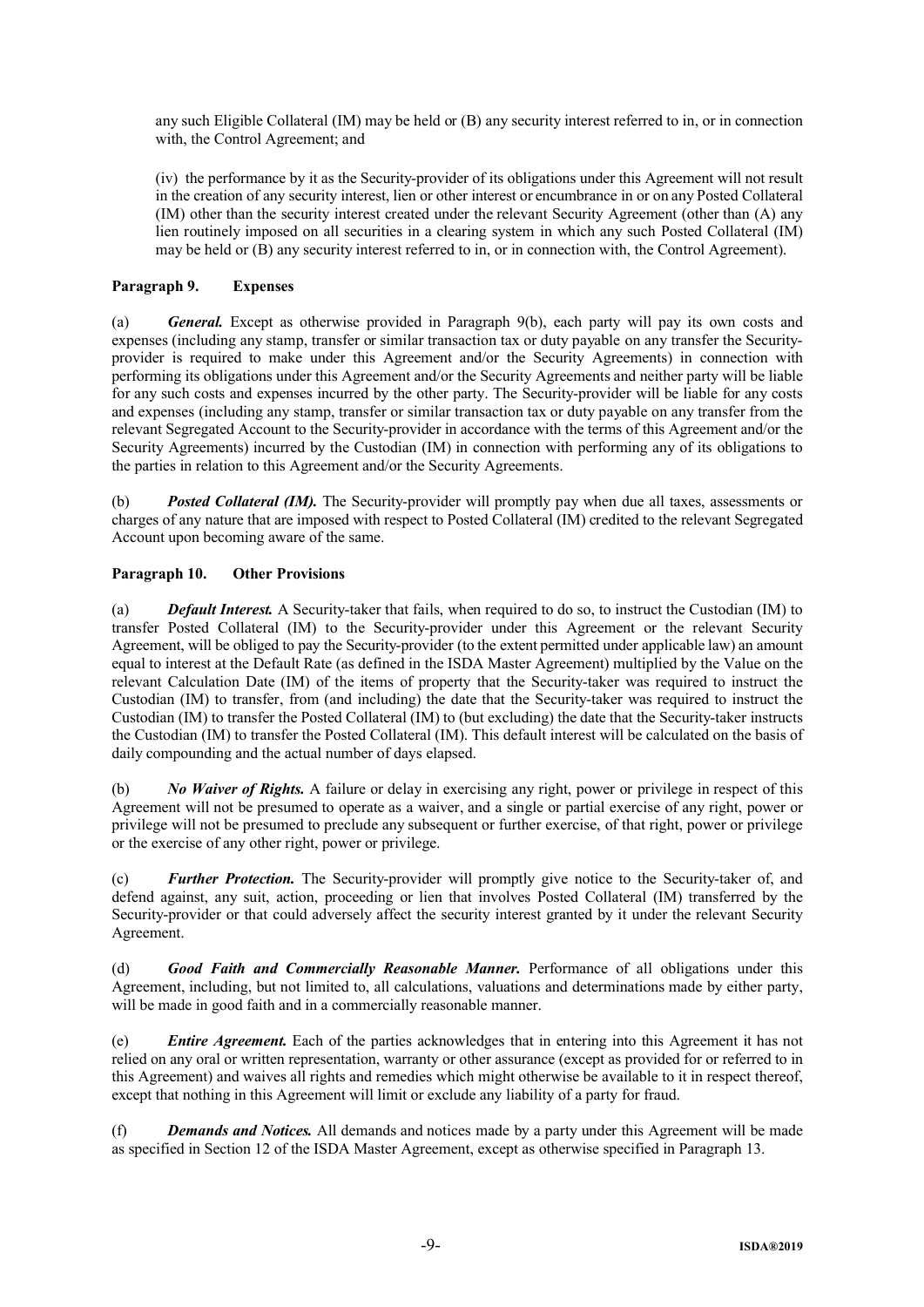(g) *Specifications of Certain Matters.* Anything referred to in this Agreement as being specified in Paragraph 13 also may be specified in one or more Confirmations or other documents and this Agreement will be construed accordingly.

(h) *Partial Invalidity.* If at any time any provision of this Agreement is or becomes illegal, invalid or unenforceable in any respect under any law of any jurisdiction, neither the legality, validity or enforceability of the remaining provisions nor the legality, validity or enforceability of such provision under the law of any other jurisdiction will, in any way, be affected or impaired.

(i) *Counterparts.* This Agreement may be executed in any number of counterparts and this has the same effect as if the signatures on the counterparts were on a single copy of this Agreement.

(j) *Amendments*. An amendment, modification or waiver in respect of this Agreement will only be effective if in writing and executed by each of the parties.

(k) *Interpretation.* In this Agreement, except to the extent that the context requires otherwise and unless otherwise specified in Paragraph 13:

(i) References to a law, statute or statutory provision include:

(A) such law, statute or statutory provision as from time to time amended, modified, re-enacted or consolidated whether before or after the date of this Agreement; and

(B) any subordinate legislation from time to time made, amended, modified, re-enacted or consolidated, whether before or after the date of this Agreement under any such law, statute or statutory provision.

Notwithstanding the foregoing, for the purposes of determining (a) if a "Transaction" under the ISDA Master Agreement is a Covered Transaction (IM) and (b) what version of any standardised initial margin schedule applies to a particular Transaction (if the parties have otherwise agreed to apply such standardised initial margin schedule to such Transaction), the relevant law, statute, statutory provision or subordinate legislation will be such law, statute, statutory provision or subordinate legislation as in effect on the date the relevant Transaction was entered into.

(ii) References to sub-paragraphs or Paragraphs are references to such provisions of this Agreement. References to a sub-paragraph are references to the relevant sub-paragraph of the Paragraph in which it appears.

(iii)A reference to transfer means, in relation to cash, payment and, in relation to other assets, delivery and, in relation to Eligible Collateral (IM) or Posted Collateral (IM), includes a transfer made in accordance with Paragraph 4(b).

(iv) A reference to Posted Collateral (IM) being held by the Security-taker (in relation to a Securityprovider's posting obligation) includes any Posted Collateral (IM) credited to the relevant Segregated Account under the Control Agreement and secured in favour of the Security-taker under the relevant Security Agreement.

# **Paragraph 11. Governing Law, Jurisdiction and Miscellaneous Provisions**

1

(a) *Governing Law.*<sup>6</sup> This Agreement and any non-contractual obligations arising out of or in connection with it will be governed by and construed in accordance with the law by which the ISDA Master Agreement is expressed to be governed.

The governing law of this Agreement will follow the governing law of the relevant ISDA Master Agreement. Parties should consider including in Paragraph 13 any additional provisions that they consider required in relation to such choice of law.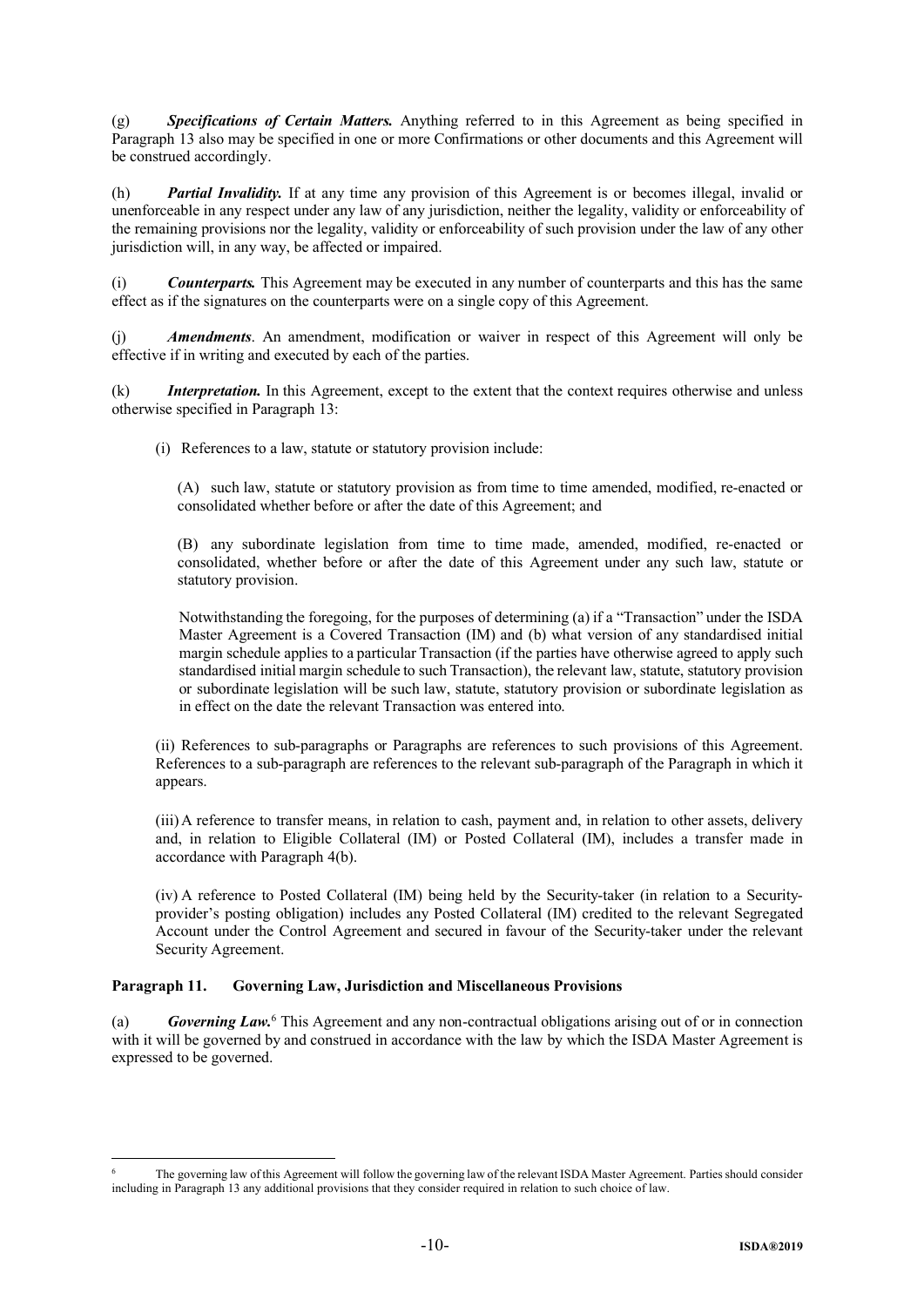# (b) *Jurisdiction; Service of Process.*<sup>7</sup>

(i) *Jurisdiction.* With respect to any dispute, claim, difference or controversy arising out of, relating to or having any connection with this Agreement, including any dispute as to its existence, validity, interpretation, performance, breach or termination or the consequences of its nullity and any dispute relating to any non-contractual obligations arising out of or in connection with it ("*Proceedings*"), each party irrevocably:

(A) submits to the same (and to the same extent) jurisdiction of the courts to which it submits to under the ISDA Master Agreement with respect to any similar proceedings arising out of or in connection with the ISDA Master Agreement;

(B) waives any objection which it may have at any time to the laying of venue of any Proceedings brought in any such court, waives any claim that such Proceedings have been brought in an inconvenient forum and further waives the right to object, with respect to such Proceedings, that such court does not have any jurisdiction over such party; and

(C) unless it agrees under the ISDA Master Agreement to submit to the exclusive jurisdiction of any courts with respect to any similar proceedings arising out of or in connection with the ISDA Master Agreement, agrees, to the extent permitted by applicable law, that the bringing of Proceedings in any one or more jurisdictions will not preclude the bringing of Proceedings in any other jurisdiction.

## (ii) *Service of Process.*

(A) Each party irrevocably appoints the Process Agent, if any, specified opposite its name in Paragraph 13 to receive, for it and on its behalf, service of process in any Proceedings.

(B) If for any reason any party's Process Agent is unable to act as such, such party will promptly notify the other party and may within 30 days appoint a substitute process agent acceptable to the other party.

(C) The parties irrevocably consent to service of process given in the manner provided for notices in Section 12 of the ISDA Master Agreement, except as otherwise provided in Paragraph 13.

(D) Nothing in this Agreement will affect the right of either party to serve process in any other manner permitted by applicable law.

## **Paragraph 12. Definitions**

As used in this Agreement:

1

"*Access Condition*" has the meaning specified in Paragraph 13.

"*Agreement*" means this collateral transfer agreement.

"*Allocated Margin Flow (IM/IA) Approach*" has the meaning specified in Paragraph 3(c)(iii)(B).

"*Amendment Effective Date (IM)*" means the first date on which a Covered Transaction (IM) is entered into by the parties hereto.

"*Base Currency*" means the currency specified as such in Paragraph 13.

"*Base Currency Equivalent*" means, with respect to an amount on a Calculation Date (IM), in the case of an amount denominated in the Base Currency, such Base Currency amount and, in the case of an amount

<sup>7</sup> Where parties have amended the Jurisdiction and/or Service of Process provisions in the ISDA Master Agreement they should consider including any relevant amendments to this Agreement in Paragraph 13.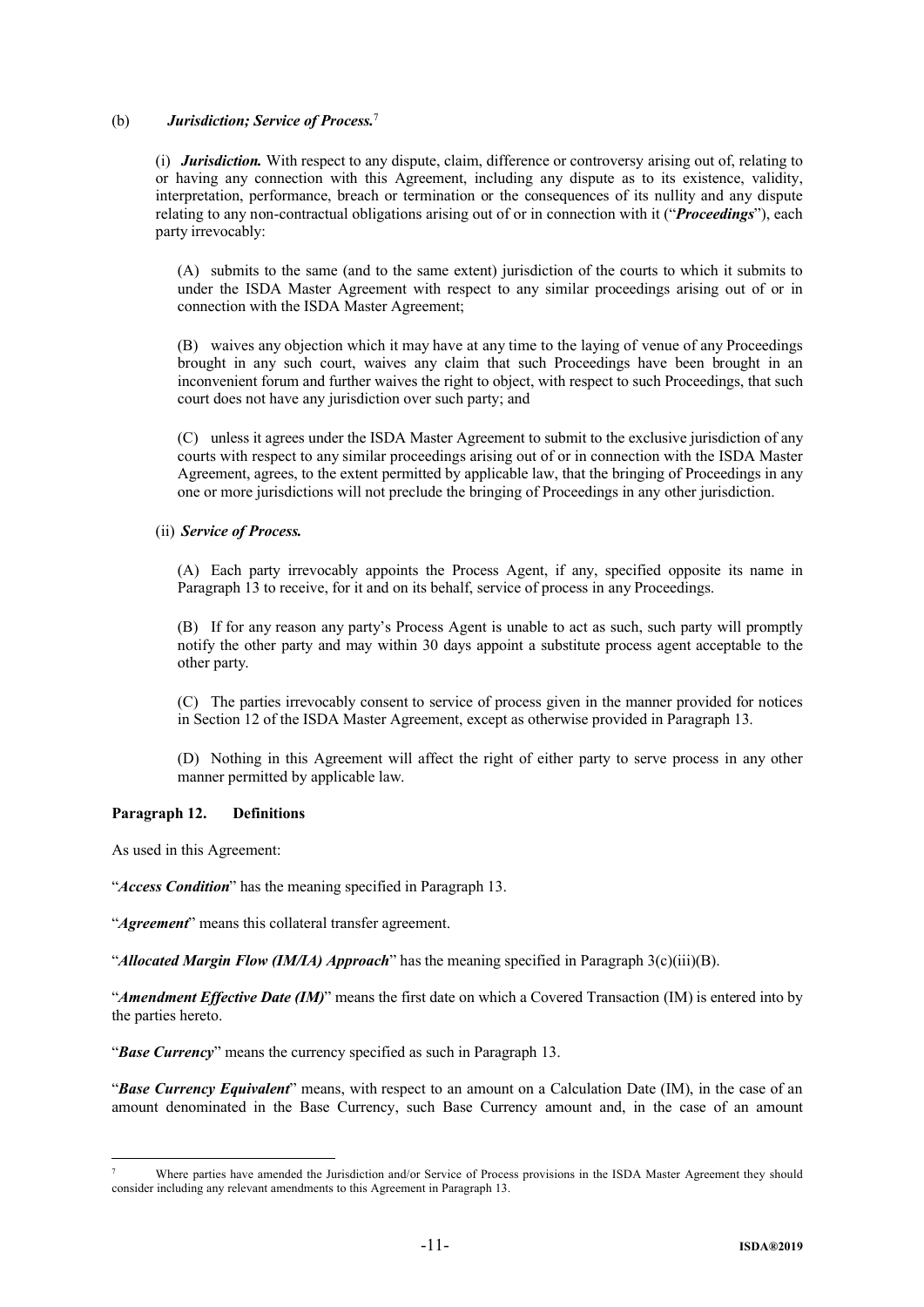denominated in a currency other than the Base Currency (the "*Other Currency*"), the amount of Base Currency required to purchase such amount of the Other Currency at the spot exchange rate on such Calculation Date (IM) as determined by the Calculation Agent (IM).

"*Calculation Agent (IM)*" has the meaning specified in Paragraph 13.

"*Calculation Date (IM)*" means, unless otherwise specified in Paragraph 13, each day from, and including the date of this Agreement, that is a day on which commercial banks are open for general business in at least one Calculation Date Location (IM) for Party A and at least one Calculation Date Location (IM) for Party B.

"*Calculation Date Location (IM)*" has the meaning specified in Paragraph 13.

"*Calculation Time (IM)*" has the meaning specified in Paragraph 13.

"*Cash*" means, respectively the Base Currency and each other Eligible Currency.

"*Control Agreement*" has the meaning specified in Paragraph 13.

"*Covered Transactions (IM)*" has the meaning specified in Paragraph 13.

"*Credit Support Amount (IM)*" has the meaning specified in the relevant Margin Approach in Paragraph 3(c).

"*Custodian Event*" has the meaning specified in Paragraph 13.

"*Custodian (IM)*" means, with respect to a party as Security-provider and related Segregated Accounts, the relevant entity specified in Paragraph 13 as the Custodian (IM) for such Security-provider.

"*Delivery Amount (IM)*" has the meaning specified in Paragraph 3(a).

"*Disputing Party*" has the meaning specified in Paragraph 5.

"*Distinct Margin Flow (IM) Approach*" has the meaning specified in Paragraph 3(c)(iii)(A).

"*Distributions*" means, with respect to Posted Collateral (IM) other than cash, all principal, interest and other payments and distributions of cash or other property with respect to that Posted Collateral (IM). Distributions will not include any item of property acquired by the Security-taker upon any disposition or liquidation of Posted Collateral (IM).

"*Eligible Collateral (IM)*" has the meaning specified in Paragraph 13.

"*Eligible Currency*" means each currency specified as such in Paragraph 13, if such currency is freely available.

"*FX Haircut Percentage*" means, for any item of Eligible Collateral (IM), the percentage specified in accordance with Paragraph 13.

"*Greater of Margin Flow (IM/IA) Approach*" has the meaning specified in Paragraph 3(c)(iii)(C).

"*ISDA*" means the International Swaps and Derivatives Association, Inc.

"*ISDA Master Agreement*" has the meaning given to it on the first page of this Agreement.

"*Local Business Day*", unless otherwise specified in Paragraph 13, means:

(i) in relation to a transfer of cash or other property (other than securities) under this Agreement, a day on which commercial banks are open for business (including dealings in foreign exchange and foreign currency deposits) in the place where the relevant Segregated Account is located and, if different, in the principal financial centre, if any, of the currency of such payment or, as applicable, place of delivery;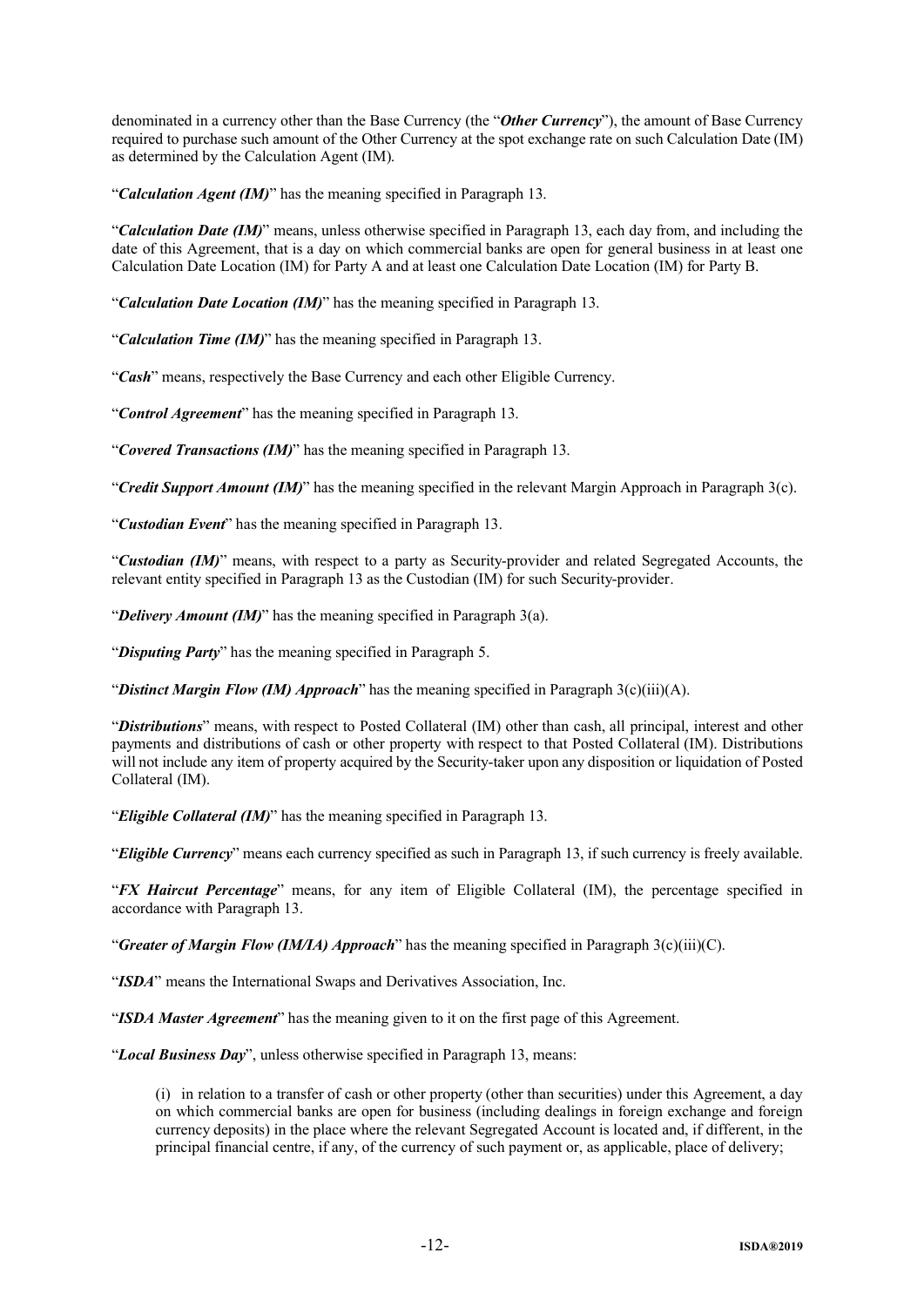(ii) in relation to a transfer of securities under this Agreement, (a) a day on which the clearance system agreed between the parties for delivery of the securities is open for the acceptance and execution of settlement instructions or, if delivery of the securities is contemplated by other means, a day on which commercial banks are open for business (including dealings in foreign exchange and foreign currency deposits) in the place(s) agreed between the parties for this purpose and (b) a day on which commercial banks are open for business (including dealings in foreign exchange and foreign currency deposits) in the place where the relevant Segregated Account is located;

(iii) in relation to a valuation under this Agreement, a day on which commercial banks are open for business (including dealings in foreign exchange and foreign currency deposits) in the place(s) agreed between the parties for this purpose; and

(iv) in relation to any notice or other communication or other reference to Local Business Day under this Agreement, a day on which commercial banks are open for business (including dealings in foreign exchange and foreign currency deposits) in the place specified in the address for notice most recently provided by the recipient.

"*Margin Amount (IA)*" has the meaning specified in Paragraph 3(c)(ii).

"*Margin Amount (IM)*" has the meaning specified in Paragraph 3(c)(i)*.*

"*Margin Approach*" has the meaning specified in Paragraph 3(c)(iii).

"*Method*" has the meaning specified in Paragraph 13.

"*Minimum Transfer Amount (IM)*" means, with respect to a party, the Base Currency Equivalent of the amount specified as such for that party in Paragraph 13 and, if no amount is specified, zero.

"*Notification Time*" has the meaning specified in Paragraph 13.

"*Original Collateral (IM)*" has the meaning specified in Paragraph 4(e)(i).

"*Other CSA*" means any other credit support annex, credit support deed, collateral transfer agreement (and related security agreement) or other collateral related supplement or provision that (i) is a Credit Support Document in relation to the ISDA Master Agreement or (ii) forms part of the ISDA Master Agreement. For the avoidance of doubt, the Control Agreement is not an Other CSA.

"*Party A Security Agreement*" means the security agreement or deed under which Party A (as Security-provider) grants a security interest over the relevant collateral account (including any securities and/or cash credited thereto from time to time) in favour of Party B (as Security-taker) to secure its obligations to Party B under this Agreement, such security agreement or deed and the ISDA Master Agreement.

"*Party A Segregated Account*" means the segregated account(s) opened with the Custodian (IM) in the name of Party A as the Security-provider subject to the terms of the Control Agreement (or any successor account(s) (including following any redesignation or renumbering) which is subject to the terms of the Control Agreement) and the security interest granted under the Party A Security Agreement.

"*Party B Security Agreement*" means the security agreement or deed under which Party B (as Security-provider) grants a security interest over the relevant collateral account (including any securities and/or cash credited thereto from time to time) in favour of Party A (as Security-taker) to secure its obligations to Party A under this Agreement, such security agreement or deed and the ISDA Master Agreement.

"*Party B Segregated Account*" means the segregated account(s) opened with the Custodian (IM) in the name of Party B as the Security-provider subject to the terms of the Control Agreement (or any successor account(s) (including following any redesignation or renumbering) which is subject to the terms of the Control Agreement) and the security interest granted under the Party B Security Agreement.

"*Posted Collateral (IM)*" means, with respect to a Segregated Account, the related Security-provider's posting obligation and a related Security Agreement, all Eligible Collateral (IM), other property, Distributions and all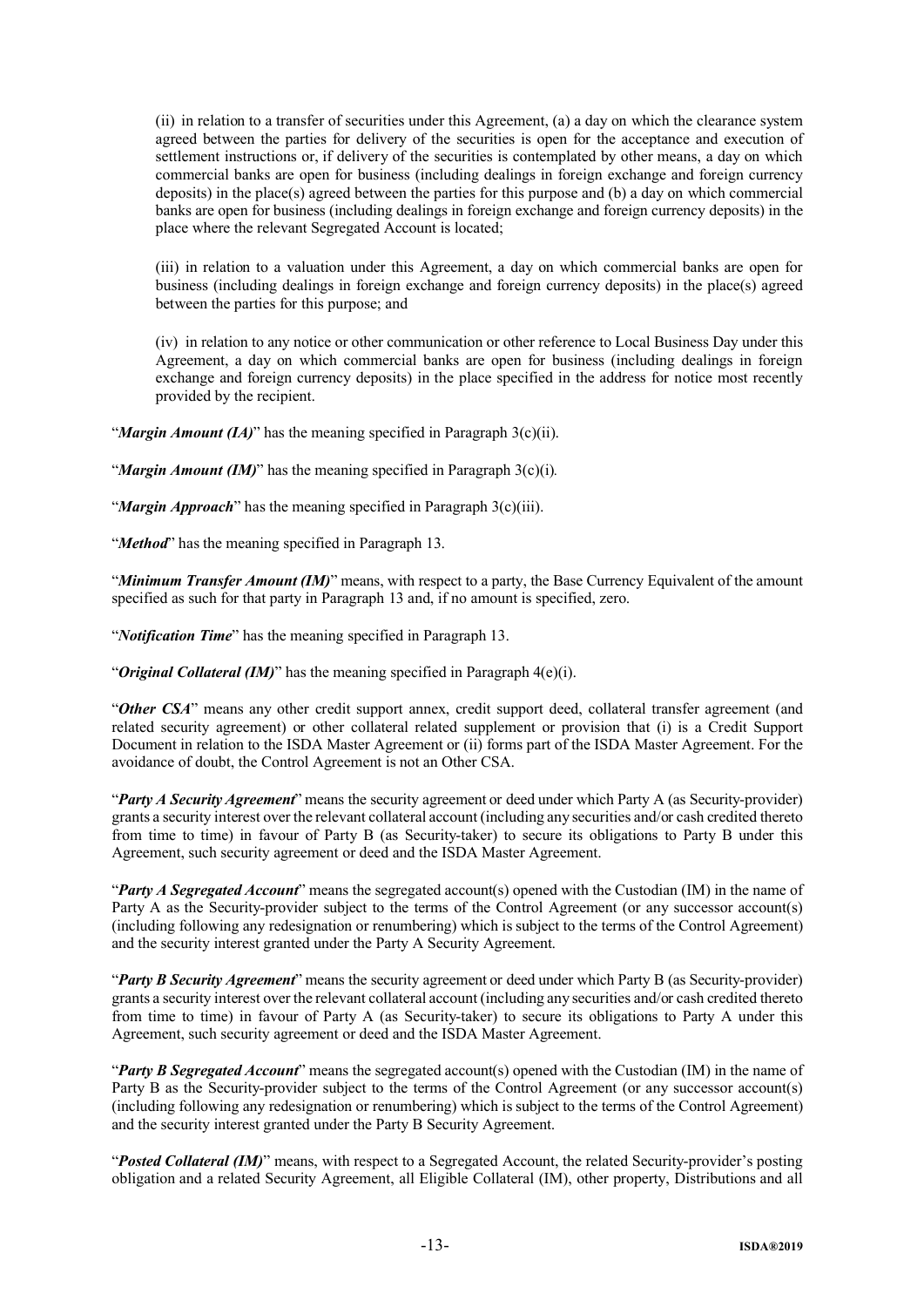proceeds thereof that have been transferred to or received into the relevant Segregated Account pursuant to this Agreement or otherwise credited to the relevant Segregated Account by the Custodian (IM) and not transferred to the Security-provider pursuant to the provisions of this Agreement, the Control Agreement or the related Security Agreement, or otherwise debited from the relevant Segregated Account by the Custodian (IM).

"*Proceedings*" has the meaning specified in Paragraph 11(b)(i).

"*Recalculation Date*" has the meaning specified in Paragraph 13.

"*Regime*" has the meaning specified in Paragraph 13 and with the definitions of the individual Regimes also being set out in Paragraph 13.

"*Regular Settlement Day*" means, unless otherwise specified in Paragraph 13, the same Local Business Day on which a demand for the transfer of Eligible Collateral (IM) or Posted Collateral (IM) is made.

"*Regulations*" means the Financial Collateral Arrangements (No. 2) Regulations 2003.

"*Resolution Time*" has the meaning specified in Paragraph 13.

"*Return Amount (IM)*" has the meaning specified in Paragraph 3(b).

"*Security Agreement*" means, (i) in respect of Party A as Security-provider, the Party A Security Agreement and (ii) in respect of Party B as Security-provider, the Party B Security Agreement.

"*Security-provider*" means, unless otherwise specified in Paragraph 13, either party, when (i) that party receives a demand for or is required to transfer Eligible Collateral (IM) under Paragraph 3(a) or (ii) in relation to that party, the Custodian (IM) holds any Posted Collateral (IM) in the Segregated Accounts.

"*Security-provider Rights Event*", with respect to a party as the Security-provider, has the meaning specified in Paragraph 13.

"*Security-taker*" means, unless otherwise specified in Paragraph 13, either party, when (i) that party makes a demand for or is entitled to receive Eligible Collateral (IM) under Paragraph 3(a) or (ii) the Posted Collateral (IM) credited to the Segregated Accounts is subject to a security interest created under the Security Agreement in its favour.

"*Security-taker Rights Event*" has the meaning specified in Paragraph 13.

"*Segregated Account*" means, (i) in respect of Party A as Security-provider and its posting obligation, the Party A Segregated Account and (ii) in respect of Party B as Security-provider and its posting obligation, the Party B Segregated Account.

"*Specified Condition*" means, with respect to a party, any event specified as such for that party in Paragraph 13.

"*Substitute Collateral (IM)*" has the meaning specified in Paragraph 4(e)(i).

"*Substitution Date*" has the meaning specified in Paragraph 4(e)(iii).

"*Substitution Notice*" has the meaning specified in Paragraph 4(e)(i).

"*Threshold (IM)*" means, with respect to a party, the Base Currency Equivalent of the amount specified as such for that party in Paragraph 13 and, if no amount is specified, zero.

"*Valuation Percentage*" means, for any item of Eligible Collateral (IM), the percentage specified in accordance with Paragraph 13.

"*Value*" means, unless otherwise specified in Paragraph 13, for any Calculation Date (IM) or other date for which Value is calculated and subject to Paragraph 5 in the case of a dispute, with respect to: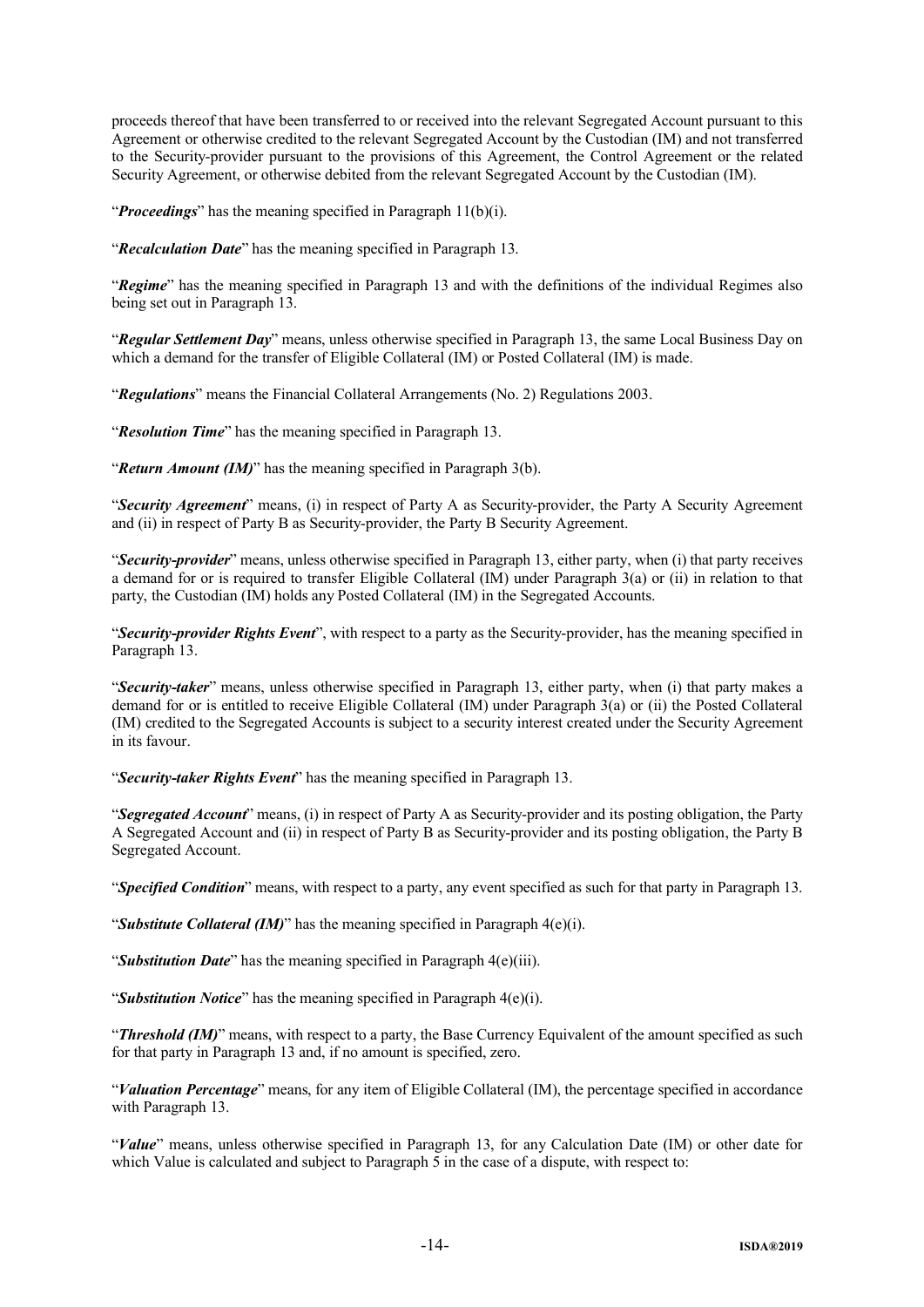(i) save as provided in clause (ii) below, Eligible Collateral (IM) comprised in the Posted Collateral (IM):

(A) an amount of Cash, the Base Currency Equivalent of such amount multiplied by  $(VP - H_{FX})$ ; and

(B) a security, the Base Currency Equivalent of the bid price obtained by the Calculation Agent (IM) multiplied by  $(VP - H_{FX})$ :

where:

"VP" equals the applicable Valuation Percentage; and

"*H<sub>FX</sub>*" equals the applicable FX Haircut Percentage,

*provided* that, for the purposes of calculating Value under Paragraph 10(a), the VP will be 100% and H<sub>FX</sub> will be zero; and

(ii) Posted Collateral (IM) that consists of items that are, in respect of the relevant posting obligation, deemed as of such date to have a Value of zero pursuant to Paragraph 13, zero.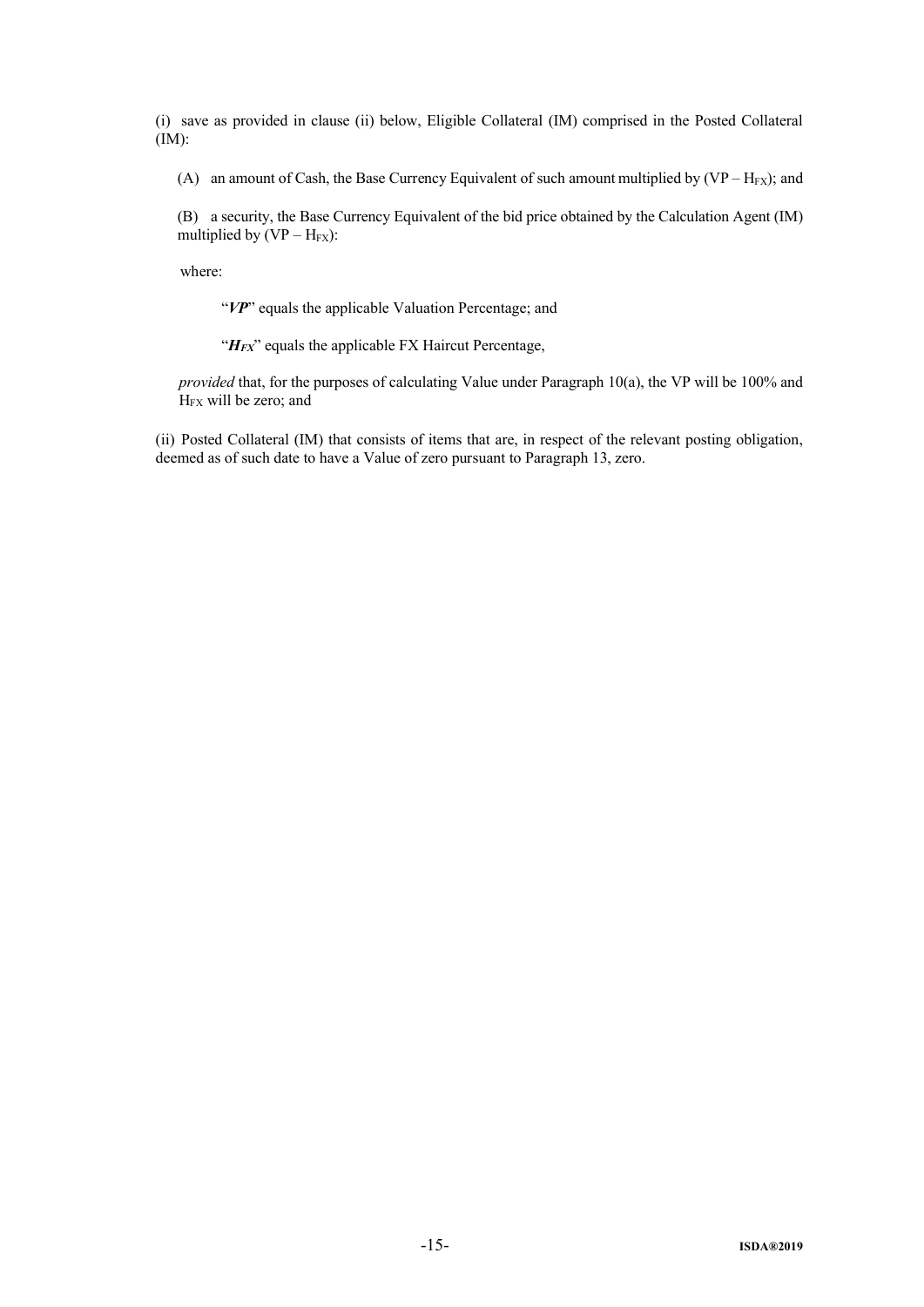# **Paragraph 13. Elections and Variables**

# *Regime Table.*

For the purposes of this Agreement, the parties have specified the regulatory regimes (each a "*Regime*" and together the "*Regimes*") applicable to them in their capacity as the Security-taker in the below table (the "*Regime Table*"). For the avoidance of doubt, any Regime that is specified as being applicable in the Regime Table shall not be construed as a representation, admission or acknowledgement that either party is actually regulated under such Regime.

| Regime <sup>8</sup> | Party A as the Security-taker (Party<br><b>B</b> as the Security-provider)                                   | Party B as the Security-taker (Party A as<br>the Security-provider)                                            |  |
|---------------------|--------------------------------------------------------------------------------------------------------------|----------------------------------------------------------------------------------------------------------------|--|
| <b>EMIR</b>         | [Applicable] / [Not Applicable]                                                                              | [Applicable] / [Not Applicable]                                                                                |  |
|                     | SIMM Exception:                                                                                              | SIMM Exception:                                                                                                |  |
|                     | Applicable] / [Applicable:<br>[Not]<br>[Fallback to Mandatory Method] /<br>[Mandatory Method] / [As follows: | [Not Applicable] / [Applicable: [Fallback to<br>Mandatory Method] / [Mandatory Method]<br>$/$ [As follows: ]]  |  |
| Prudential          | [Applicable] / [Not Applicable]                                                                              | [Applicable] / [Not Applicable]                                                                                |  |
|                     | SIMM Exception:                                                                                              | SIMM Exception:                                                                                                |  |
|                     | [Not Applicable] / [Applicable:<br>[Fallback to Mandatory Method] /<br>[Mandatory Method] / [As follows:     | [Not Applicable] / [Applicable: [Fallback to]<br>Mandatory Method] / [Mandatory Method]<br>/ [As follows: ]]   |  |
| <b>CFTC</b>         | [Applicable] / [Not Applicable]                                                                              | [Applicable] / [Not Applicable]                                                                                |  |
|                     | SIMM Exception:                                                                                              | SIMM Exception:                                                                                                |  |
|                     | Applicable] / [Applicable:<br>[Not]<br>[Fallback to Mandatory Method] /<br>[Mandatory Method] / [As follows: | [Not Applicable] / [Applicable: [Fallback to]<br>Mandatory Method] / [Mandatory Method]<br>$/$ [As follows: ]] |  |
| <b>SEC</b>          | [Applicable] / [Not Applicable]                                                                              | [Applicable] / [Not Applicable]                                                                                |  |
|                     | SIMM Exception:                                                                                              | SIMM Exception:                                                                                                |  |
|                     | Applicable] / [Applicable:<br>[Not]<br>[Fallback to Mandatory Method] /<br>[Mandatory Method] / [As follows: | [Not Applicable] / [Applicable: [Fallback to<br>Mandatory Method] / [Mandatory Method]<br>/ [As follows: ]]    |  |

<sup>1</sup> <sup>8</sup> The second and third columns relate to specific posting legs of each party. These columns are expressed from the perspective of the relevant Security-taker. If One Way Provisions apply, only the "Other Party's" Regimes need to be specified and only one column will need to be completed (as the relevant Posting Party's posting leg is the only leg being documented under this Agreement).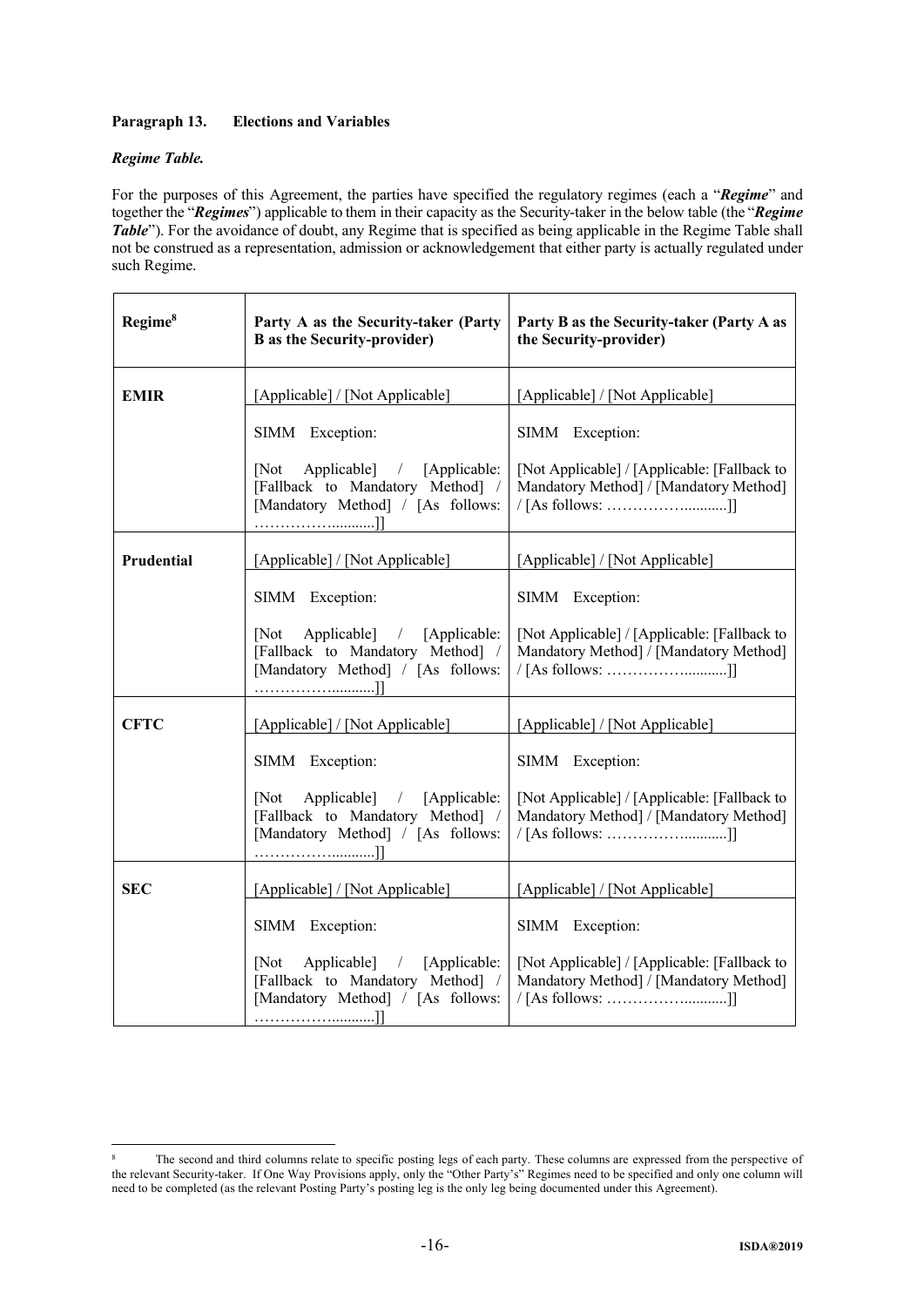| Canada           | [Applicable] / [Not Applicable]                                                                              | [Applicable] / [Not Applicable]                                                                                |  |
|------------------|--------------------------------------------------------------------------------------------------------------|----------------------------------------------------------------------------------------------------------------|--|
|                  | SIMM Exception:                                                                                              | SIMM Exception:                                                                                                |  |
|                  | Applicable] / [Applicable:<br>[Not]<br>[Fallback to Mandatory Method] /<br>[Mandatory Method] / [As follows: | [Not Applicable] / [Applicable: [Fallback to]<br>Mandatory Method] / [Mandatory Method]<br>/ [As follows: ]]   |  |
| Switzerland      | [Applicable] / [Not Applicable]                                                                              | [Applicable] / [Not Applicable]                                                                                |  |
|                  | SIMM Exception:                                                                                              | SIMM Exception:                                                                                                |  |
|                  | [Not Applicable] / [Applicable:<br>[Fallback to Mandatory Method] /<br>[Mandatory Method] / [As follows:     | [Not Applicable] / [Applicable: [Fallback to]<br>Mandatory Method] / [Mandatory Method]<br>$/$ [As follows: ]] |  |
| Japan            | [Applicable] / [Not Applicable]                                                                              | [Applicable] / [Not Applicable]                                                                                |  |
|                  | SIMM Exception:                                                                                              | SIMM Exception:                                                                                                |  |
|                  | [Not Applicable] / [Applicable:<br>[Fallback to Mandatory Method] /<br>[Mandatory Method] / [As follows:     | [Not Applicable] / [Applicable: [Fallback to]<br>Mandatory Method] / [Mandatory Method]<br>$/$ [As follows: ]] |  |
| <b>Australia</b> | [Applicable] / [Not Applicable]                                                                              | [Applicable] / [Not Applicable]                                                                                |  |
|                  | SIMM Exception:                                                                                              | SIMM Exception:                                                                                                |  |
|                  | [Not Applicable] / [Applicable:<br>[Fallback to Mandatory Method] /<br>[Mandatory Method] / [As follows:     | [Not Applicable] / [Applicable: [Fallback to]<br>Mandatory Method] / [Mandatory Method]<br>/ [As follows: ]]   |  |
| <b>Hong Kong</b> | [Applicable] / [Not Applicable]                                                                              | [Applicable] / [Not Applicable]                                                                                |  |
|                  | SIMM Exception:                                                                                              | SIMM Exception:                                                                                                |  |
|                  | Applicable] / [Applicable:<br>[Not]<br>[Fallback to Mandatory Method] /<br>[Mandatory Method] / [As follows: | [Not Applicable] / [Applicable: [Fallback to]<br>Mandatory Method] / [Mandatory Method]<br>$/$ [As follows: ]] |  |
| <b>Singapore</b> | [Applicable] / [Not Applicable]                                                                              | [Applicable] / [Not Applicable]                                                                                |  |
|                  | SIMM Exception:                                                                                              | SIMM Exception:                                                                                                |  |
|                  | Applicable   / [Applicable:<br>[Not<br>[Fallback to Mandatory Method] /<br>[Mandatory Method] / [As follows: | [Not Applicable] / [Applicable: [Fallback to<br>Mandatory Method] / [Mandatory Method]<br>/ [As follows: ]]    |  |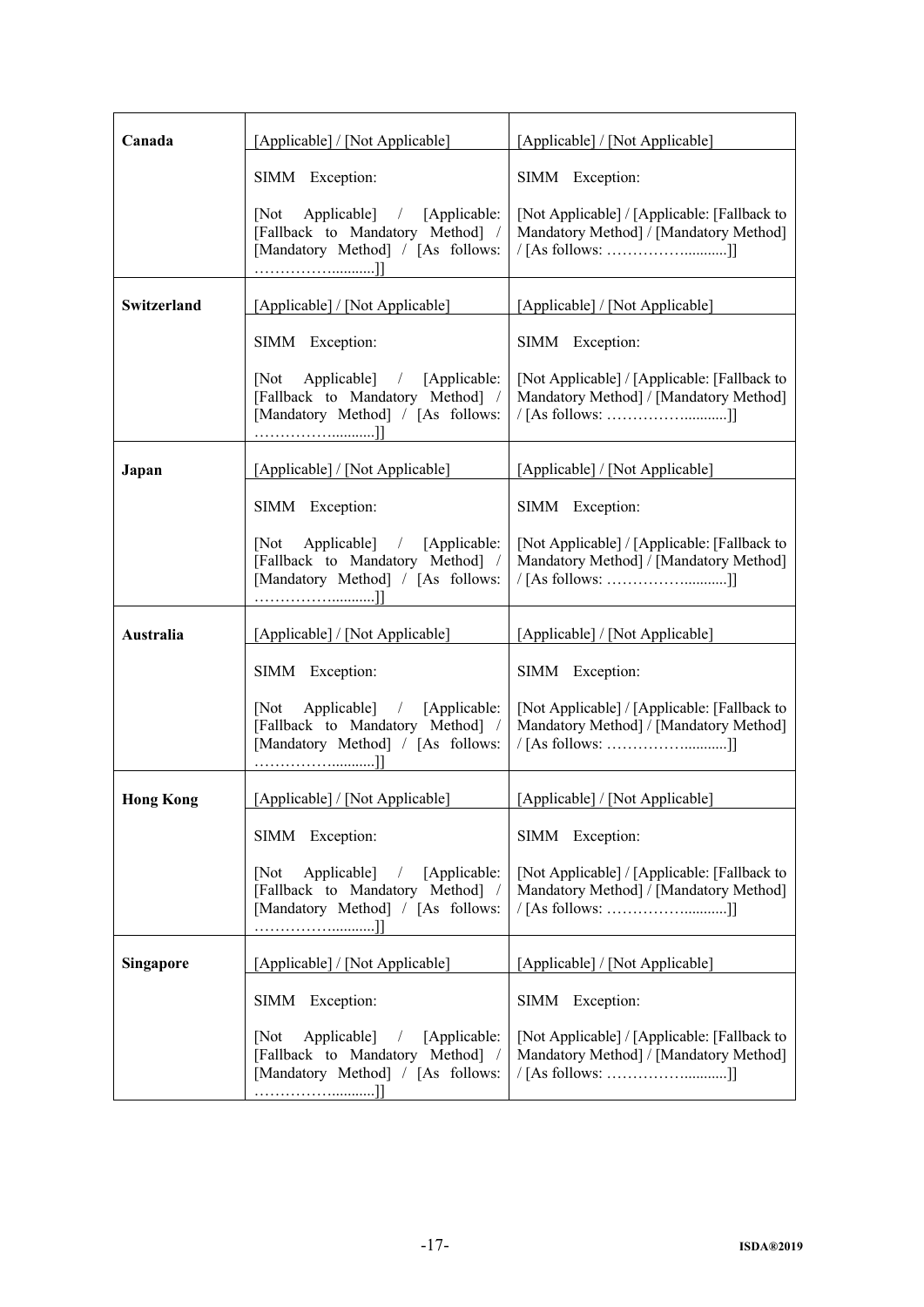# *Regime Table Definitions:*

(i) "*Fallback to Mandatory Method*" means, if specified as applicable in the Regime Table with respect to a Regime, ISDA SIMM<sup>TM</sup> will be the Method applicable to such Regime, but if, to the extent that a party notifies the other that it is mandatory under such Regime for such notifying party to apply the Mandatory Method to one or more transaction types with respect to either the Security-provider's or the Security-taker's posting or collecting obligation, as applicable (specifying in such notice the relevant transaction types), then with effect from the later of  $(x)$  the date which is the  $\lceil \bullet \rceil$  calendar day after such notice is effectively delivered and (y) the date specified in such notice as the date on which the Mandatory Method becomes mandatory under such Regime (and only in respect of Transactions of the relevant transaction type entered into after the later of the dates in  $(x)$  and  $(y)$ :

- (A) SIMM Exception will be applicable solely with respect to such transaction types; and
- (B) the applicable Method for such transaction types will be the Mandatory Method.

(ii) "*Mandatory Method*" means, if specified as applicable in the Regime Table with respect to a Regime, the Method applicable to such Regime is to determine the Margin Amount (IM) by reference to the methodology prescribed pursuant to such Regime which uses a standardised initial margin schedule (such that prescribed percentages are applied to notional amounts before being adjusted, including by a net-togross ratio (NGR)).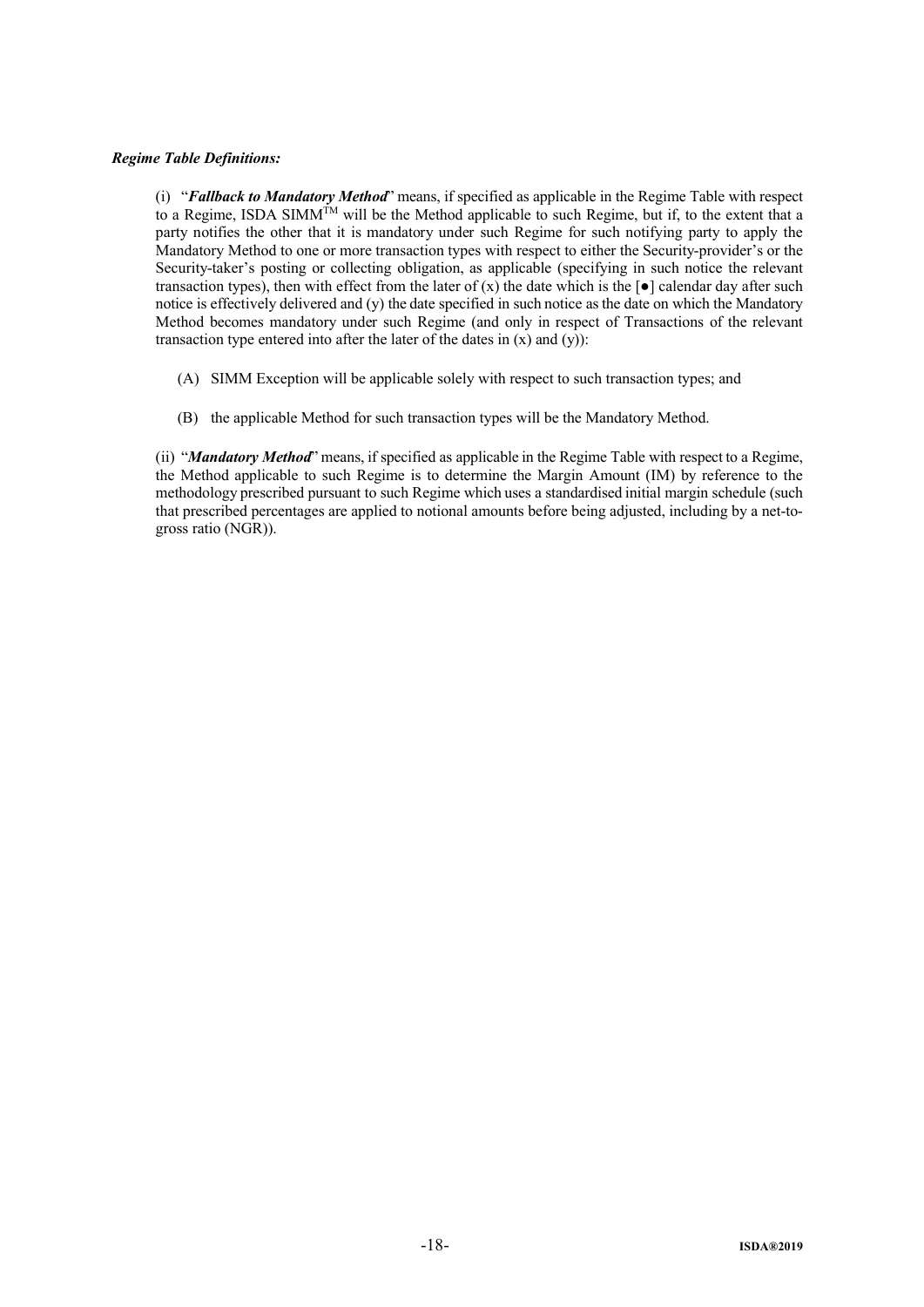## *General Principles.*

Unless otherwise specified or agreed between the parties, the following principles (the "*General Principles*") will apply for the purposes of this Agreement and the provisions of this Agreement shall be construed accordingly:

(aa) One Way Provisions: One Way Provisions are [Applicable/Not Applicable]

[Posting Party for the purposes of One Way Provisions: [Specify Party]];

- (bb) in respect of a Security-provider and its obligations to post Margin Amount (IM) hereunder, any reference to the term "*Regime*" or "*Regimes*" in this Agreement is to all Regimes that are specified as applicable in the Regime Table to the other party as the Security-taker; *provided* that each such Regime will, subject to sub-paragraph (cc) below, be included only from the date that the applicable law requires the relevant Security-taker to collect and/or, if applicable, such Security-provider to post initial margin under such Regime (and only for as long as it does so);
- (cc) for the purposes of sub-paragraph (bb) above, where one or more Regimes are considered to be the substitute for compliance with one or more other Regimes for the purposes of a posting obligation hereunder, all such Regime(s) will nevertheless continue to be applicable absent agreement in writing between the parties to the contrary;
- (dd) the parties acknowledge that the Security-provider may nevertheless be obliged to post to the Securitytaker under a regulatory regime which is not specified as a Regime with respect to the Security-taker in the Regime Table. In the event that the Security-provider determines that such regulatory regime requires the Security-provider to post an additional amount to the Security-taker, the Security-provider may request that the Security-taker accept such additional amount and the Security-taker will use reasonable endeavours to accommodate such request;
- (ee) subject to sub-paragraph (ff) below, ISDA SIMM™ is the specified "*Method*" for all Covered Transactions (IM) with respect to all Regimes (irrespective of asset class or, as applicable, category applicable to a Transaction under the relevant Regime), whereby:
	- (1) ISDA SIMM™ will refer to the version of ISDA SIMM™ applicable to the relevant Security-taker unless otherwise specified here: [Not specified][ISDA SIMM™ will refer to the version of ISDA SIMM™ applicable to [Party A][Party B]];
	- (2) the margin period of risk will be as provided for in such version of ISDA SIMM<sup>™</sup>; and
	- (3) the "SIMM Calculation Currency" (also known as "SIMM Reporting Currency") means:
		- (A) in respect of Party A and its calculations, the [Base Currency/[●]]; and
		- (B) in respect of Party B and its calculations, the [Base Currency/[●]];
- (ff) if SIMM Exception is specified as applicable with respect to a Regime and a Security-taker in the Regime Table, then solely for the purposes of: (1) the relevant Security-provider's posting obligation to such Security-taker; and (2) Covered Transactions (IM) falling within the relevant specified asset class or, as applicable, category under the relevant Regime, the "*Method*" will instead be as specified in the Regime Table;
- (gg) for all Regimes and posting obligations hereunder:
	- (1) in respect of a Covered Transaction (IM) under a Regime which the parties agree constitutes a "cross-currency swap", obligations to exchange principal will be disregarded for the purpose of determining the Margin Amount (IM) with respect to such Regime; and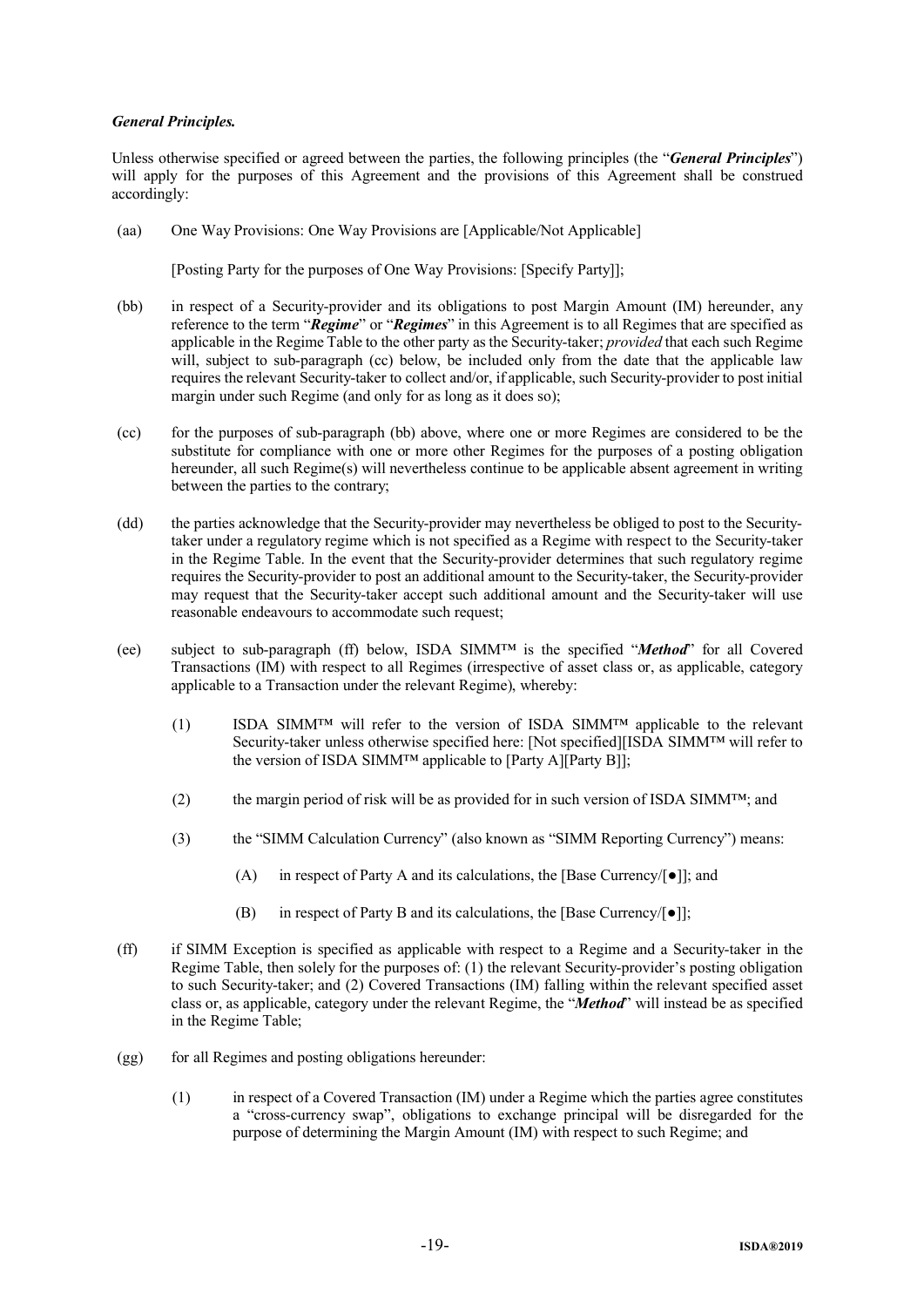- (2) the following approaches apply for the purposes of calculations in respect of the related type of Covered Transaction (IM):
	- (A) Unless otherwise specified below, the relevant sensitivities to equity indices, funds and ETFs are addressed by the standard preferred approach where the entire delta is put into the applicable asset class/category for equity indices, funds and ETFs.

If alternative approach is specified here, the parties agree that in respect of the relevant sensitivities, the delta is allocated back to individual equities in equity indices, funds and ETFs: [Not specified][Alternative approach].

(B) Unless otherwise specified below, the relevant sensitivities to commodity indices are addressed by the standard preferred approach where the entire delta is put into the applicable asset class/category for commodity indices.

If alternative approach is specified here, the parties agree that in respect of the relevant sensitivities, the delta is allocated back to individual commodities in commodity indices: [Not specified][Alternative approach].

Unless expressly agreed otherwise in writing, any failure by a party to use the applicable approach specified in this sub-paragraph (gg) in its determination of the Margin Amount (IM) will not constitute an Event of Default, Potential Event of Default or Termination Event under the ISDA Master Agreement in respect of such party;

- (hh) if more than one Regime is specified in the Regime Table with respect to a Security-taker, then in respect of the Security-provider's obligations to post initial margin hereunder to such Security-taker:
	- (1) the "*Margin Amount (IM)*" for any Calculation Date (IM) with respect to a party as the Security-provider will be the Strictest Of; and
	- (2) the Valuation Percentage and FX Haircut Percentage for all Regimes with respect to the Security-provider's posting hereunder will be the Strictest Of;
- (ii) in respect of a Security-provider's posting obligation, "*Eligible Currencies*" and "*Eligible Collateral (IM)*" and each related "*Valuation Percentage*" and "*FX Haircut Percentage*" will be as specified in:

Where Party A is the Security-provider: [the Control Agreement Eligible Collateral (IM) Schedule][the Eligible Collateral (IM) Schedule].

Where Party B is the Security-provider: [the Control Agreement Eligible Collateral (IM) Schedule][the Eligible Collateral (IM) Schedule].

For the purposes hereof:

"*Control Agreement Eligible Collateral (IM) Schedule*" means, in respect of a Security-provider's posting obligation, such items, and related haircuts and currencies, that can be transferred to the relevant Segregated Account by such Security-provider pursuant to the Control Agreement (and/or any related asset schedule or operational document relating to assets held by the relevant Custodian (IM)).

"*Eligible Collateral (IM) Schedule*" means, in respect of a Security-provider's posting obligation, the schedule attached hereto detailing the collateral and haircuts applicable to such collateral;

- (jj) the parties may from time to time agree in writing that other regimes also comprise "Regimes" hereunder and that the General Principles be adopted and/or amended to accommodate such additional Regimes;
- (kk) to the extent required by a Regime specified as applicable to its posting obligation, the Securityprovider will, within a reasonable period of time, procure that any cash credited to the relevant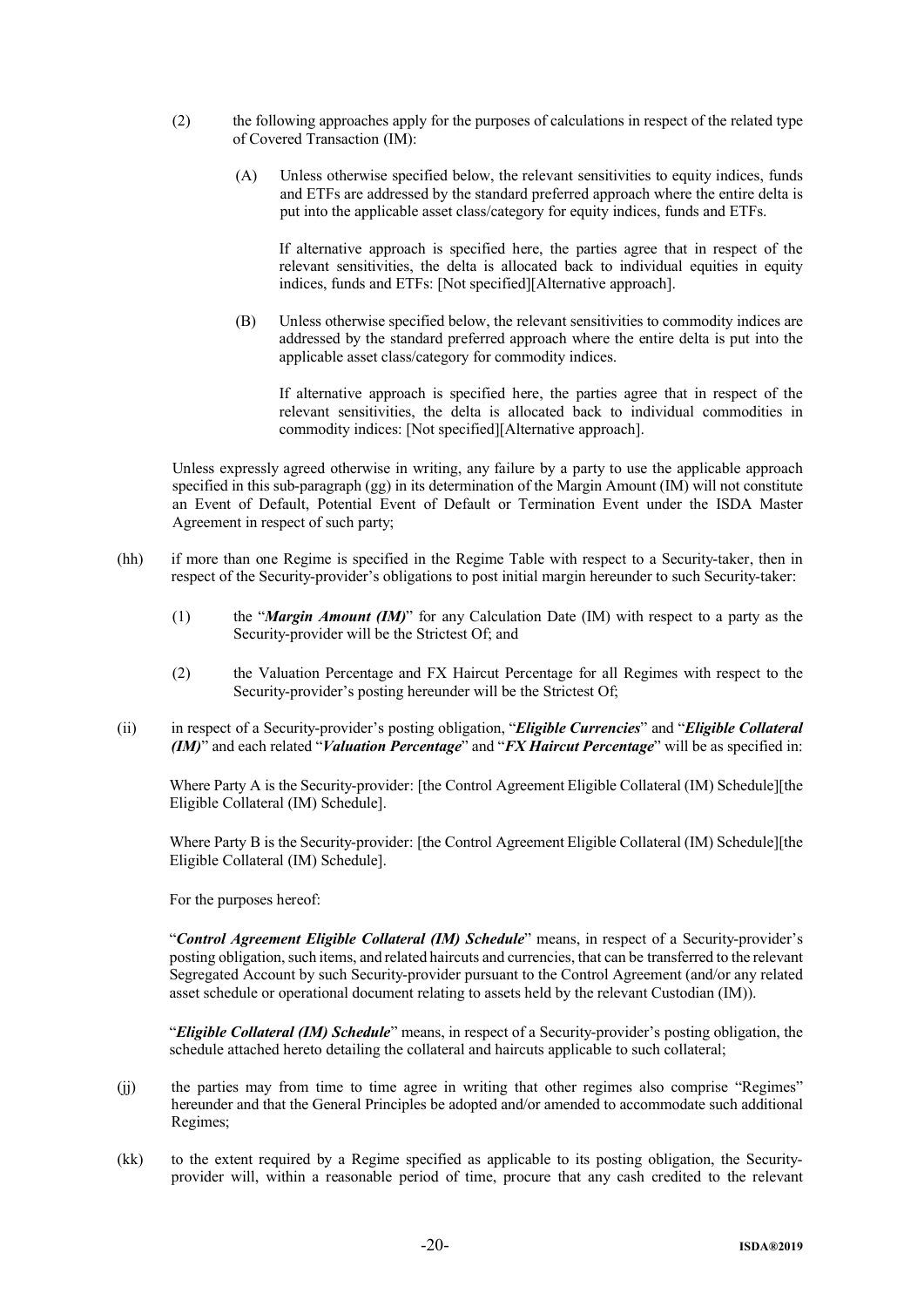Segregated Account to satisfy its posting obligation hereunder is (i) transferred out of the relevant Segregated Account pursuant to a substitution in accordance with this Agreement or (ii) reinvested in accordance with any reinvestment provisions set out in the Control Agreement (unless such cash is otherwise transferred out of the relevant Segregated Account as a Return Amount (IM)). For the avoidance of doubt, upon the expiry of such period, such Cash shall not satisfy the Eligibility Requirements; and

(ll) notwithstanding that a Regime is specified as not applicable in the Regime Table and that no initial margin amounts will be calculated for such Regime under this Agreement, the parties agree that, with respect to a party, "*Regime*" for the purposes of the definition of "*Regulatory Event*" and the proviso in the definition of "*ISDA SIMMTM*" will include such Regime if it is specified as a "*Substituted Regime*" for that party below:

With respect to Party A, each of the following is a "*Substituted Regime*":

……………………………………………

With respect to Party B, each of the following is a "*Substituted Regime*":

………………………………………

"*Australia*" means Australian Prudential Standard CPS 226 Margining and risk mitigation for non-centrally cleared derivatives published by the Australian Prudential Regulation Authority on December 6, 2016.

"*Canada*" means Guideline E-22, Margin Requirements for Non-Centrally Cleared Derivatives issued by the Canadian Office of the Superintendent of Financial Institutions in February 2016.

"*CEA*" means the U.S. Commodity Exchange Act.

"*CFTC*" means the margin requirements adopted by the U.S. Commodity Futures Trading Commission pursuant to CEA  $\S$  4s(e).

"*EMIR*" means Regulation (EU) No 648/2012 of the European Parliament and of the Council of 4 July 2012 on OTC derivatives, central counterparties and trade repositories (including the EMIR RTS).

"*EMIR RTS*" means the published regulatory technical standards on risk-mitigation techniques for OTCderivative contracts not cleared by a CCP under Article 11(15) of EMIR.

"*Exchange Act*" means the U.S. Securities Exchange Act of 1934.

"*Hong Kong*" means Chapter CR-G-14 "Non-centrally Cleared OTC Derivatives Transactions – Margin and Other Risk Mitigation Standards" in the Banking Supervisory Policy Manual issued by the Hong Kong Monetary Authority.

"*ISDA SIMM™*" means, where specified as the applicable Method in respect of a Regime, that the initial margin amount for the Covered Transactions(IM) in the relevant asset class or, as applicable, category under the relevant Regime will be determined through use of ISDA SIMM™ as published by International Swaps and Derivatives Association, Inc.; *provided* that (A) with respect to a Security-taker, if approval of a particular version of ISDA SIMM™ by a governmental or regulatory authority is required under law applicable to such party in respect of a Regime, ISDA SIMM™ will mean the particular version of ISDA SIMM™ subject to an initial application for approval and, following initial approval, the most recently approved (even if subsequently withdrawn) for use by such party by the applicable government or regulatory authority(ies) or (B) if such model approval is not required, the version of ISDA SIMM™ used will be the latest published model for which the implementation deadline designated by International Swaps and Derivatives Association, Inc. has passed.

"*Japan*" means the margin rules adopted by the Financial Services Agency of Japan pursuant to Article 40, Item 2 of the Financial Instruments and Exchange Act (*kin'yuu shouhin torihiki hou*) (Act No. 25 of 1948) and by the Ministry of Agriculture, Forestry and Fisheries and the Ministry of Economy, Trade and Industry pursuant to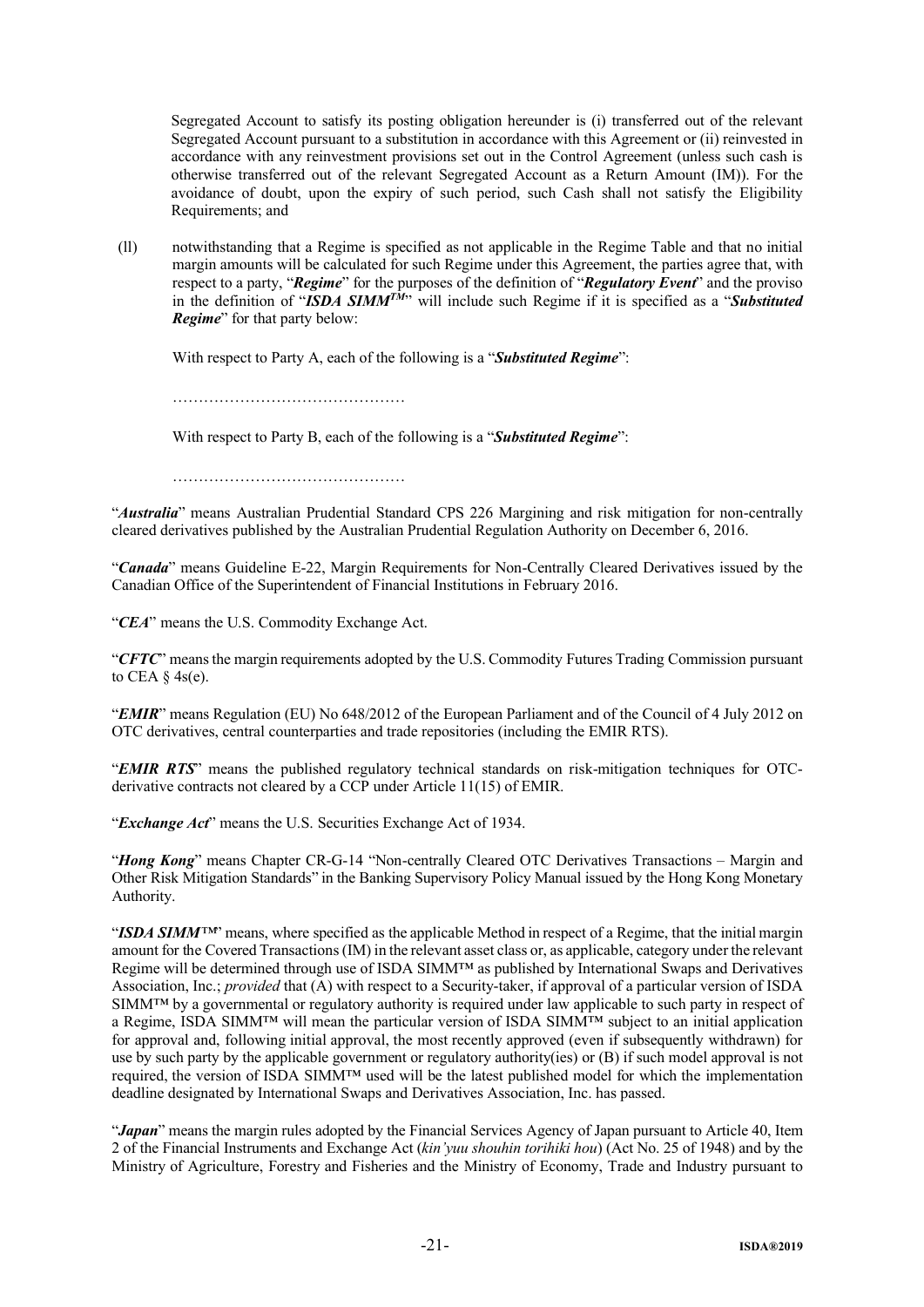the Commodity Derivatives Act (*shouhin sakimono torihiki hou*) (Act No. 239 of 1950) (including their subordinated regulations and the related supervisory guidelines).

"*Prudential*" means the margin requirements adopted by a "prudential regulator" (as defined in CEA § 1a(39)) pursuant to CEA § 4s(e) and Exchange Act § 15F(e).

"*SEC*" means the margin requirements adopted by the U.S. Securities and Exchange Commission pursuant to Exchange Act § 15F(e).

"*Singapore*" means the Guidelines on Margin Requirements for Non-centrally Cleared OTC Derivatives Contracts issued by the Monetary Authority of Singapore (MAS) pursuant to section 321 of the Securities and Futures Act, Chapter 289 of Singapore.

"*Strictest Of*" means:

(i) in respect of the Margin Amount (IM) applicable to a Security-provider's posting obligation hereunder, that:

(A) a Margin Amount (IM) will be determined in respect of each Regime applicable to such posting obligation pursuant to the Method specified as applicable to each such Regime (whereby such amount will be determined for each such Regime solely by reference to the applicable Covered Transactions (IM) under such Regime); and

(B) the Margin Amount (IM) to be used for the purposes of this Agreement will be the greatest Margin Amount (IM) determined under paragraph (A) above; and

(ii) in respect of Valuation Percentages and FX Haircut Percentages applicable to a Security-provider's posting obligation hereunder, that:

(A) the Valuation Percentage to be applied to an item of Eligible Collateral (IM) will be the lowest Valuation Percentage specified for such item in accordance with General Principle (ii) with respect to a party (as the Security-provider); *provided* that if at any time such Valuation Percentage is greater than the maximum permitted valuation percentage (prescribed or implied) for such item under the requirements of all Regimes, then the Valuation Percentage with respect to such item and such party (as the Security-provider) will be such maximum permitted valuation percentage; and

(B) the FX Haircut Percentage will be the highest haircut percentage specified in accordance with General Principle (ii); *provided* that if at any time such FX Haircut Percentage is less than the highest haircut percentage applicable under all Regimes for a currency mismatch with the Termination Currency applicable to the relevant Security-taker, the FX Haircut Percentage relating to such posting obligation will be such highest haircut percentage.

The parties will, as soon as reasonably practicable following the request of either party update the Control Agreement (and/or any related asset schedule or operational document relating to assets held by the relevant Custodian (IM)) and/or the types of items which constitute Eligible Collateral (IM) specified in the Eligible Collateral (IM) Schedule to the extent any such percentages change, in each case as applicable.

"*Switzerland*" means the margin rules adopted by the Swiss Federal Council pursuant to Article 110-111 of the Financial Market Infrastructure Act as well as Articles 100 to 107 and Annexes 3 to 5 of the Financial Market Infrastructure Ordinance.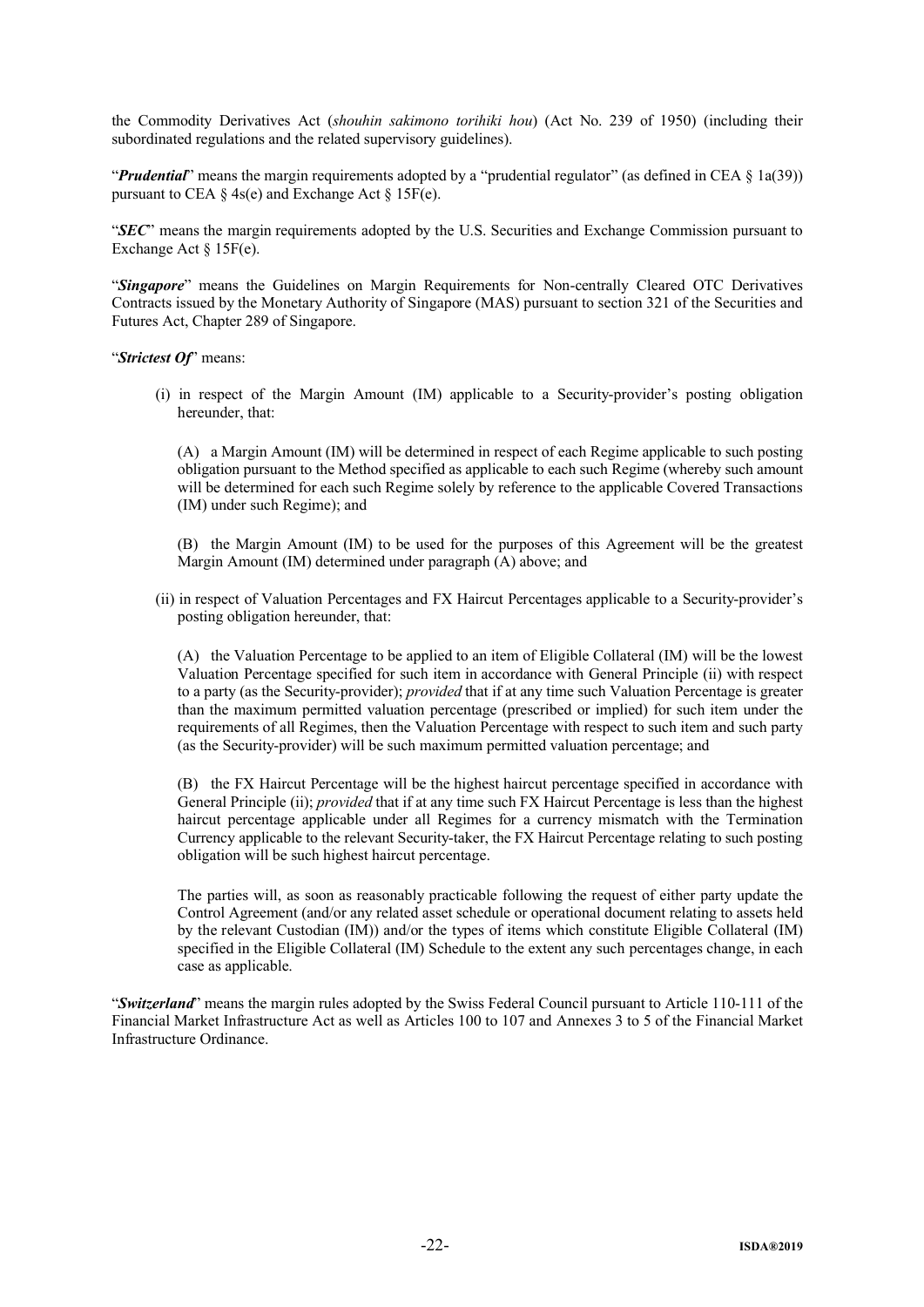(a) *Base Currency.* "*Base Currency*" means: [United States Dollar/Euro].

## (b) *Covered Transactions (IM).*

The term "*Covered Transactions (IM)*" as used in this Agreement means, in respect of a Regime, any outstanding Transaction that is of a type which is, when entered into, and which is, as of any date of determination, subject to law applicable to either party requiring the collection or delivery of initial margin under such Regime.

For the purposes of the foregoing, a Transaction will be deemed to be entered into if an amendment, novation or other event occurs with respect to such Transaction such that either party is required to collect or deliver initial margin in respect of such Transaction under the relevant Regime.

## (c) *Credit Support Obligations.*

(i) *Selection of Margin Approach*. The parties hereby agree to implement the following Margin Approach: [Distinct Margin Flow (IM) Approach][Allocated Margin Flow (IM/IA) Approach][Greater of Margin Flow (IM/IA) Approach].

(ii) "*Calculation Agent (IM)*" for each party as the Security-provider will be:

[the party making the demand for purposes of Paragraphs 3, 4(d) and 5 and the Security-taker for the purposes of Paragraph 4(e)]/[Party A]/[Party B].

## (iii) *Delivery Amount (IM) and Return Amount (IM)*.

(A) "*Delivery Amount (IM)*" has the meaning specified in Paragraph 3(a), subject to the General Principles.

(B) "*Return Amount (IM)*" has the meaning specified in Paragraph 3(b), subject to the General Principles.

## (iv) *Ineligible Collateral (IM) Provisions*.

(A) *Ineligible Collateral (IM).* Upon effective delivery of an Ineligibility Notice by a party with respect to a posting obligation of a Security-provider hereunder: (i) each item (or a specified amount of such item) identified in such notice will, to the extent comprised in the related Posted Collateral (IM), have a Value of zero on and from the Ineligibility Date with respect to such posting obligation for the purposes of this Agreement; and (ii) save in circumstances where the Security-taker objected in writing to the transfer of such item to the relevant Segregated Account prior to such transfer on the basis that such item has ceased to satisfy (or never did satisfy) one or more of the Eligibility Requirements but the relevant Ineligibility Date has not yet occurred due to the minimum five Local Business Days' notice period, until the occurrence of such Ineligibility Date there shall be no Potential Event of Default or Event of Default arising solely out of such type of items comprising Posted Collateral (IM) with respect to such posting obligation. The parties will use reasonable endeavours, as soon as reasonably practicable following effective delivery of such notice, to update the Control Agreement (and/or any related asset schedule or operational document relating to assets held by the relevant Custodian (IM)) and/or the types of items which constitute Eligible Collateral (IM) specified in the Eligible Collateral (IM) Schedule in order to mitigate against the risk of such event recurring, in each case, as applicable.

For the avoidance of doubt, property credited at any time to the relevant Segregated Account (which has not been transferred to the Security-provider pursuant to the provisions of this Agreement or otherwise debited from the relevant Segregated Account) but which no longer constitutes Eligible Collateral (IM) as at such time pursuant to this Paragraph 13 will be subject to the security interest created pursuant to the relevant Security Agreement.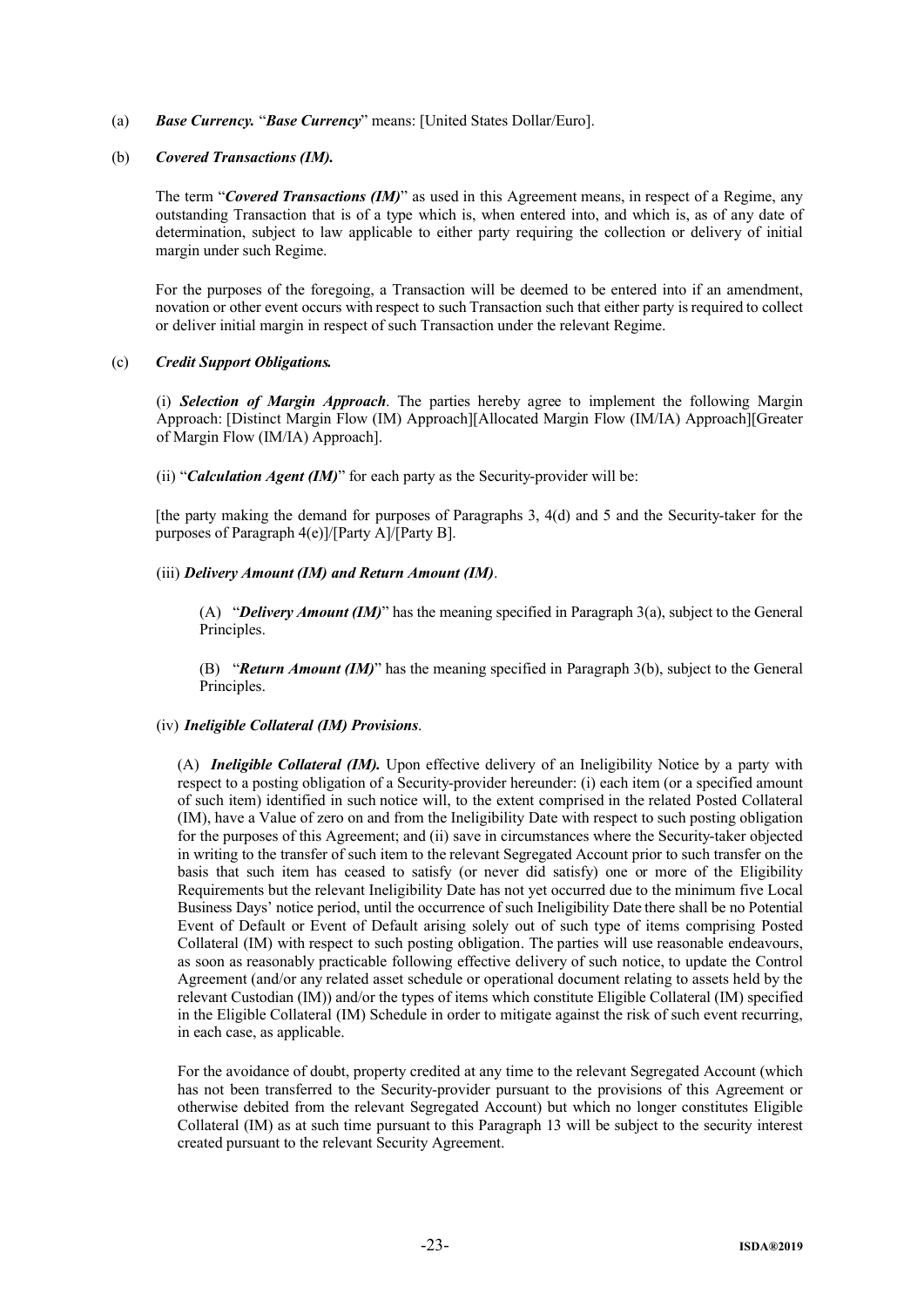For the purpose of limb (ii) of the definition of Value, Posted Collateral (IM) that consists of items that are, in respect of the relevant posting obligation, the subject of a continuing Ineligibility Notice, will, subject to Paragraph  $13(c)(iv)(C)$ , be deemed to have a value of zero from and including the applicable Ineligibility Date.

(B) *Return of Posted Collateral with a Value of Zero*. Subject to Paragraph 4(a) (if applicable), the Security-taker will, promptly upon demand (but in no event later than the latest time at which an instruction is required to be served under Paragraph 4(c) with respect to a demand for the transfer of Posted Collateral (IM)), instruct the Custodian (IM) to transfer to the Security-provider any item of Posted Collateral (IM) (or the specified amount of such item) that as of the date of such demand has a Value of zero in respect of the Security-provider's posting obligation; *provided* that the Securitytaker will only be obligated to instruct the Custodian (IM) to transfer any Posted Collateral (IM) in accordance with this Paragraph  $13(c)(iv)(B)$ , if, as of the date of instruction, the Security-provider has satisfied all of its transfer obligations under this Agreement, if any.

(C) *Reinstatement of Eligibility*. Upon a reasonable request by the Security-provider, the Securitytaker will determine whether an item (or a specified amount of such item) that was the subject of a prior Ineligibility Notice would currently satisfy the Eligibility Requirements applicable to the Security-provider and/or the Security-taker in respect of the Security-provider's posting obligation hereunder. If the Security-taker determines that as of such date of determination such item (or a specified amount of such item) satisfies such Eligibility Requirements, the Security-taker will, promptly following such determination, rescind the relevant Ineligibility Notice with respect to such item (or specified amount of such item) by written notice to the Security-provider. Upon effective delivery of such notice, the relevant item (or specified amount of such item) will no longer be deemed to have a Value of zero by virtue of such prior Ineligibility Notice. The parties will use reasonable endeavours, as soon as reasonably practicable following effective delivery of such notice, to update the Control Agreement (and/or any related asset schedule or operational document relating to assets held by the relevant Custodian (IM)) and/or the types of items which constitute Eligible Collateral (IM) specified in the Eligible Collateral (IM) Schedule, in each case as applicable.

## (D) *Certain Definitions*.

"*Eligibility Requirements*" means, in respect of an item of Eligible Collateral (IM) and a party:

(i) the requirements for such item to be Eligible Collateral (IM) as specified herein; and

(ii) collateral eligibility requirements under law applicable to such party requiring the collection and/or posting of initial margin.

To the extent relevant under law applicable to such party requiring the collection and/or posting of initial margin, for the purposes of construing the Eligibility Requirements, the relevant requirements under law may be applied on a portfolio basis (including, without limitation, for the purposes of applying any concentration limits) such that an entire portfolio or group of items may be the subject of an Ineligibility Notice and will include, if relevant, whether or not the relevant item comprises financial collateral (or equivalent) for the purposes of the Regulations and/or the Directive 2002/47/EC of the European Parliament and Council of 6 June 2002 on financial collateral arrangements as implemented, or whose terms are otherwise substantially reflected, in the relevant jurisdiction.

"*Ineligibility Date*" means, the date on which the relevant item (or a specified amount of such item) has ceased to satisfy (or never did satisfy), or will cease to satisfy, one or more of the Eligibility Requirements applicable to the relevant party for all purposes hereunder; *provided* that if it never did satisfy the Eligibility Requirements or such date is earlier than the fifth Local Business Day following effective delivery of such Ineligibility Notice, the Ineligibility Date will be the fifth Local Business Day following effective delivery of such Ineligibility Notice.

"*Ineligibility Notice*" means a written notice from a party to the other party in relation to a Segregated Account (as specified in such notice) in which the notifying party: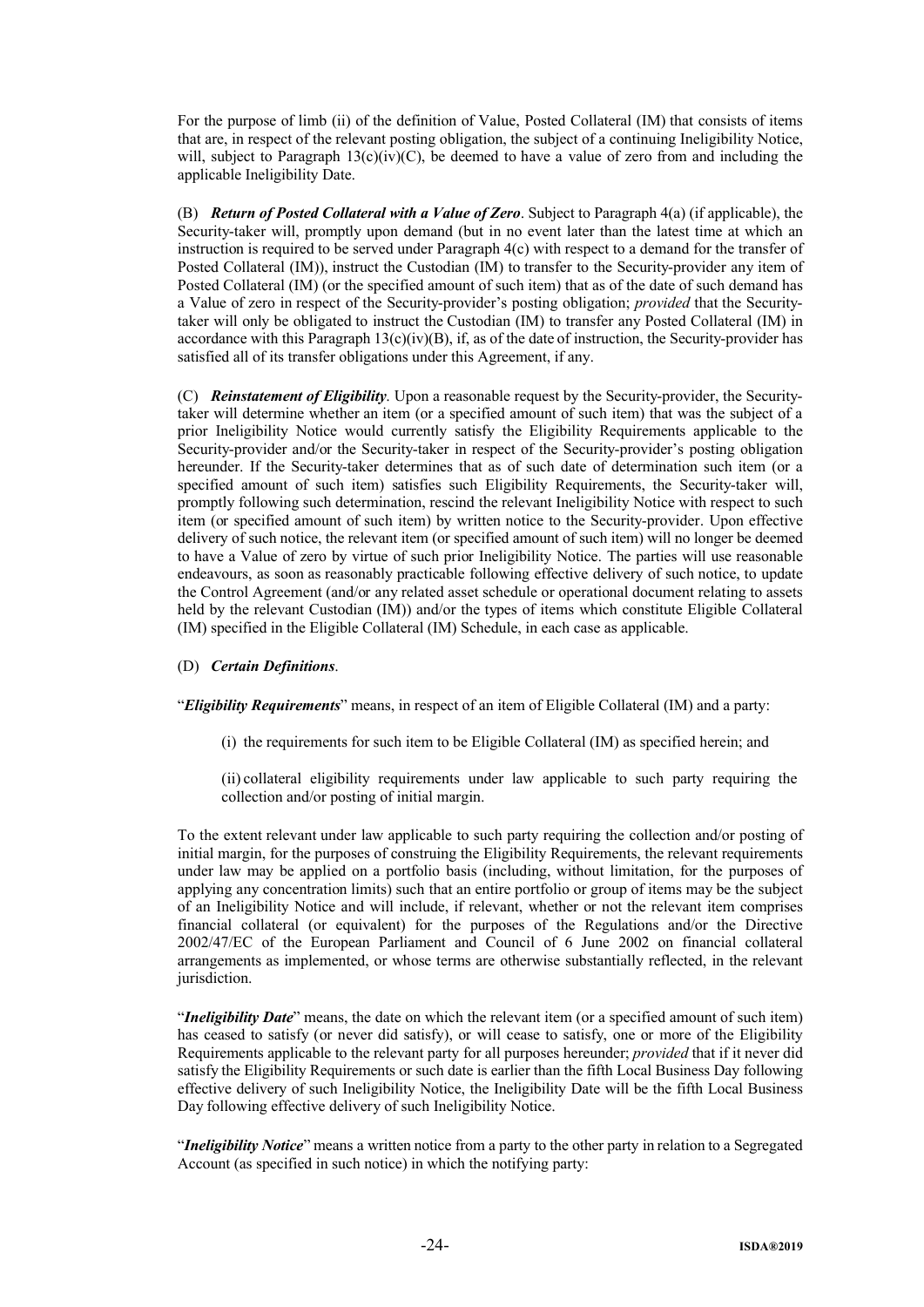(i) represents that it has determined that one or more items (or a specified amount of any such item) has ceased to satisfy (or never did satisfy), or as of a specified date will cease to satisfy, one or more of the Eligibility Requirements;

(ii) lists the item(s) (and, if applicable, the specified amount) that have ceased to satisfy (or never did satisfy), or as of a specified date will cease to satisfy, one or more of the Eligibility Requirements;

(iii) describes the reason(s) why such item(s) (or the specified amount thereof) have ceased to satisfy (or never did satisfy), or will cease to satisfy, one or more of the Eligibility Requirements; and

(iv) specifies the Ineligibility Date.

#### (v) *Thresholds (IM); Minimum Transfer Amount (IM); Rounding*.

(A) "*Threshold (IM)*" means with respect to Party A, [●], unless otherwise agreed between the parties.

"*Threshold (IM)*" means with respect to Party B, [●], unless otherwise agreed between the parties.

(B) "*Minimum Transfer Amount (IM)*" means with respect to Party A at any time, [●], unless otherwise agreed between the parties; and

"*Minimum Transfer Amount (IM)*" means with respect to Party B at any time, [●], unless otherwise agreed between the parties;

*provided* that, in the case of either Party A or Party B, if the Credit Support Amount (IM) at such time with respect to such party as the Security-provider is zero, the Minimum Transfer Amount (IM) with respect to the other party as the Security-taker shall be zero.

## (C) *Rounding*.

(1) The Delivery Amount (IM) will be rounded up to the nearest integral multiple of 10,000 units of the Base Currency; and

(2) The Return Amount (IM) will be rounded down to the nearest integral multiple of 10,000 units of the Base Currency;

*provided* that, if the Credit Support Amount (IM) at such time with respect to a party as the Security-provider is zero, the Return Amount (IM) will not be rounded.

(vi) *Transfer Timing*. "*Regular Settlement Day*" has the meaning specified in Paragraph 12, unless otherwise specified here: Not specified.

#### (d) *Calculation(s) and Timing.*

(i) "*Calculation Date (IM)*" has the meaning specified in Paragraph 12, unless otherwise specified here: [Not specified].

(ii) "*Calculation Time (IM)*" has the meaning specified below:

[the time as of which the Calculation Agent (IM) computes its end of day valuations of derivatives transactions in the ordinary course of its business (or such other commercially reasonable convenient time on the relevant day as the Calculation Agent (IM) may determine)][…………………….].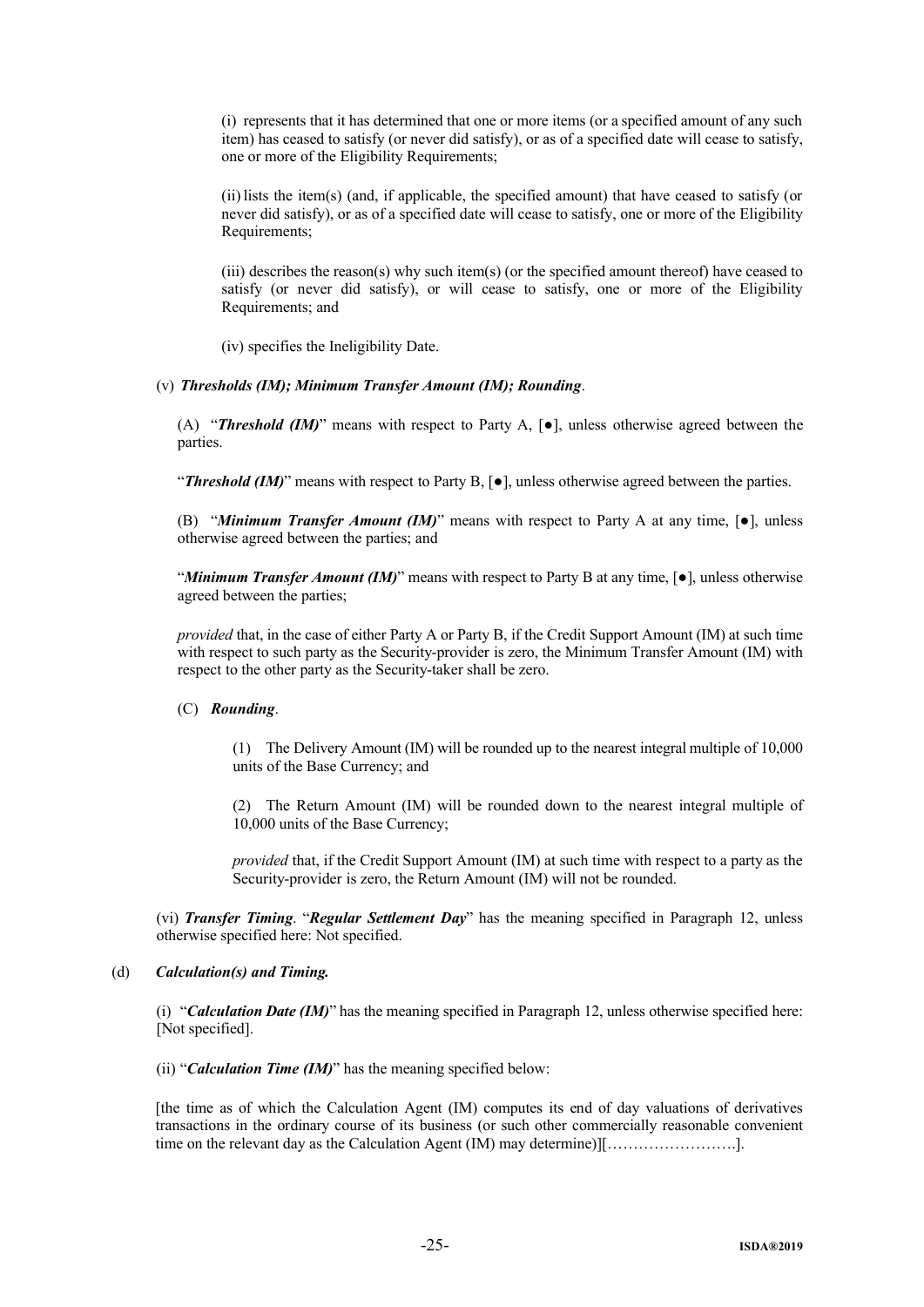For purposes of determining the Calculation Date (IM), "*Calculation Date Location (IM)*" means, with respect to each party, each city, region or country specified below:

Party A: ………………………….

Party B: ………………………….

(iii) "*Notification Time*" has the meaning specified below:

with respect to Party A acting in its capacity as the Security-provider and Party B acting in its capacity as the Security-taker:  $[[\bullet]$ ,  $[\bullet]$  time, on a Local Business Day].<sup>9</sup>

with respect to Party B acting in its capacity as the Security-provider and Party A acting in its capacity as the Security-taker: [[●], [●] time, on a Local Business Day].

# (e) *Conditions Precedent.*

(i) The provisions of Paragraph 4(a) will apply, unless otherwise specified here:

[Not Specified][Paragraph 4(a) will not apply].

(ii) *Specified Condition and Access Condition.* For purposes of the provisions of Paragraph 4(a), a Security-provider Rights Event or a Security-taker Rights Event with respect to the other party shall constitute a "*Specified Condition*". For purposes of the definitions of the NEC Event, Security-taker Rights Event and Security-provider Rights Event, the following Termination Event(s) (to the extent that such Termination Events are applicable in respect of the relevant party under this Agreement) specified below will be an "*Access Condition*" with respect to the party so specified if: (a) that party is an Affected Party with respect to such Termination Event; and (b) all Transactions are Affected Transactions:

|                                  | Party A | Party B |  |
|----------------------------------|---------|---------|--|
| Illegality                       |         |         |  |
| Force Majeure Event              |         |         |  |
| Tax Event                        |         |         |  |
| Tax Event Upon Merger            |         |         |  |
| Credit Event Upon Merger         |         |         |  |
| Additional Termination Event(s): |         |         |  |
|                                  |         |         |  |
|                                  |         |         |  |

## (f) *Substitutions.*

1

(i) "*Substitution Date*" has the meaning specified in Paragraph 4(e)(iii); and

(ii) *Consent*. If specified here to be not applicable, the Security-provider does not need to obtain the Security-taker's consent for any substitution pursuant to Paragraph 4(e): Consent is [Applicable][Not Applicable];

*provided* that Paragraph 4(e) will be subject to Paragraph 13(m)(vi), if applicable.

Parties to ensure that the Notification Time specified meets the settlement timing requirements under the applicable regulatory regimes.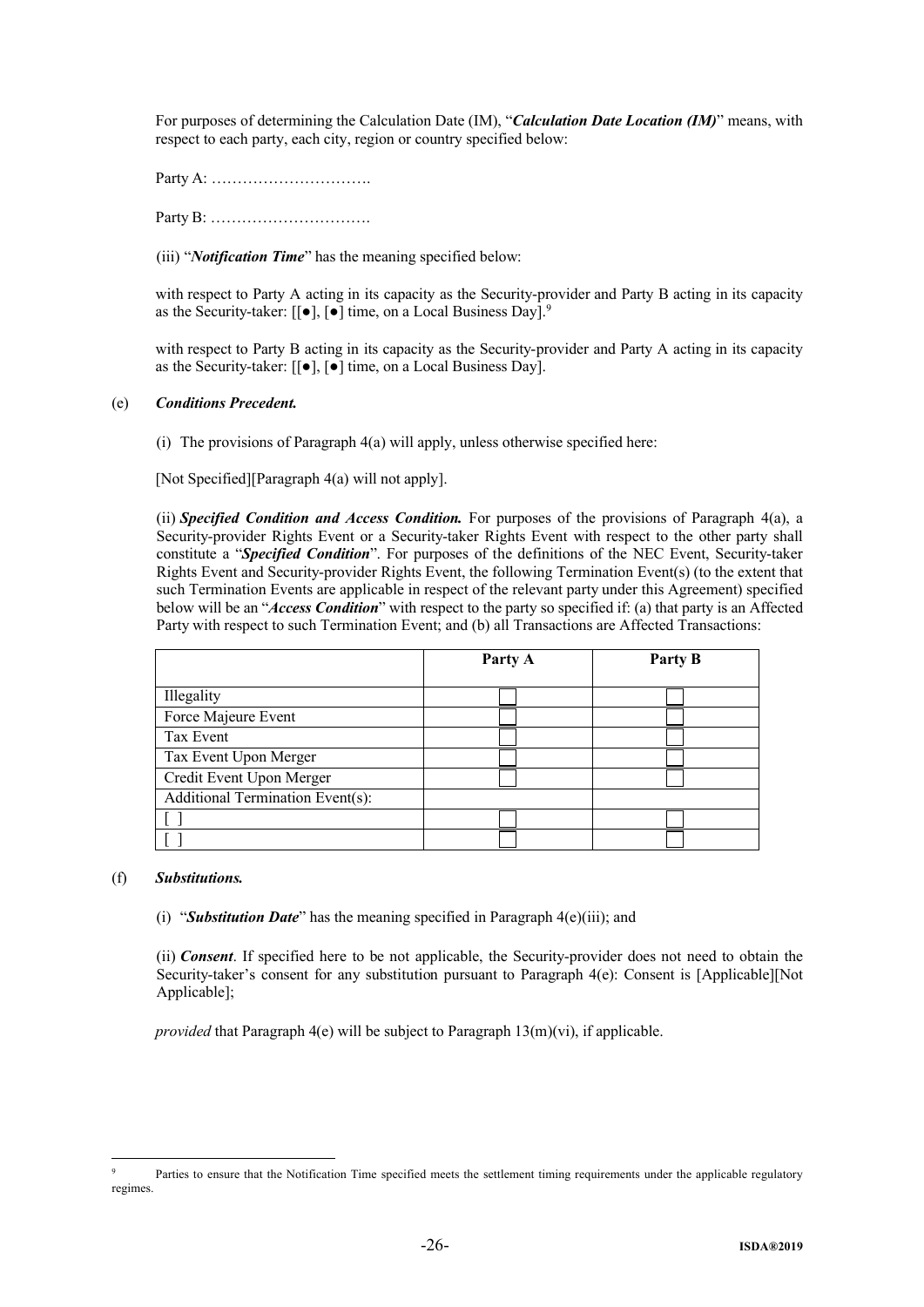## (g) *Dispute Resolution.*

(i) "*Resolution Time*" means [1:00 p.m.], [●] time, on the Local Business Day following the date on which the notice is given that gives rise to a dispute under Paragraph 5.

(ii) "*Recalculation Date*" means the Calculation Date (IM) that gives rise to the dispute under Paragraph 5, *provided* that, if a subsequent Calculation Date (IM) occurs under Paragraph 3 prior to the resolution of the dispute, the "*Recalculation Date*" means the most recent Calculation Date (IM) under Paragraph 3.

(iii) *Recalculation of Credit Support Amount (IM)*. For the purpose of Paragraph 5(a)(iv)(A), the Credit Support Amount (IM) will be calculated as follows: the parties agree to consult (including, without limitation, exchanging reasonable details of their calculations and any supporting data as part of the consultation process; *provided* that the parties will not be required to exchange any proprietary or confidential information) in good faith and in a commercially reasonable and timely manner to resolve the dispute and agree on the amount of the relevant Credit Support Amount (IM). The Calculation Agent (IM) will recalculate related amounts using the amount agreed by the parties.

(iv) *Recalculation of Value*. For the purpose of Paragraphs 5(a)(iv)(A) and 5(a)(iv)(B), the Value of Eligible Collateral (IM) or Posted Collateral (IM), as applicable, will be calculated in accordance with the following procedure:

With respect to Party A acting in its capacity as the Security-provider and Party B acting in its capacity as the Security-taker: [Consultation Procedure][Other Regulatory CSA Procedure][Not applicable][As specified below:

……………………………………………………………………………………………………….…].

With respect to Party B acting in its capacity as the Security-provider and Party A acting in its capacity as the Security-taker: [Consultation Procedure][Other Regulatory CSA Procedure][Not applicable][As specified below:

………………………………………………………………………………………………….………].

For the purposes hereof:

"*Consultation Procedure*" means the parties agree to consult (including, without limitation, exchanging reasonable details of their calculations and any supporting data as part of the consultation process; *provided* that the parties will not be required to exchange any proprietary or confidential information) in good faith and in a commercially reasonable and timely manner to resolve the dispute and agree on the Value. The Calculation Agent (IM) will recalculate related amounts using such amount agreed by the parties.

"*Other Regulatory CSA Procedure*" means the procedure specified in an Other Regulatory CSA (as defined in Paragraph  $13(r)(ii)$ ) for the calculation of the Value (or its equivalent under such Other Regulatory CSA) of collateral in the event of a dispute involving such Value thereunder.

(v) *Alternative*. The provisions of Paragraph 5 will apply.

#### (h) "*Security-taker Rights Event*" means:

(i) an Early Termination Date in respect of all Transactions has occurred or been designated as the result of an Event of Default or Access Condition with respect to the Security-provider [and the Securityprovider has not paid in full all of its Obligations that are then due]; or

(ii) if "*Failure to Pay Early Termination Amount*" is specified as applicable here, an Event of Default has occurred and is continuing with respect to the Security-provider and its obligation to pay an amount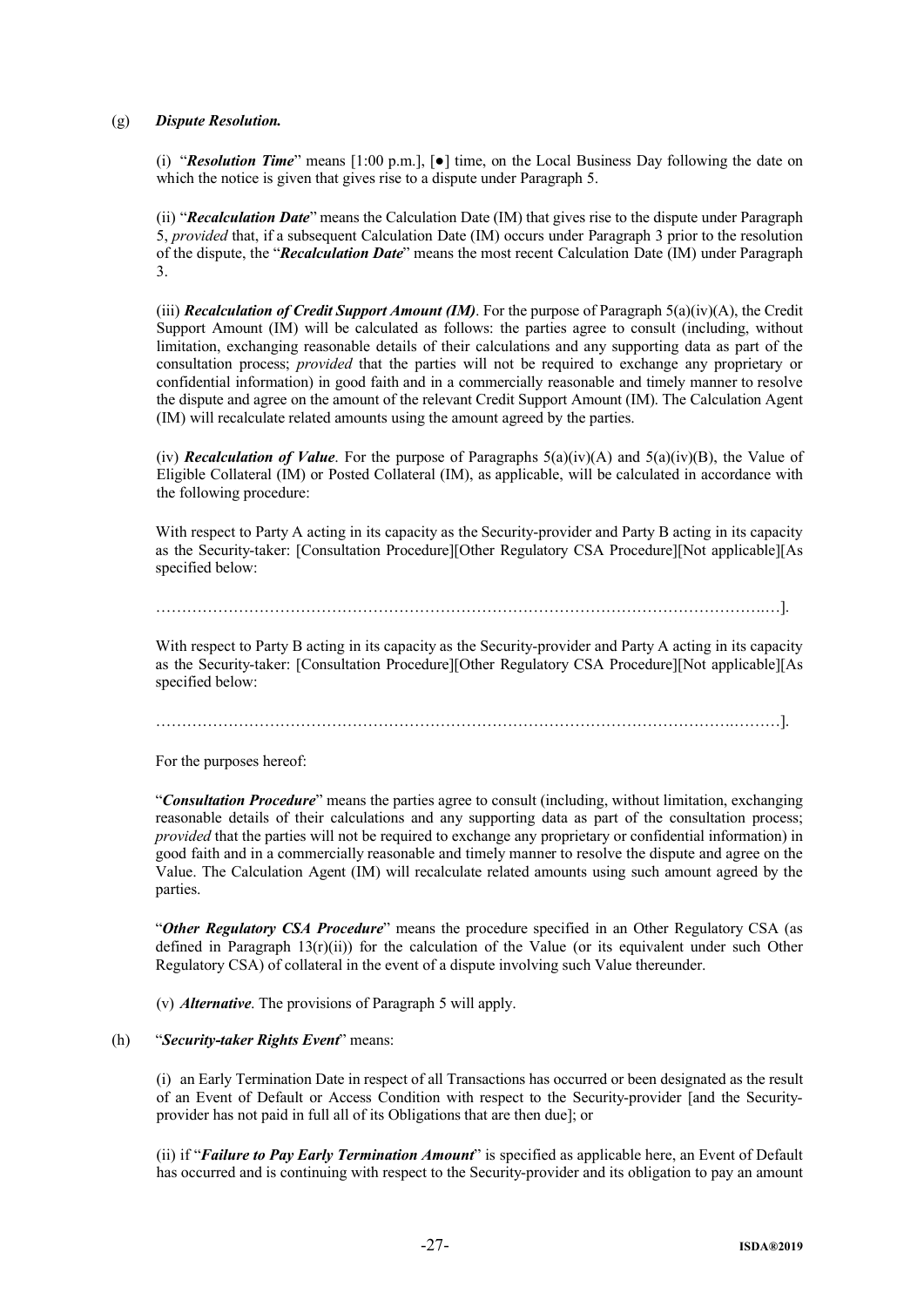under Section 6(e) of the ISDA Master Agreement relating to an Early Termination Date with respect to all Transactions: Failure to Pay Early Termination Amount is [Applicable][Not Applicable].

Notwithstanding the foregoing, if "*Control Agreement Security-taker Rights Event*" is specified as applicable here with respect to a party as the Security-provider, a "*Security-taker Rights Event*" will only occur upon the occurrence of one or more of the events that the Security-provider and the Security-taker have agreed in the Control Agreement or otherwise, will permit the Security-taker to exercise sole and exclusive control of the Posted Collateral (IM) held under the Control Agreement:

With respect to Party A acting in its capacity as the Security-provider and Party B acting in its capacity as the Security-taker: Control Agreement Security-taker Rights Event is [Applicable][Not Applicable].

With respect to Party B acting in its capacity as the Security-provider and Party A acting in its capacity as the Security-taker: Control Agreement Security-taker Rights Event is [Applicable][Not Applicable].

(i) *Notice of Exclusive Control.* Each party as the Security-taker covenants to the other party as the Securityprovider that:

(i) it will not give a Notice of Exclusive Control under the Control Agreement unless and until an NEC Event occurs and is continuing and that it will deliver a copy of the Notice of Exclusive Control to the Security-provider when it is delivered to the Custodian (IM); and

(ii) it will not exercise any rights of access in respect of the Posted Collateral (IM) held by the Custodian (IM) arising from delivery of such Notice of Exclusive Control unless and until a Security-taker Rights Event occurs and is continuing.

"*NEC Event*" means:

(A) if the Control Agreement permits delivery of a Notice of Exclusive Control separately from instructions from the Security-taker to the Custodian (IM) regarding the transfer of assets from the relevant Segregated Account: (1) an Event of Default or Access Condition with respect to the Security-provider has occurred and is continuing or (2) an Early Termination Date in respect of all Transactions has occurred or been designated as the result of an Event of Default or Access Condition with respect to the Security-provider; or

(B) otherwise, a Security-taker Rights Event has occurred and is continuing.

"*Notice of Exclusive Control*" means a notice that a secured party is entitled to give under the Control Agreement that has or will have the effect of giving such party the exclusive right to direct the Custodian (IM) to block withdrawals or to control the Posted Collateral (IM).

Notwithstanding the foregoing, if "*Control Agreement NEC Event*" is specified as applicable here with respect to a party as the Security-provider, a "*NEC Event*" will only occur upon the occurrence of one or more of the events that the Security-provider and the Security-taker have agreed, in the Control Agreement or otherwise, will permit the Security-taker to deliver a Notice of Exclusive Control under the Control Agreement:

With respect to Party A acting in its capacity as the Security-provider and Party B acting in its capacity as the Security-taker: Control Agreement NEC Event is [Applicable][Not Applicable].

With respect to Party B acting in its capacity as the Security-provider and Party A acting in its capacity as the Security-taker: Control Agreement NEC Event is [Applicable][Not Applicable].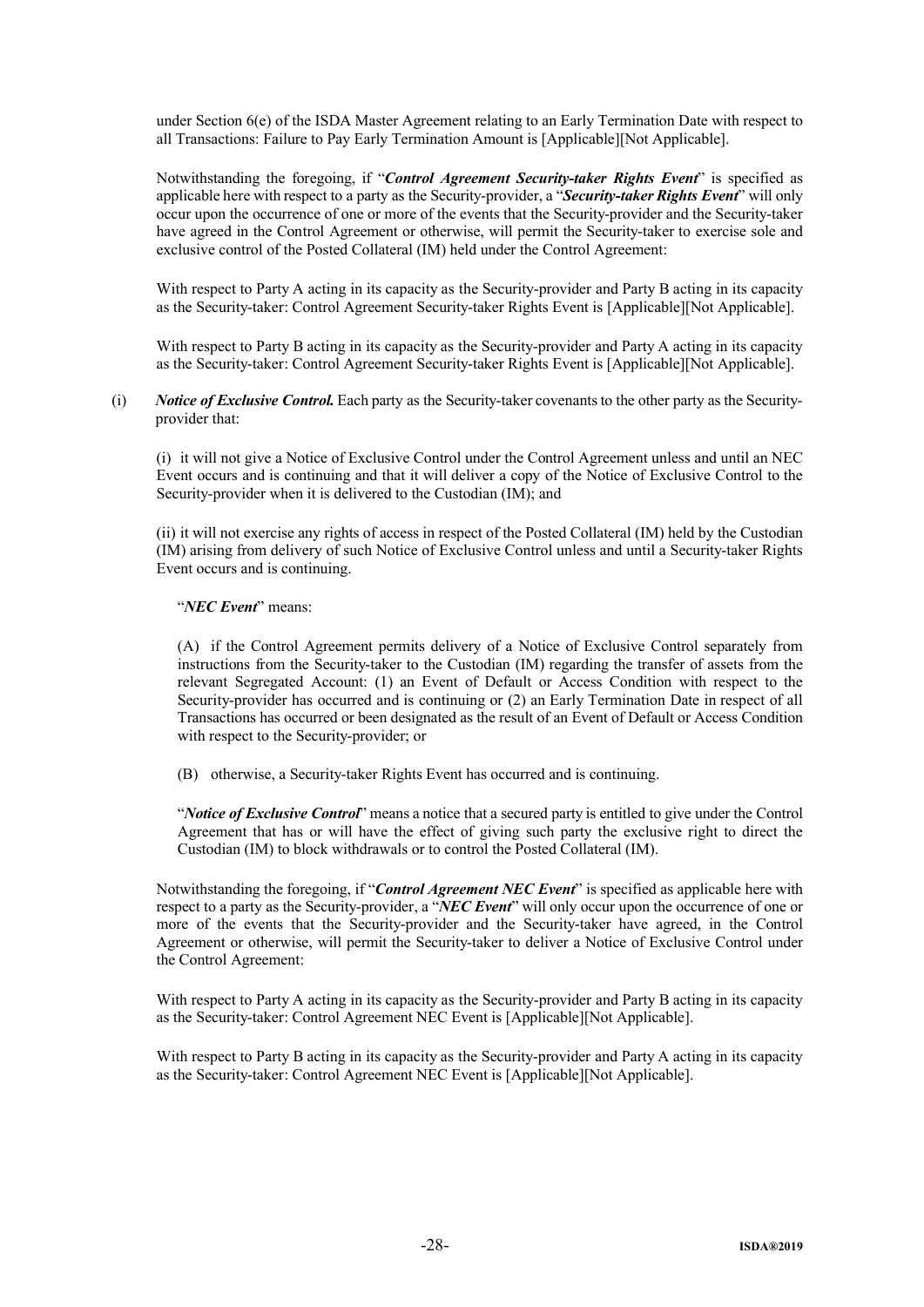(j) "*Security-provider Rights Event*" means an Early Termination Date in respect of all Transactions has occurred or been designated as the result of an Event of Default or Access Condition with respect to the Security-taker; *provided* that:

(i) if "*Security-provider Full Discharge Condition*" is specified as applicable here, a Security-provider Rights Event will not occur unless the Security-provider (A) has provided a statement to the Securitytaker in respect of such Early Termination Date pursuant to Section 6(d) of the ISDA Master Agreement and (B) is claiming that an amount under Section 6(e) of the ISDA Master Agreement (I) is payable to the Security-provider, (II) is zero or (III) is payable by the Security-provider but (x) has been discharged in full together with any accrued interest or (y) will be discharged in full together with any accrued interest in whole or in part pursuant to the Security-provider's exercise of the Delivery in Lieu Right as notified in writing by the Security-provider to the Security-taker in connection with its delivery of a Securityprovider Access Notice, if applicable: Security-provider Full Discharge Condition is [Applicable][Not Applicable];

and

(ii) if "*Cooling-off Period Condition*" is specified as applicable here, a Security-provider Rights Event will not occur unless two Local Business Days have passed following the provision of a statement to the Security-taker pursuant to Section 6(d) of the ISDA Master Agreement: Cooling-off Period Condition is [Applicable][Not Applicable].

Notwithstanding the foregoing, if "*Control Agreement Security-provider Rights Event*" is specified as applicable here with respect to a party as the Security-provider, a "*Security-provider Rights Event*" will only occur upon the occurrence of one or more of the events that the Security-provider and the Securitytaker have agreed, in the Control Agreement or otherwise, will permit the Security-provider to exercise sole and exclusive control of the Posted Collateral (IM) held under the Control Agreement:

With respect to Party A acting in its capacity as the Security-provider and Party B acting in its capacity as the Security-taker: Control Agreement Security-provider Rights Event is [Applicable][Not Applicable].

With respect to Party B acting in its capacity as the Security-provider and Party A acting in its capacity as the Security-taker: Control Agreement Security-provider Rights Event is [Applicable][Not Applicable].

(k) *Security-provider Access Notice.* Each party as the Security-provider covenants to the other party as the Security-taker that:

(i) it will not give a Security-provider Access Notice under the Control Agreement in relation to the relevant Segregated Account unless and until a Security-provider Rights Event occurs and that it will deliver a copy of the Security-provider Access Notice to the Security-taker when it is delivered to the Custodian (IM); and

(ii) it will not exercise any rights or remedies arising from the delivery of such Security-provider Access Notice with respect to Posted Collateral (IM) held by the Custodian (IM) unless and until a Securityprovider Rights Event occurs,

except in order to exercise its right to return of Posted Collateral (IM) pursuant to the relevant Security Agreement.

"*Security-provider Access Notice*" means a notice that a chargor or pledgor (howsoever described) is entitled to give under the Control Agreement that has the effect of giving such party exclusive right to direct the Custodian (IM) to block withdrawals or to control the Posted Collateral (IM).

## (l) *Modification to Security-provider's Rights and Remedies.*

*Delivery in Lieu Right*. If specified as applicable here, has the meaning specified below (the "*Delivery in Lieu Right*") and the Security-provider's rights and remedies under the Security Agreement at any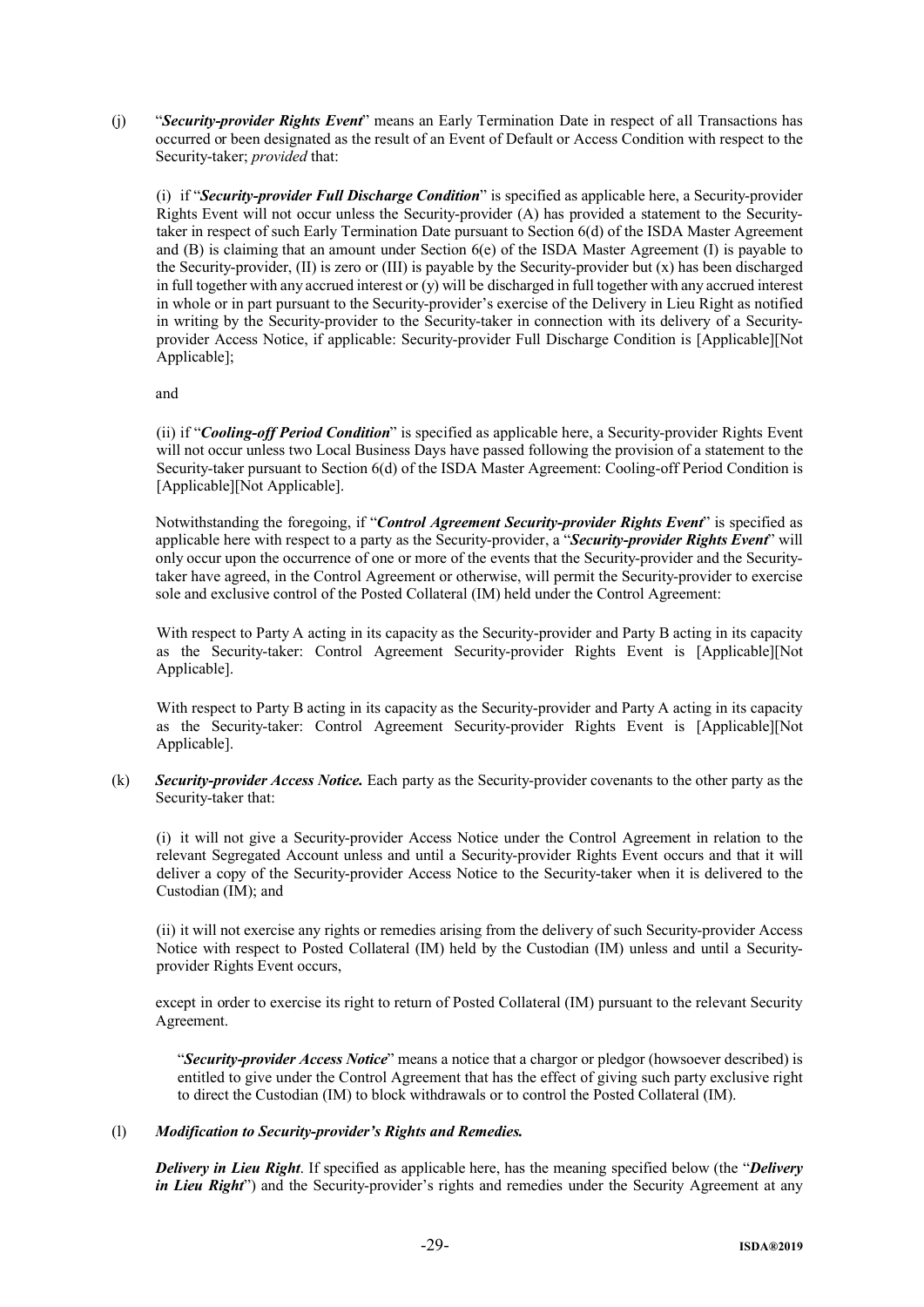time after a Security-provider Rights Event has occurred and is continuing will be construed accordingly: Delivery in Lieu Right is [Applicable][Not Applicable].

"The Security-provider may, without the consent of the Security-taker, direct the Custodian (IM) to transfer to the Security-taker so much of the Posted Collateral (IM) as is the Cash equivalent, by reference to the fair market value at or about the time of such transfer as determined by the Security-provider, necessary to satisfy (together with any other payments already made by the Security-provider) all amounts payable by the Security-provider pursuant to Section 6(e) of the ISDA Master Agreement (together with any accrued interest). Such Section 6(e) payment obligation (together with any accrued interest) of the Security-provider will be deemed satisfied to the extent of such transfer. At the time of giving directions to the Custodian (IM) for such transfer, the Security-provider shall also send a notice to the Security-taker specifying the details of the Posted Collateral (IM) being transferred and the related Cash equivalent as determined by the Security-provider. For the avoidance of doubt, the Securityprovider in all events will remain liable for any amounts remaining unpaid after such transfer, and to the extent of any transfer of Posted Collateral (IM) under this subsection, the Security-provider waives any right to redemption or to require the Security-taker to make disposition of, account for any surplus in respect of, or request the sale of such Posted Collateral (IM) by the Security-taker."

#### (m) *Custody Arrangements.*

The Custodian (IM) in respect of each party as Security-provider is:

|                        | Party A               | Party B               |
|------------------------|-----------------------|-----------------------|
| Name of Custodian (IM) | $\lceil \dots \rceil$ | $\lceil \dots \rceil$ |

(i) "*Control Agreement*" means, with respect to a party as Security-provider and the other party as the Security-taker, the account control agreement among such party as the Security-provider, the other party as the Security-taker and the relevant Custodian (IM) entered into in relation to each relevant Segregated Account.

(ii) *Custodian (IM) Risk*. The provisions of Paragraph 6(b) will apply unless otherwise specified below:

[Not specified][In lieu of Paragraph 6(b), the following will apply: […………………….]].

(iii) *Custodian Event*. If specified as applicable here, has the meaning specified below: Custodian Event is [Applicable][Not Applicable].

"*Custodian Event*" means, with respect to the Security-provider and its posting obligation hereunder: (1) any failure of the Security-provider's Custodian (IM) to comply with instructions sent by the Securityprovider in accordance with the Control Agreement to effect any transfer obligation of the Securityprovider in accordance with this Agreement (other than any such failure caused solely by the action or inaction of the Security-provider); (2) the Security-provider's Custodian (IM) ceases to comply with or perform, or is otherwise unable to comply with or perform, any agreement or obligation to be complied with or performed by it in accordance with the Control Agreement; (3) notice by the Security-provider's Custodian (IM) is given to terminate the Control Agreement or the Control Agreement expires or terminates, whether in accordance with the terms thereof or otherwise; (4) the Security-provider's Custodian (IM) disaffirms, disclaims, repudiates or rejects, in whole or in part, or challenges the validity of the Control Agreement; or (5) the Security-provider's Custodian (IM) makes a unilateral amendment to the terms of the Control Agreement or its status otherwise changes, in either case resulting in either of the parties ceasing to be in compliance with their regulatory obligations as determined by such party acting in good faith and in a commercially reasonable manner.

If a Custodian Event has occurred and is continuing after the CE End Date, it will constitute an Additional Termination Event under the ISDA Master Agreement and for purposes of such Additional Termination Event:

(A) each Covered Transaction (IM) will be an Affected Transaction; and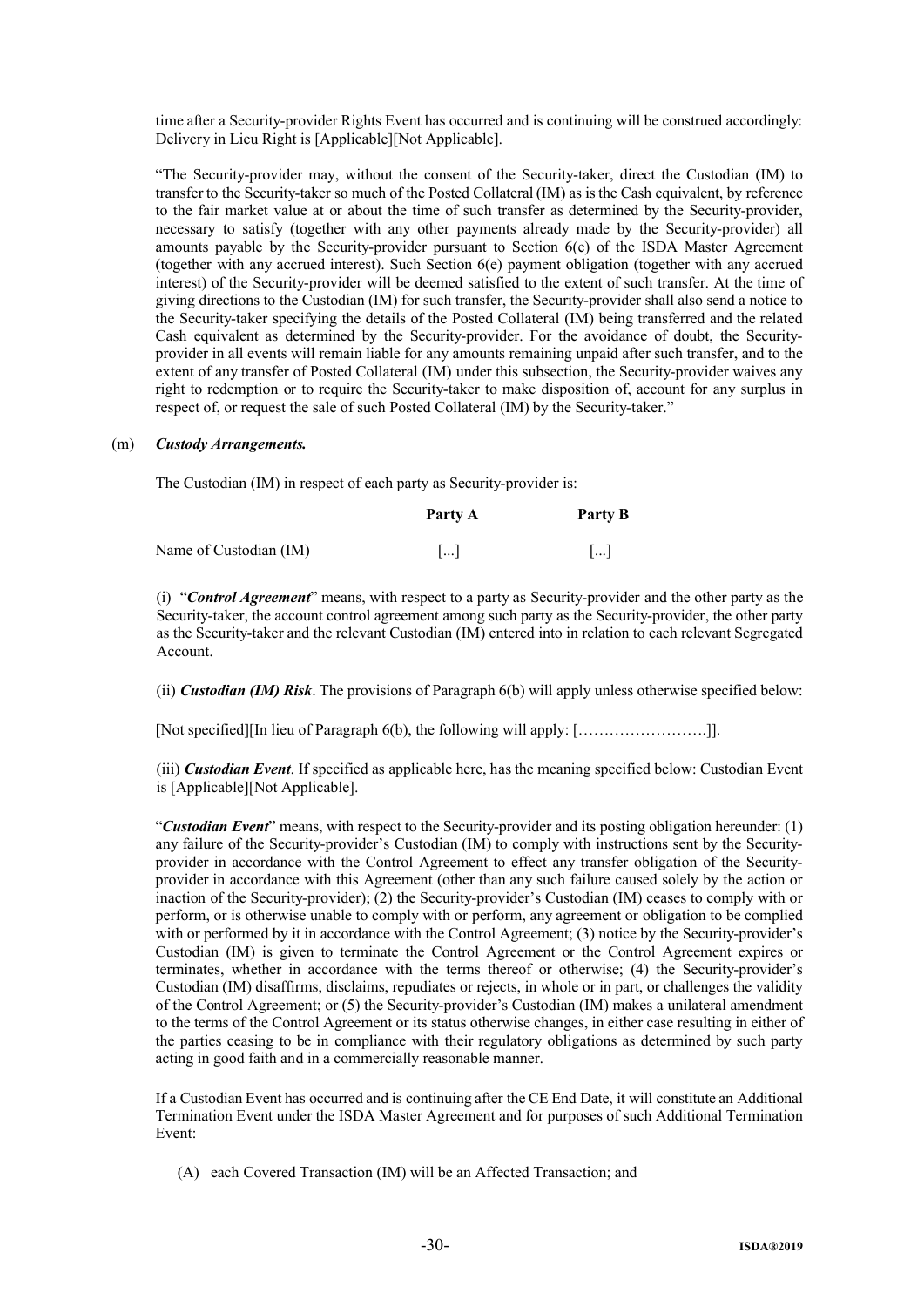(B) both the Security-provider and the Security-taker will be the Affected Parties.

For as long as the Custodian Event is continuing but on or prior to the relevant CE End Date, the Securityprovider will attempt to identify a replacement custodian which is reasonably acceptable to the Securitytaker and the parties agree to use reasonable endeavours to negotiate in good faith a successor control agreement with a replacement custodian and implement such amendments to the terms of this Agreement (and any related Security Agreement) and/or enter into such additional documents (including, if required, a new collateral transfer agreement and/or security agreement) as are reasonably necessary.

"*CE End Date*" means, in relation to a Custodian Event, the earlier to occur of:

(A)(1) other than in the case of a Custodian Event with respect to limb (3) of the definition of Custodian Event (a "*Custodian Resignation Event*"), the day falling [[90] calendar] days after the occurrence of such event;

(2) in the case of a Custodian Resignation Event where advance notice is given in accordance with the Control Agreement, the later of:

(x) the date the notice is given; and

(y) [the [28th] calendar] day to fall prior to the date on which the Control Agreement will terminate in accordance with its terms with respect to such notice (such date of termination under the Control Agreement being the "*Release Date*");

*provided* that, if:

- (I) an Early Termination Date has been designated as a result of a Custodian Resignation Event; and
- (II) only one party has effectively provided a statement (the "*Timely Statement*") to the other party pursuant to Section 6(d) of the ISDA Master Agreement on the later of (a) the date falling [[18] calendar] days prior to the Release Date and (b) the [[2nd] Local Business Day] after the date on which notification of such Timely Statement to the other party is effective,

then, notwithstanding the provisions of Section 6(e)(ii)(2) (*Two Affected Parties*) of the ISDA Master Agreement, the amount payable under Section 6(e) of the ISDA Master Agreement shall be determined and be payable solely on the basis of the Timely Statement (as if, for all purposes, the party which has provided the Timely Statement were the party which is not the Affected Party and the other party were the sole Affected Party); or

(3) in case of a Custodian Resignation Event where there is no advance notice in accordance with the Control Agreement, the date the Control Agreement expires or terminates; and

(B) effective delivery of a written notice by a party that a Regulatory Event has occurred with respect to such party in respect of such Custodian Event (specifying in reasonable detail in such notice the nature of such Regulatory Event).

If Custodian Event is applicable, any event or circumstance that constitutes or gives rise to a Custodian Event will not constitute or give rise to an Event of Default under Section 5(a)(iii) of the ISDA Master Agreement.

"*Regulatory Event*" means, in respect of a party and a Custodian Event, that:

(A) such party has received notice in writing from the relevant governmental or regulatory authority with proper jurisdiction that it has ceased or will cease to comply with its regulatory obligations under any Regime; or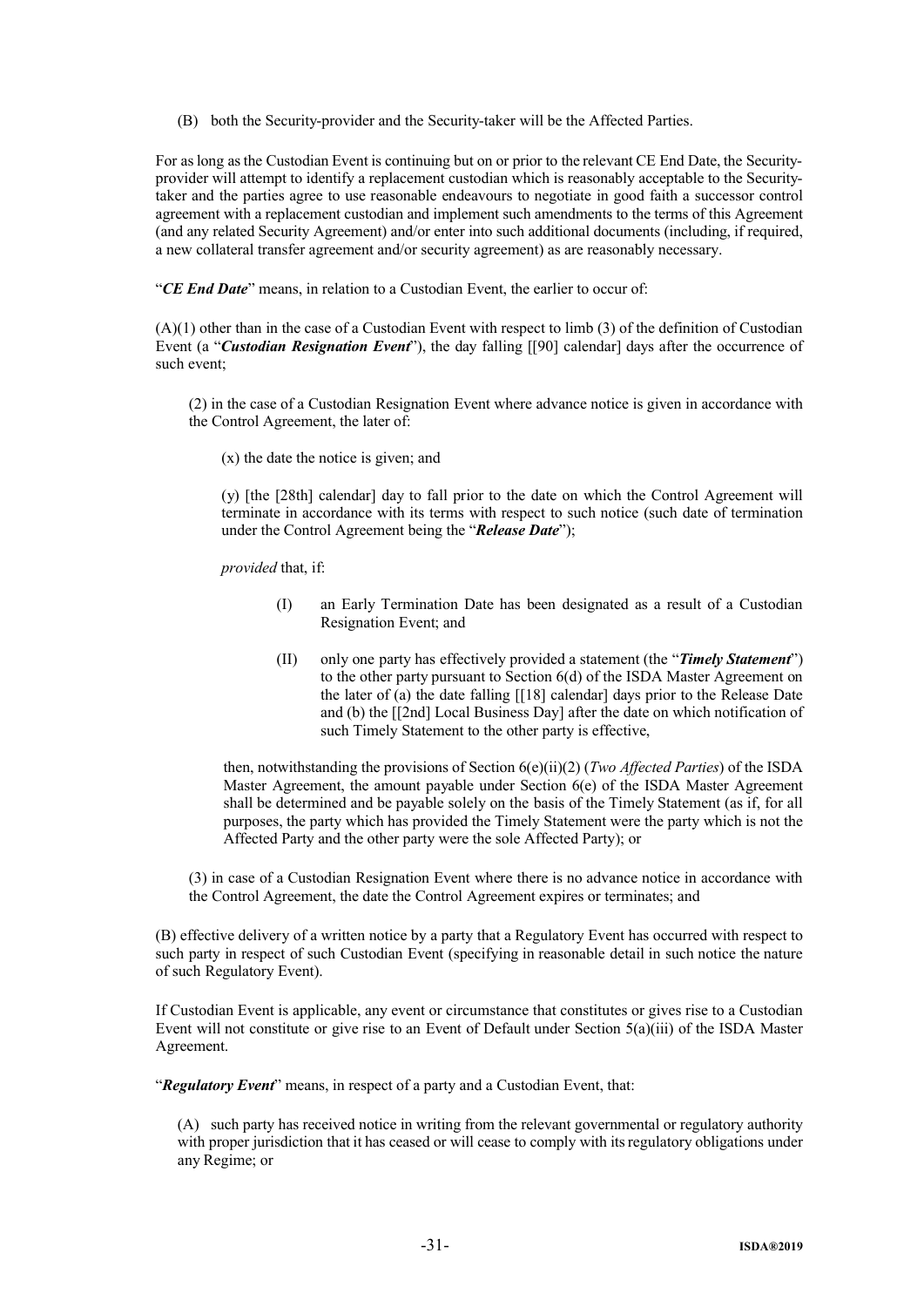(B) a relevant governmental or regulatory authority with proper jurisdiction has made a public statement to the effect of (A),

in each case, as a result of the occurrence of such Custodian Event.

#### (iv) *The Control Agreement as a Credit Support Document*.

(A) With respect to Party A acting in its capacity as the Security-provider and Party B acting in its capacity as the Security-taker: the Control Agreement [is][is not] a Credit Support Document.

(B) With respect to Party B acting in its capacity as the Security-provider and Party A acting in its capacity as the Security-taker: the Control Agreement [is][is not] a Credit Support Document.

(v) *Inconsistency with the Control Agreement*. Unless "*Inconsistency with the Control Agreement*" is specified as not applicable here with respect to a party as the Security-provider, with respect to such party as the Security-provider, in the event of any inconsistency between this Agreement and the Control Agreement, this Agreement will prevail over the Control Agreement:

(A) With respect to Party A acting in its capacity as the Security-provider and Party B acting in its capacity as the Security-taker: Inconsistency with the Control Agreement is [Applicable][Not Applicable].

(B) With respect to Party B acting in its capacity as the Security-provider and Party A acting in its capacity as the Security-taker: Inconsistency with the Control Agreement is [Applicable][Not Applicable].

#### (vi) *Relationship with the Control Agreement*.

Unless this provision is specified as not applicable below with respect to a party as the Security-provider, the parties recognise that the Control Agreement is a means by which the parties can perform their obligations or, as applicable, exercise their rights hereunder and in furtherance thereof agree to the following:

(A) each of the Security-provider and the Security-taker consent to any substitutions of Posted Collateral (IM) for replacement Eligible Collateral (IM) (or other assets) that are made by the Security-provider and/or the Custodian (IM) in accordance with the terms of the Control Agreement (without prejudice to the subsequent application of the Ineligible Collateral (IM) provisions);

(B) notwithstanding differences in methodology or timing, if the Custodian (IM) determines a Value (or any component thereof) and/or Base Currency Equivalent pursuant to the terms of the Control Agreement then such Value and/or Base Currency Equivalent so determined will be used for all purposes in this Agreement and the relevant Security Agreement (other than for the provisions relating to Security-taker's rights and remedies at any time after a Security-taker Rights Event has occurred and is continuing and the Security-provider's rights and remedies at any time after a Security-provider Rights Event has occurred and is continuing under the relevant Security Agreement) (and the Calculation Agent (IM) will not be obliged to make such determination); *provided* that, where an item has a Value of zero by virtue of an Ineligibility Notice, it will do so for the purposes of this Agreement irrespective of the Custodian (IM) Value;

(C) the Security-taker and the Security-provider will not be required to serve demands under Paragraph 3(a) or (b), respectively, if such demands are effectively made under the terms of the Control Agreement (and to the extent that both parties are required (or entitled) under the Control Agreement to convey instructions to the Custodian (IM) which reflect the calculations hereunder, each party agrees to convey such instructions in good faith and in a commercially reasonable manner);

(D) the parties will give such instructions contemplated by the Control Agreement to the Custodian (IM) as may be necessary in order for obligations hereunder to be performed or rights hereunder to be exercised (or exercisable) by a party, and where applicable, no later than the Notification Time.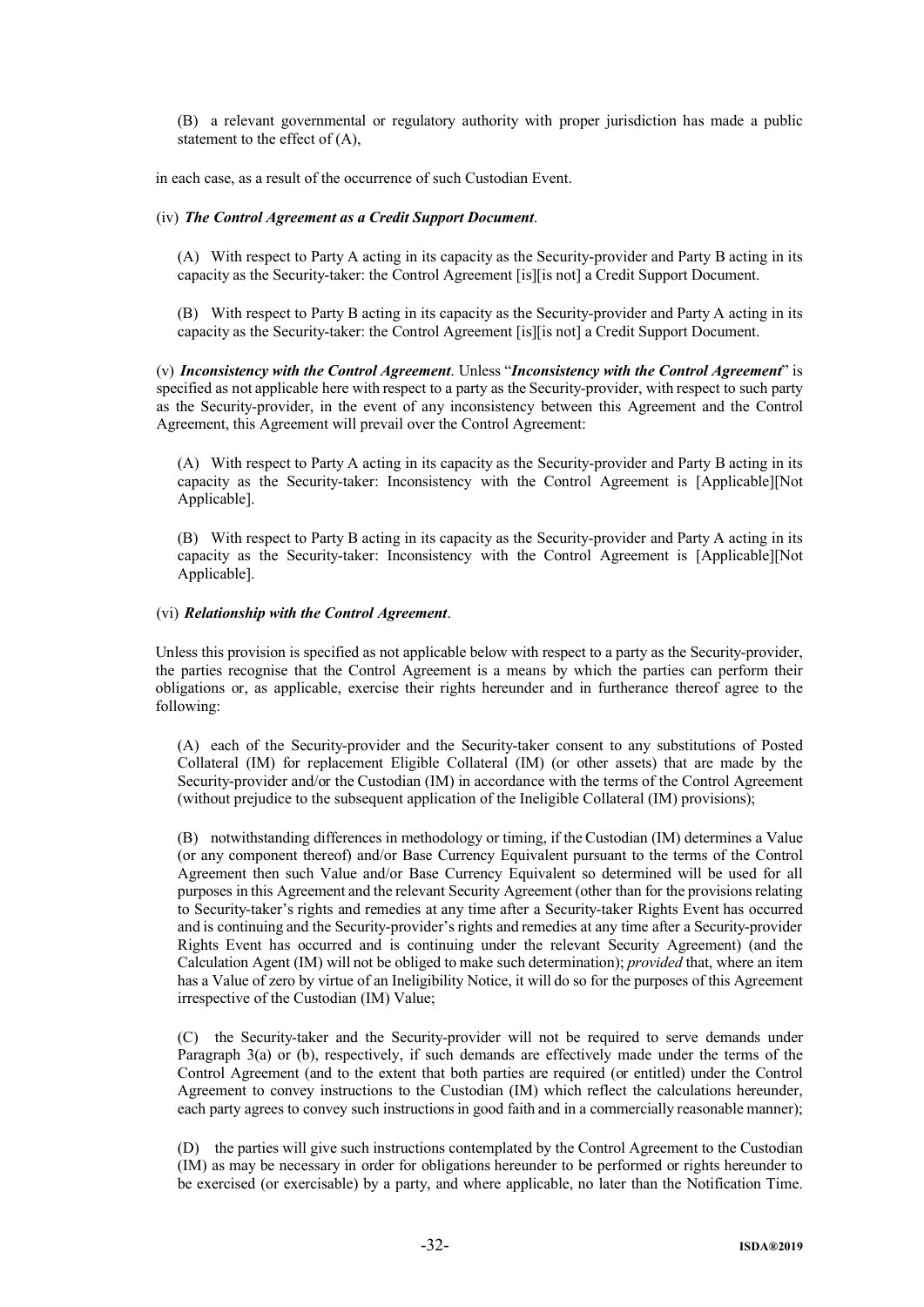For the avoidance of doubt, the Security-taker will bear no liability for any failure of the Custodian (IM) to effect the transfer of any Return Amount (IM) if the Security-taker has sent the appropriate instructions (if any are required); and

(E) the Security-taker's obligations under the provisions of the relevant Security Agreement relating to the Security-provider's rights and remedies at any time after a Security-provider Rights Event has occurred and is continuing under the relevant Security Agreement (specifically the Security-taker's obligation to transfer or instruct the Custodian (IM) to transfer Posted Collateral (IM) to the Securityprovider) or the operation of the Delivery in Lieu Right (if applicable) is without prejudice to any delay or contest period expressly specified in the Control Agreement that applies in such circumstances.

For the purposes of this Paragraph 13(m)(vi), "*Relationship with the Control Agreement*" is applicable with respect to a party as the Security-provider, unless otherwise specified here:

(A) With respect to Party A acting in its capacity as the Security-provider and Party B acting in its capacity as the Security-taker: Relationship with the Control Agreement is [Applicable][Not Applicable].

(B) With respect to Party B acting in its capacity as the Security-provider and Party A acting in its capacity as the Security-taker: Relationship with the Control Agreement is [Applicable][Not Applicable].

(vii) *Collateral Access Breach Additional Termination Event*. If specified as applicable here, has the meaning specified below: Collateral Access Breach is [Applicable][Not Applicable].

"*Collateral Access Breach*" means a party hereto (the "*Breaching Party*") (i) breaches one or more of the covenants specified herein or in the Security Agreement related to the delivery of a Notice of Exclusive Control or a Security-provider Access Notice or (ii) acting in its capacity as a Security-taker, delivers a notice to the Custodian (IM) instructing the Custodian (IM) to deliver Posted Collateral (IM) to it or anyone other than the Security-provider or at the Security-provider's direction prior to the occurrence of a Security-taker Rights Event.

If Collateral Access Breach is applicable and a Collateral Access Breach has occurred and is continuing after the CAB End Date, it will constitute an Additional Termination Event and for purposes of such Additional Termination Event:

- (A) each Transaction will be an Affected Transaction; and
- (B) the Breaching Party will be the sole Affected Party.

"*CAB End Date*" means the [●] Local Business Day(s) following the date on which the related Collateral Access Breach occurs.

If Collateral Access Breach is applicable, any event or circumstance that constitutes or gives rise to a Collateral Access Breach will not constitute or give rise to an Event of Default under Section 5(a)(iii) of the ISDA Master Agreement.

(n) *Additional information relating to Regulatory Compliance and Concentration Limits.* If specified as applicable here, each party will as soon as reasonably practicable following a request by the other party provide such information as to its classification and/or status relating to collateral eligibility requirements under law applicable to such other party requiring the collection and/or posting of initial margin (including, without limitation, and by way of example, whether it is an institution identified as a "G-SII" or "O-SII" under paragraph 3, Article 8 of the EMIR RTS) as may be reasonably required from time to time: Additional information relating to Regulatory Compliance and Concentration Limits is [Applicable][Not Applicable].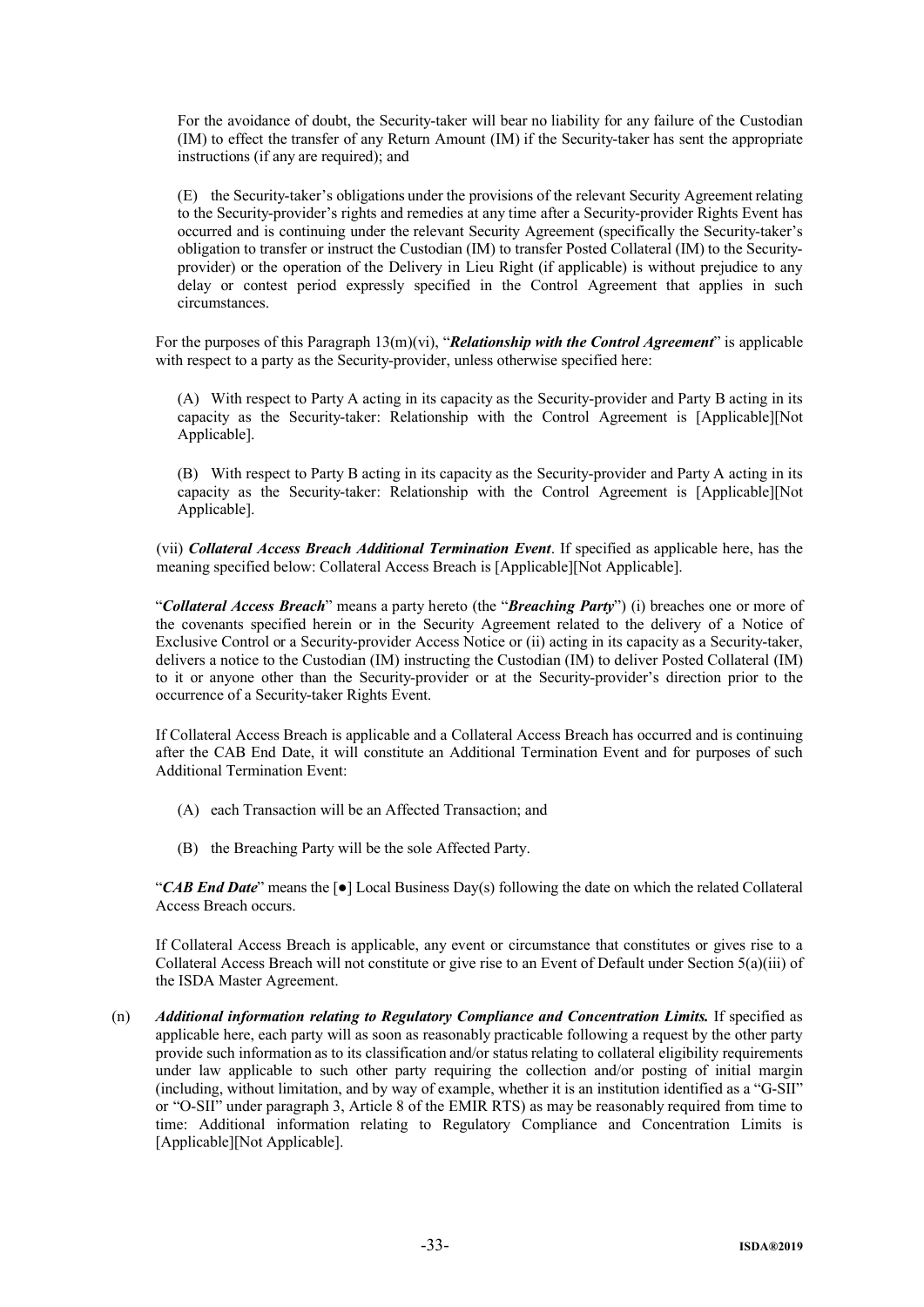Unless expressly agreed otherwise in writing, any misrepresentation with respect to such information will not constitute an Event of Default, Potential Event of Default or Termination Event under the ISDA Master Agreement in respect of such party.

## (o) *Demands and Notices.*

All demands, specifications and notices under this Agreement will be made pursuant to Section 12 (*Notices*) of the ISDA Master Agreement, unless otherwise specified here:

(i) in respect of Party A

………………………..………………………...………………………...

- (ii) in respect of Party B
	- ………………………..………………………...………………………...
- (p) *Process Agent.* For the purpose of Paragraph 11(b)(ii) of this Agreement:

Party A appoints as its Process Agent: [not applicable][………………………………..]

Party B appoints as its Process Agent: [not applicable][………………………………..]

(q) *Amendment to "Termination Currency".*<sup>10</sup> The definition of "*Termination Currency*" has the meaning specified in the Schedule to the ISDA Master Agreement, unless a currency is specified below as the "*Termination Currency*":

[Amendment to "*Termination Currency*" is Not Applicable.]/[The definition of "*Termination Currency*" in the Schedule to the ISDA Master Agreement will be amended with effect from the date of this Agreement to mean:

(i) with respect to Party A,  $[\dots, \dots, \dots, ]^{11}/[\text{as set out in the Elizabeth Collateral (IM) Schedule relating}]$ to the posting obligation of Party B]; and

(ii) with respect to Party B, [……………….]/[as set out in the Eligible Collateral (IM) Schedule relating to the posting obligation of Party A].

The parties hereby acknowledge and agree that, for the purposes of determining the amount due under Section  $6(e)$  of the ISDA Master Agreement or, as applicable, the Early Termination Amount, "*Termination Currency*" shall mean:

(A) in relation to a calculation pursuant to either:

(1) Section 6(e)(i) in respect of an Early Termination Date resulting from an Event of Default; or

(2) Section  $6(e)(ii)(1)$  in respect of an Early Termination Date arising from a Termination Event where there is one Affected Party,

the Termination Currency specified in respect of the party which is either the Non-defaulting Party or the party which is not the Affected Party, as applicable; and

 $10$ As this amends the Schedule to the ISDA Master Agreement, parties should ensure that any relevant formalities required to amend the Schedule to the ISDA Master Agreement are complied with.

Note that if Party A and Party B agree that Party B may post in a specific currency (e.g. for FX Haircut purposes), then following the words 'with respect to Party A', the parties should specify the currency in which Party B will post. The same point applies vice versa to the Party B election immediately below.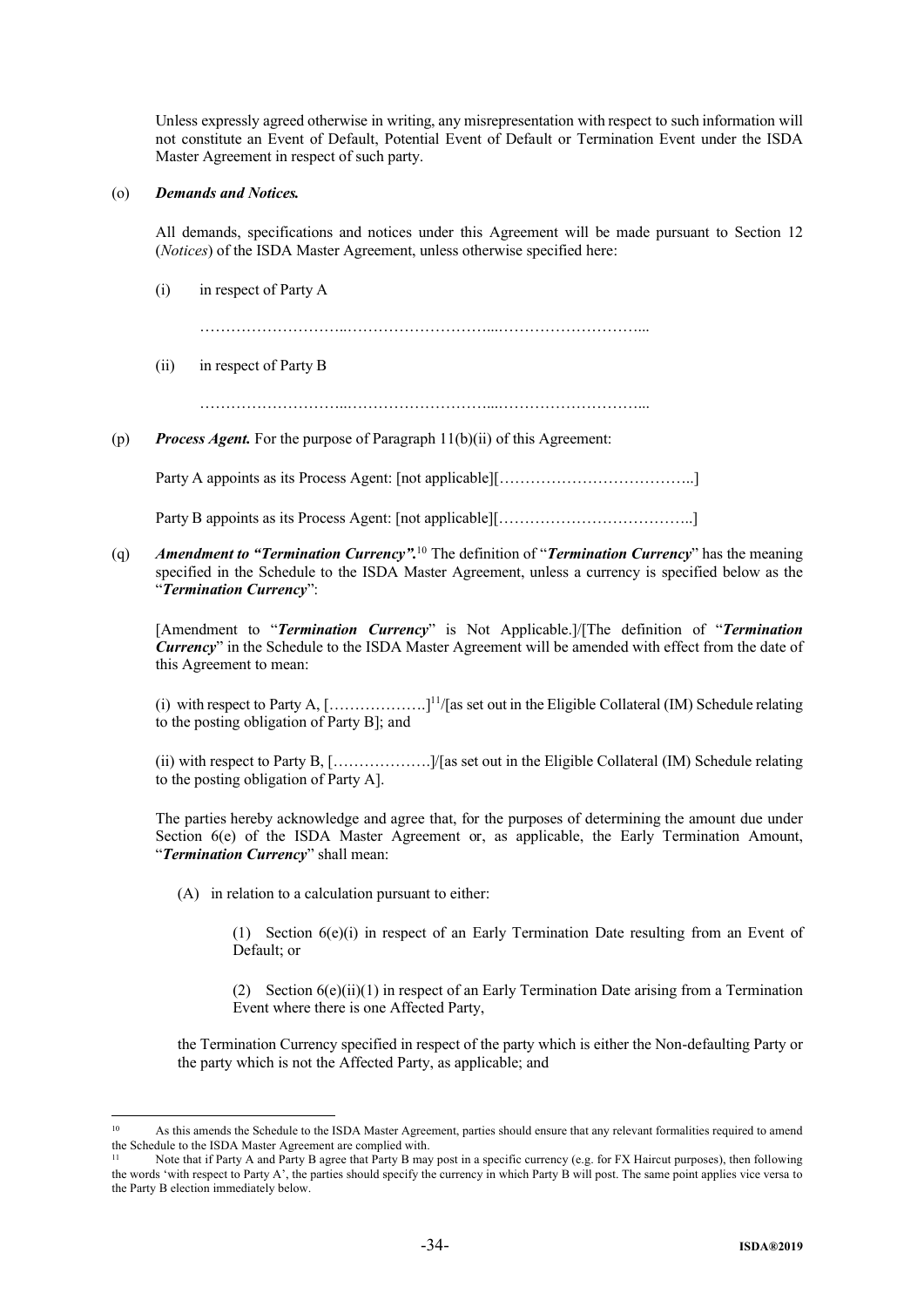(B) in relation to a calculation pursuant to Section  $6(e)(ii)(2)$  in respect of an Early Termination Date resulting from a Termination Event where there are two Affected Parties, [●]/[as set out in the Eligible Collateral (IM) Schedule], and

in each case, "*Termination Currency Equivalent*" shall be construed accordingly.]

## (r) *Amendment to "Minimum Transfer Amount".* 12

(i) The definition of "*Minimum Transfer Amount*" in any Other Regulatory CSA has the meaning specified in such Other Regulatory CSA, unless an amount is specified below as the "*Minimum Transfer Amount*".

[Amendment to "*Minimum Transfer Amount*" is Not Applicable.][The definition of "*Minimum Transfer Amount*" in any Other Regulatory CSA will be amended with effect from the date of this Agreement to mean:

with respect to Party A: [………………]

with respect to Party B: [..................]]

(ii) "*Other Regulatory CSA*" means an Other CSA in respect of which some or all Transactions margined thereunder are subject to the margining obligations under one or more Regimes or Substituted Regimes.

(s) *Interpretation.* The provisions of Paragraph 10(k)(i) will apply unless otherwise specified below:

[Not specified][In lieu of Paragraph 10(k)(i), the following will apply: […………………….]].

(t) *Identity of Security-provider and Security-taker.* If "*One Way Provisions*" are specified as applicable under the General Principles, the following provisions will apply:

The term "*Security-provider*" as used in this Agreement means the Posting Party only and the term "*Security-taker*" as used in this Agreement means the party who is not the Posting Party (the "*Other Party*") and the remaining provisions of the Agreement shall be construed accordingly.

In particular, but without limitation:

1

(i) only the Other Party will (i) benefit from the security interest created by the relevant Security Agreement in respect of such Posting Party and (ii) have the right to require a transfer of a Delivery Amount (IM) under Paragraph 3; and

(ii) the Other Party does not undertake any of the covenants or grant any of the rights with respect to itself or its property that it would otherwise undertake or grant as a Security-provider under this Agreement or a Security Agreement.

(u) *Loss of Required Model Approval.* If ISDA SIMM™ or another model, including a model operated by a third-party vendor or the other party, is to be used for any purposes hereunder and a party (i) does not receive approval (where at the date of this Agreement the model is subject to an initial application for approval), (ii) loses an approval required from any governmental or regulatory authority for such use or (iii) such use is otherwise prohibited by a governmental or regulatory authority, then it will not constitute an Event of Default, Potential Event of Default or Termination Event under the ISDA Master Agreement and shall not affect the applicable Method with respect to any Regime except to the extent (if any) specified in the Regime Table.

<sup>&</sup>lt;sup>12</sup> As this amends another agreement, parties should ensure that any relevant formalities required to amend such agreement are complied with.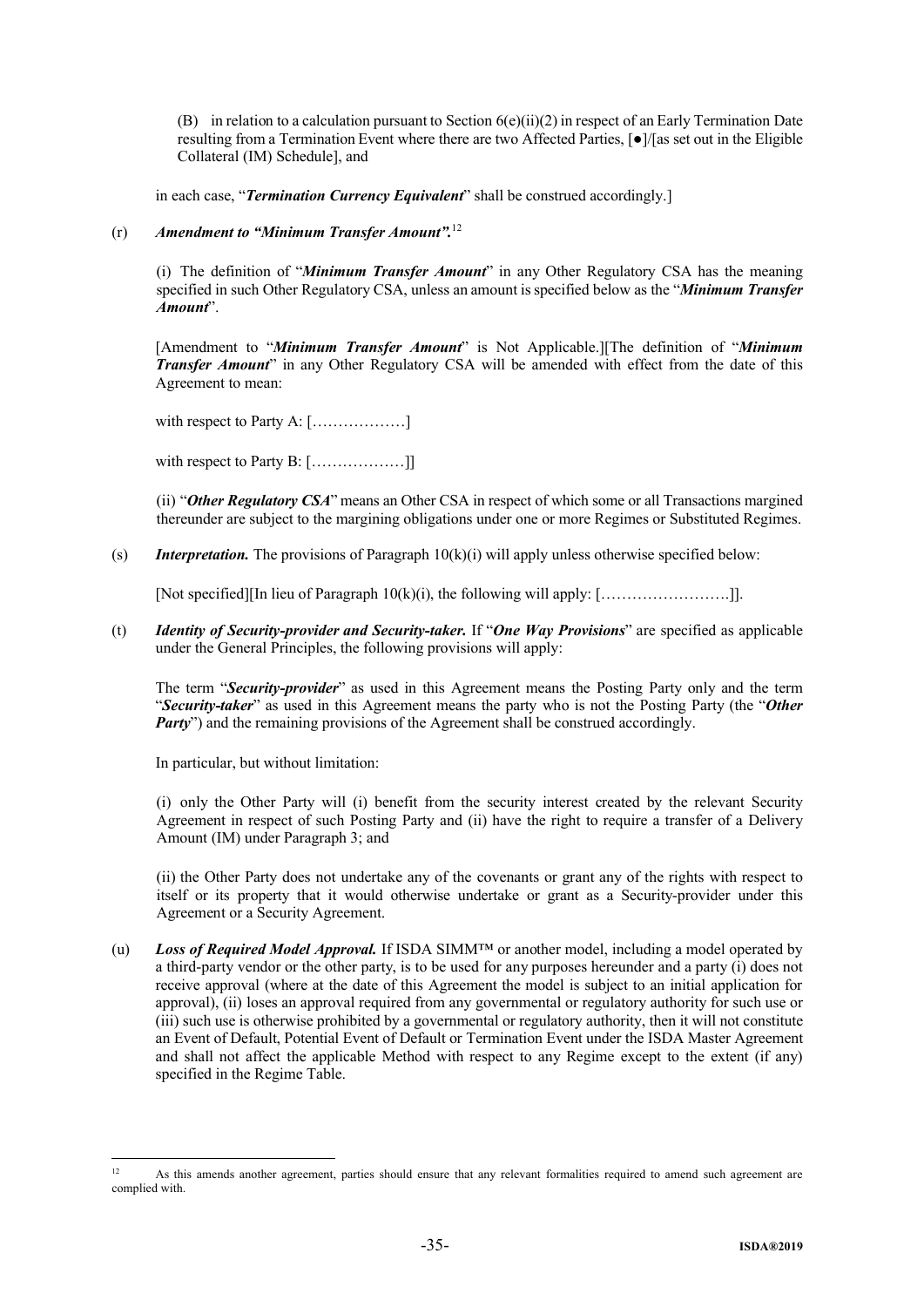#### (v) *Jurisdiction Specific Terms.*

(i) If this Agreement is governed by and construed in accordance with English law, the following provision will apply:

*Contracts (Rights of Third Parties) Act 1999.* A person who is not a party to this Agreement shall not have any rights under the Contracts (Rights of Third Parties) Act 1999 to enforce, or enjoy the benefit of, any term of this Agreement. This does not affect any right or remedy of a third party which exists, or is available, apart from the Contracts (Rights of Third Parties) Act 1999.

(ii) If this Agreement is governed by and construed in accordance with the laws of the State of New York (without reference to choice of law doctrine) and Jury Waiver is specified as applicable below, the following provision will apply:

EACH PARTY WAIVES, TO THE FULLEST EXTENT PERMITTED BY APPLICABLE LAW, ANY RIGHT IT MAY HAVE TO A TRIAL BY JURY IN RESPECT OF ANY SUIT, ACTION OR PROCEEDING RELATING TO THIS AGREEMENT. EACH PARTY ACKNOWLEDGES THAT IT AND THE OTHER PARTY HAVE BEEN INDUCED TO ENTER INTO THIS AGREEMENT, BY AMONG OTHER THINGS, THE MUTUAL WAIVERS AND CERTIFICATIONS IN THIS WAIVER OF TRIAL BY JURY PROVISION.

For the purpose of this Paragraph  $13(v)(ii)$ , "*Jury Waiver*" is [Applicable][Not Applicable].

(iii) *Japanese Securities Provisions (Shichiken)*. If Japanese Securities Provisions are specified as applicable below, the following provisions will apply:<sup>13 14</sup>

If Eligible Collateral (IM) includes any Japanese Securities, the following provisions will apply:

#### (A) **Modifications to Paragraph 4(b).**

1

Paragraph 4(b) is amended by deleting the word "and" at the end of sub-paragraph (i), replacing the full stop at the end of sub-paragraph (ii) with a semi-colon and inserting the following as subparagraphs (iii) and (iv):

"(iii) in addition to the above, in the case of any Eligible Collateral (IM) in the form of Japanese Securities, by a record of the transfer of the Japanese Securities from the proprietary ledger (*hoyuu ran*) of the Security-provider Unsecured Account to the pledge ledger (*shichiken ran*) of the relevant Segregated Account pursuant to the provisions of the Book-entry Transfer Act;<sup>15</sup> and

<sup>13</sup> These amendment provisions (the "**Amendments**") are required when Eligible Collateral (IM) includes (i.e. parties create a security interest over) Japanese law governed securities ("**Japanese Securities**") issued pursuant to the Act Concerning Book-entry Transfer of Corporate Bonds, Stocks, etc. (*Shasai Kabushikitou no Furikae ni Kansuru Houritsu*) (Act No. 75 of 2001, as amended) (the "**Book-entry Transfer Act**") for the following reasons: under the Japanese conflict of laws rule, creation and perfection of a security interest over (i) a claim needs to be governed by the governing law of the claim and (ii) a tangible object such as chattels or realty needs to be governed by the laws of the location of the object (the *lex situs* of the object). Although there is an argument as to whether Japanese Securities should be viewed as intangible claims or movable assets, in either case, a security interest over Japanese Securities needs to be governed by Japanese law because Japanese Securities are governed by Japanese law and, on the grounds that the central depository (i.e. Bank of Japan or Japan Securities Depository Center, Inc.) is located in Japan, and therefore the Japanese Securities are regarded as located in Japan.

It should be noted that, in order to create a valid Japanese law pledge over Japanese Securities, the relevant entities specified in Paragraph 13 as the Custodian (IM) for Party A and Party B are required to be an Account Management Institution (*kouza kanri kikan*) as defined in the Book-entry Transfer Act.

<sup>14</sup> For the purposes of creating a Japanese law pledge over Japanese Securities, the "Segregated Account" must be specified as an account opened in the name of Security-taker in each Control Agreement, and the Amendments assume that such Security-taker account is opened with the Security-provider's Custodian (IM). The relevant Control Agreement may also need to be amended so that it works with this Agreement and the relevant security agreement with these modifications for a Japanese law pledge.

<sup>&</sup>lt;sup>15</sup> Under Japanese law, in order to create and perfect a pledge over Japanese Securities, the assets over which the pledge is created need to be recorded and registered to the pledge ledger (*shichiken ran*) of a security account opened in the name of the Security-taker. However, the Security-provider remains the title holder of the Japanese Securities even after the pledged Japanese Securities have been transferred to the Security-taker.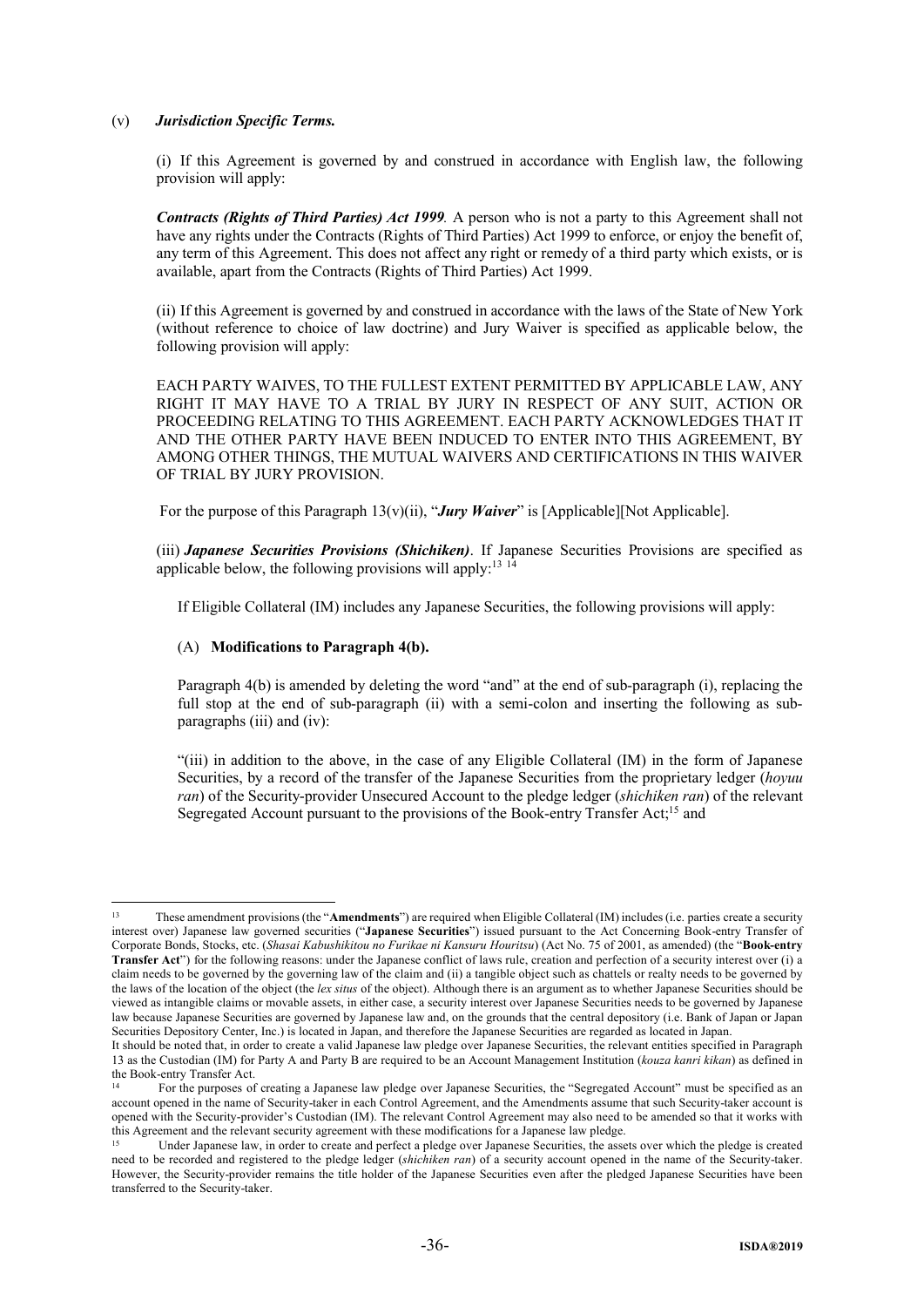(iv) in addition to the above, in the case of Posted Collateral (IM) in the form of Japanese Securities, by a record of the transfer of the Japanese Securities from the pledge ledger (*shichiken ran*) of the relevant Segregated Account to the proprietary ledger (*hoyuu ran*) of the Security-provider Unsecured Account pursuant to the provisions of the Book-entry Transfer Act."

#### (B) **Modification to Paragraph 6(c).**

Sub-paragraph (ii) of Paragraph 6(c) is amended by replacing the full stop at the end of the subparagraph with a comma and inserting the following words at the end thereof:

"*provided* that the crediting of the pledge ledger (*shichiken ran*) of the relevant Segregated Account (as contemplated by Paragraph 4(b)(iii)) shall not be construed as registration in the name of the Security-taker for the purposes of this Paragraph 6(c)."

#### (C) **Modifications to Paragraph 12.**

Paragraph 12 is amended by:

-

(1) adding the following new defined terms and their definitions:

"*Book-entry Transfer Act*" means the Act Concerning Book-entry Transfer of Corporate Bonds, Stocks, etc. (*Shasai Kabushikitou no Furikae ni Kansuru Houritsu*) (Act No. 75 of 2001).

"*Japanese Securities*" means Eligible Collateral (IM) which are Japanese law governed securities issued pursuant to the Book-entry Transfer Act.

"*Party A Security-provider Unsecured Account*" means an account of Party A, as the Security-provider, held at a custodian appointed by Party A.

"*Party B Security-provider Unsecured Account*" means an account of Party B, as the Security-provider, held at a custodian appointed by Party B.

"*Security-provider Unsecured Account*" means (i) in respect of Party A as the Securityprovider, Party A Security-provider Unsecured Account and (ii) in respect of Party B as the Security-provider, Party B Security-provider Unsecured Account.<sup>16 17 18</sup>

(2) deleting the defined terms "Party A Segregated Account" and "Party B Segregated Account" in their entirety and replacing them with the following:

"*Party A Segregated Account*" means the segregated account(s) opened with the Custodian (IM) subject to the terms of the Control Agreement (or any successor account(s) (including

<sup>&</sup>lt;sup>16</sup> The Security-provider Unsecured Account is an account opened in the name of the Security-provider with its Custodian (IM) from which Japanese Securities are transferred to the Segregated Account (which is opened in the name of the Security-taker) for the purposes of creating a pledge over Japanese Securities in accordance with the Book-entry Transfer Act.

<sup>17</sup> The Segregated Account for securities is an account opened in the name of the Security-taker with a Custodian (IM) to which the Japanese Securities are posted for the purposes of creating a pledge over Japanese Securities in accordance with the Book-entry Transfer Act. The Amendments assume that each party as the Security-taker will open a segregated account with the Security-provider's Custodian (IM), which will be in the name of the Security-taker. The Segregated Account for securities will be used for the purposes of taking a pledge over the Japanese Securities in accordance with the Book-entry Transfer Act, as well as being the segregated account for the purposes of the security over Eligible Collateral other than Japanese Securities. Security pursuant to a separate security agreement will also be taken over the Segregated Account, except to the extent of any Japanese Securities held in the Segregated Account. The Segregated Account for cash is an account opened in the name of the Security-provider with a Custodian (IM) in which the Security-provider grants a security interest in favour of the Security-taker.

<sup>18</sup> Market participants, when using these Amendments for the purpose of taking security over Japanese Securities, will need to ensure that the Segregated Account, the terms on which the Segregated Account is maintained by the Security-taker with the Custodian (IM), and any account control agreement in respect of the Segregated Account, comply with the requirements of the Book-entry Transfer Act.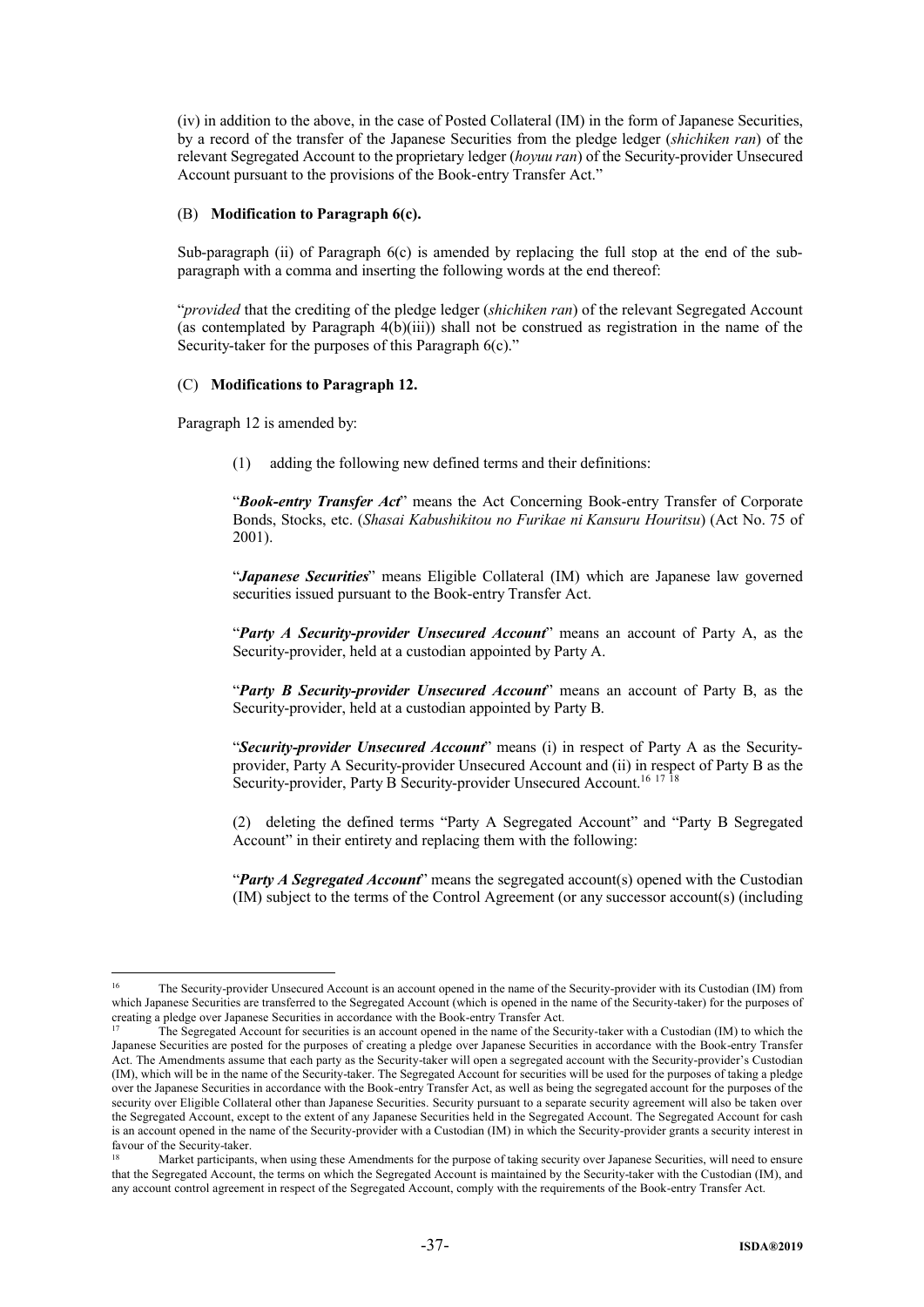following any redesignation or renumbering) which is subject to the terms of the Control Agreement) and the security interest granted under the Party A Security Agreement.

"*Party B Segregated Account*" means the segregated account(s) opened with the Custodian (IM) subject to the terms of the Control Agreement (or any successor account(s) (including following any redesignation or renumbering) which is subject to the terms of the Control Agreement) and the security interest granted under the Party B Security Agreement.

For the purposes of this Paragraph  $13(v)(iii)$ , the Japanese Securities Provisions are [Applicable][Not Applicable].

#### (w) *Amendments.*

*If the parties wish to make any modifications to the pre-printed provisions in Paragraph 1 through Paragraph 12 of this Agreement that are not already being amended or supplemented by this Paragraph 13, they should do so here.*

#### (x) *Additional Terms.*

*If the parties wish to add any additional terms to this Agreement, they should do so here.*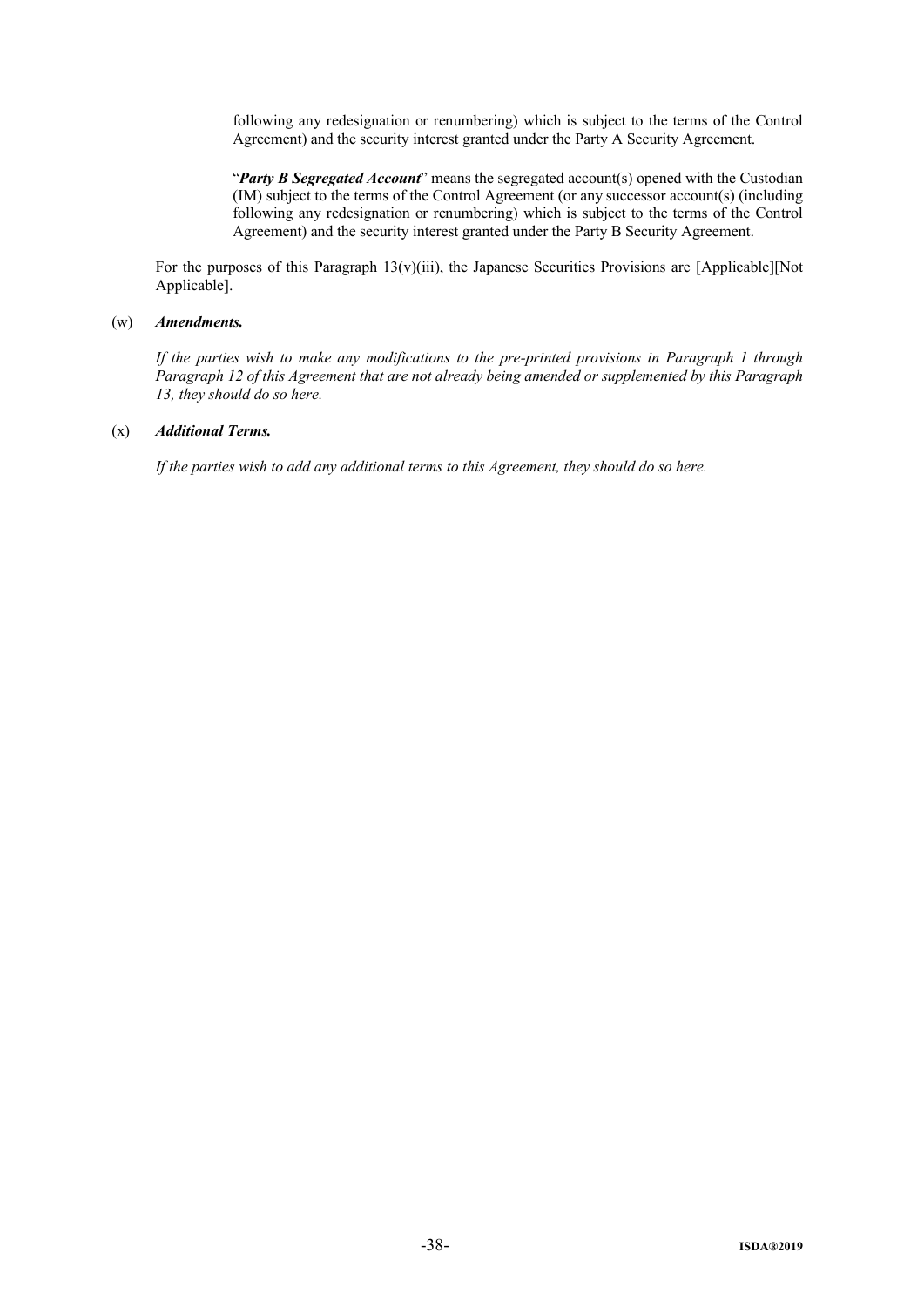IN WITNESS whereof this Agreement has been entered into on the date stated at its beginning.

| PARTY A | <b>SIGNED</b> for and on behalf of |  |
|---------|------------------------------------|--|
| By:     |                                    |  |
|         |                                    |  |
| Title:  |                                    |  |

| PARTY B | <b>SIGNED</b> for and on behalf of |        |  |
|---------|------------------------------------|--------|--|
| By:     |                                    |        |  |
| Name:   |                                    |        |  |
| Title:  |                                    | Title: |  |